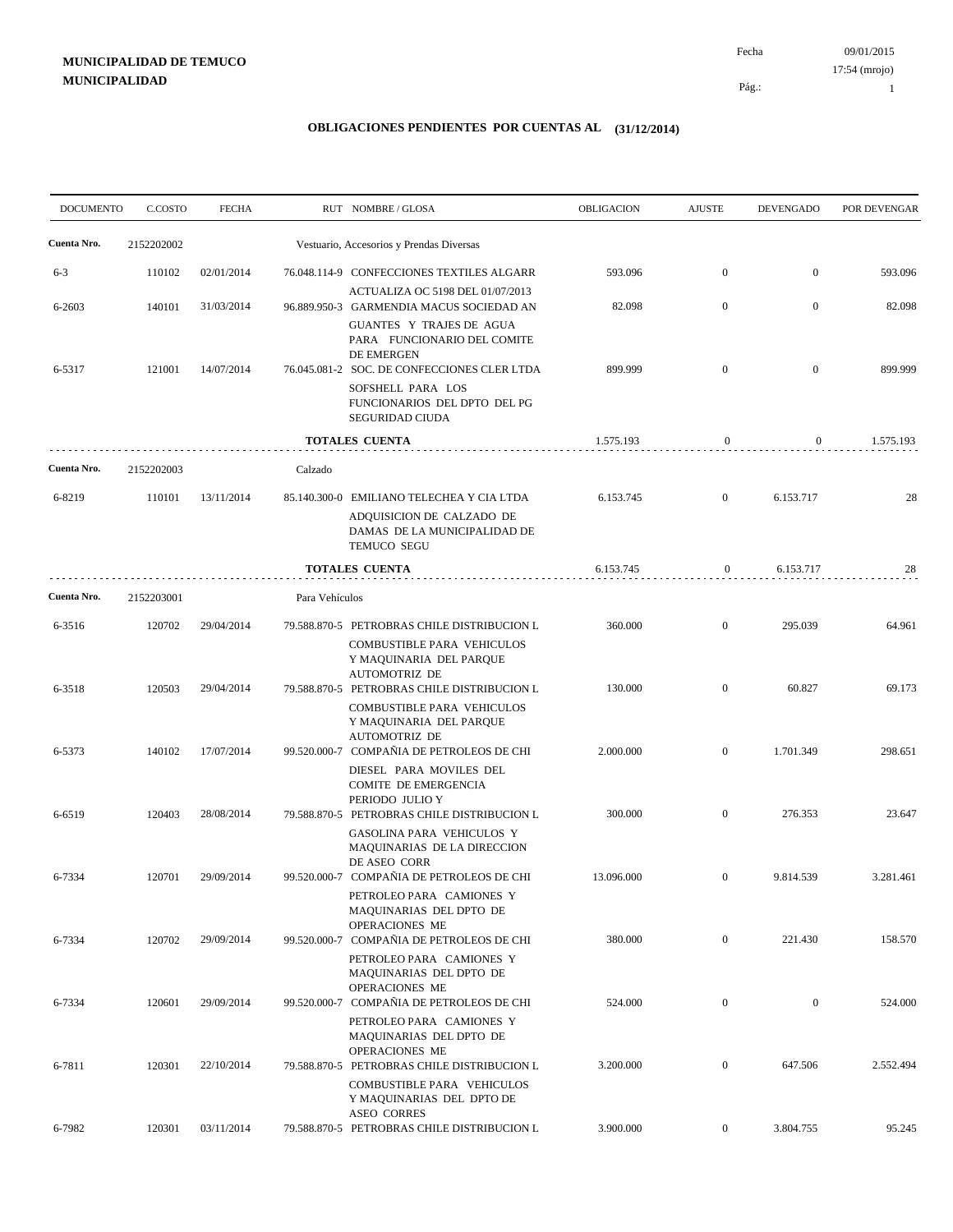09/01/2015 Pág.: Fecha 17:54 (mrojo)

2

| BENCINA PARA VEHICULOS Y<br>MAQUINARIAS DEL DPTO DE ASEO<br><b>CORRESPOND</b><br>$\mathbf{0}$<br>03/11/2014<br>600.000<br>49.656<br>6-7986<br>120601<br>79.588.870-5 PETROBRAS CHILE DISTRIBUCION L<br>BENCINA PARA CAMIONETA<br>A-218 Y TAMBORES DEL DPTO DE<br><b>OPERACIONES</b><br>110801<br>79.588.870-5 PETROBRAS CHILE DISTRIBUCION L<br>1.450.000<br>$\mathbf{0}$<br>1.113.044<br>6-8486<br>24/11/2014<br>GASOLINA PARA VEHICULOS<br>GESTION INTERNA PARA EL MES<br>DE DICIEMBRE<br>99.520.000-7 COMPAÑIA DE PETROLEOS DE CHI<br>110801<br>1.000.000<br>$\mathbf{0}$<br>738.917<br>6-8487<br>24/11/2014<br>PETROLEO PARA VEHICULOS DE<br>GESTION INTERNA PARA EL MES<br>DE DICIEMBR<br>99.520.000-7 COMPAÑIA DE PETROLEOS DE CHI<br>1.000.000<br>707.367<br>110801<br>24/11/2014<br>$\mathbf{0}$<br>6-8488<br>PETROLEO PARA VEHICULOS DE<br><b>GESTION INTERNA PARA EL MES</b><br>DE DICIEMBRE<br>1.450.000<br>$\mathbf{0}$<br>1.216.572<br>110801<br>26/11/2014<br>79.588.870-5 PETROBRAS CHILE DISTRIBUCION L<br>6-8607<br>GASOLINA PARA VEHICULOS DE<br><b>GESTION INTERNA</b><br>CORRESPONDIENTE AL ME<br>120301<br>27/11/2014<br>79.588.870-5 PETROBRAS CHILE DISTRIBUCION L<br>$\overline{0}$<br>2.242.131<br>6-8679<br>3.900.000<br>BENCINA PARA VEHICULOS Y<br>MAQUINAS PARA EL MES DE<br>DICIEMBRE 2014<br>33.290.000<br>22.889.485<br><b>TOTALES CUENTA</b><br>0 | 550.344<br>336.956<br>261.083<br>292.633<br>233.428<br>1.657.869 |
|------------------------------------------------------------------------------------------------------------------------------------------------------------------------------------------------------------------------------------------------------------------------------------------------------------------------------------------------------------------------------------------------------------------------------------------------------------------------------------------------------------------------------------------------------------------------------------------------------------------------------------------------------------------------------------------------------------------------------------------------------------------------------------------------------------------------------------------------------------------------------------------------------------------------------------------------------------------------------------------------------------------------------------------------------------------------------------------------------------------------------------------------------------------------------------------------------------------------------------------------------------------------------------------------------------------------------------------------------------------------------------|------------------------------------------------------------------|
|                                                                                                                                                                                                                                                                                                                                                                                                                                                                                                                                                                                                                                                                                                                                                                                                                                                                                                                                                                                                                                                                                                                                                                                                                                                                                                                                                                                    |                                                                  |
|                                                                                                                                                                                                                                                                                                                                                                                                                                                                                                                                                                                                                                                                                                                                                                                                                                                                                                                                                                                                                                                                                                                                                                                                                                                                                                                                                                                    |                                                                  |
|                                                                                                                                                                                                                                                                                                                                                                                                                                                                                                                                                                                                                                                                                                                                                                                                                                                                                                                                                                                                                                                                                                                                                                                                                                                                                                                                                                                    |                                                                  |
|                                                                                                                                                                                                                                                                                                                                                                                                                                                                                                                                                                                                                                                                                                                                                                                                                                                                                                                                                                                                                                                                                                                                                                                                                                                                                                                                                                                    |                                                                  |
|                                                                                                                                                                                                                                                                                                                                                                                                                                                                                                                                                                                                                                                                                                                                                                                                                                                                                                                                                                                                                                                                                                                                                                                                                                                                                                                                                                                    |                                                                  |
|                                                                                                                                                                                                                                                                                                                                                                                                                                                                                                                                                                                                                                                                                                                                                                                                                                                                                                                                                                                                                                                                                                                                                                                                                                                                                                                                                                                    |                                                                  |
|                                                                                                                                                                                                                                                                                                                                                                                                                                                                                                                                                                                                                                                                                                                                                                                                                                                                                                                                                                                                                                                                                                                                                                                                                                                                                                                                                                                    |                                                                  |
|                                                                                                                                                                                                                                                                                                                                                                                                                                                                                                                                                                                                                                                                                                                                                                                                                                                                                                                                                                                                                                                                                                                                                                                                                                                                                                                                                                                    |                                                                  |
|                                                                                                                                                                                                                                                                                                                                                                                                                                                                                                                                                                                                                                                                                                                                                                                                                                                                                                                                                                                                                                                                                                                                                                                                                                                                                                                                                                                    |                                                                  |
|                                                                                                                                                                                                                                                                                                                                                                                                                                                                                                                                                                                                                                                                                                                                                                                                                                                                                                                                                                                                                                                                                                                                                                                                                                                                                                                                                                                    | 10.400.515                                                       |
| Cuenta Nro.<br>Para Calefacción<br>2152203003                                                                                                                                                                                                                                                                                                                                                                                                                                                                                                                                                                                                                                                                                                                                                                                                                                                                                                                                                                                                                                                                                                                                                                                                                                                                                                                                      |                                                                  |
| 12/11/2014<br>99.520.000-7 COMPAÑIA DE PETROLEOS DE CHI<br>1.725.000<br>$\mathbf{0}$<br>$\boldsymbol{0}$<br>6-8203<br>110701<br>PETROLEO PARA CALDERA DEL                                                                                                                                                                                                                                                                                                                                                                                                                                                                                                                                                                                                                                                                                                                                                                                                                                                                                                                                                                                                                                                                                                                                                                                                                          | 1.725.000                                                        |
| EDIFICIO PRAT 650                                                                                                                                                                                                                                                                                                                                                                                                                                                                                                                                                                                                                                                                                                                                                                                                                                                                                                                                                                                                                                                                                                                                                                                                                                                                                                                                                                  |                                                                  |
| 1.725.000<br>$\boldsymbol{0}$<br>0<br><b>TOTALES CUENTA</b>                                                                                                                                                                                                                                                                                                                                                                                                                                                                                                                                                                                                                                                                                                                                                                                                                                                                                                                                                                                                                                                                                                                                                                                                                                                                                                                        | 1.725.000                                                        |
| Cuenta Nro.<br>Para Otros<br>2152203999                                                                                                                                                                                                                                                                                                                                                                                                                                                                                                                                                                                                                                                                                                                                                                                                                                                                                                                                                                                                                                                                                                                                                                                                                                                                                                                                            |                                                                  |
| 120501<br>29/04/2014<br>79.588.870-5 PETROBRAS CHILE DISTRIBUCION L<br>200.000<br>$\overline{0}$<br>62.680<br>6-3517<br>COMBUSTIBLE PARA VEHICULOS<br>Y MAQUINARIA DEL PARQUE                                                                                                                                                                                                                                                                                                                                                                                                                                                                                                                                                                                                                                                                                                                                                                                                                                                                                                                                                                                                                                                                                                                                                                                                      | 137.320                                                          |
| AUTOMOTRIZ DE<br>$\boldsymbol{0}$<br>120402<br>6-3515<br>29/04/2014<br>79.588.870-5 PETROBRAS CHILE DISTRIBUCION L<br>1.200.000<br>752.519<br>COMBUSTIBLE PARA VEHICULO                                                                                                                                                                                                                                                                                                                                                                                                                                                                                                                                                                                                                                                                                                                                                                                                                                                                                                                                                                                                                                                                                                                                                                                                            | 447.481                                                          |
| Y MAQUINARIA DEL PARQUE<br>AUTOMOTRIZ D<br>894.588<br>$\mathbf{0}$<br>511.015<br>120501<br>28/08/2014<br>79.588.870-5 PETROBRAS CHILE DISTRIBUCION L<br>6-6519                                                                                                                                                                                                                                                                                                                                                                                                                                                                                                                                                                                                                                                                                                                                                                                                                                                                                                                                                                                                                                                                                                                                                                                                                     | 383.573                                                          |
| GASOLINA PARA VEHICULOS Y<br>MAQUINARIAS DE LA DIRECCION<br>DE ASEO CORR<br>1.193.618<br>$\boldsymbol{0}$<br>28/08/2014<br>79.588.870-5 PETROBRAS CHILE DISTRIBUCION L<br>698.387<br>6-6519<br>120503                                                                                                                                                                                                                                                                                                                                                                                                                                                                                                                                                                                                                                                                                                                                                                                                                                                                                                                                                                                                                                                                                                                                                                              | 495.231                                                          |
| GASOLINA PARA VEHICULOS Y<br>MAQUINARIAS DE LA DIRECCION<br>DE ASEO CORR                                                                                                                                                                                                                                                                                                                                                                                                                                                                                                                                                                                                                                                                                                                                                                                                                                                                                                                                                                                                                                                                                                                                                                                                                                                                                                           |                                                                  |
| 6.382<br>$\mathbf{0}$<br>$\mathbf{0}$<br>28/08/2014<br>79.588.870-5 PETROBRAS CHILE DISTRIBUCION L<br>6-6519<br>120403<br>GASOLINA PARA VEHICULOS Y<br>MAQUINARIAS DE LA DIRECCION                                                                                                                                                                                                                                                                                                                                                                                                                                                                                                                                                                                                                                                                                                                                                                                                                                                                                                                                                                                                                                                                                                                                                                                                 | 6.382                                                            |
| DE ASEO CORR<br>79.588.870-5 PETROBRAS CHILE DISTRIBUCION L<br>400.000<br>6-7335<br>120701<br>29/09/2014<br>$\boldsymbol{0}$<br>354.441                                                                                                                                                                                                                                                                                                                                                                                                                                                                                                                                                                                                                                                                                                                                                                                                                                                                                                                                                                                                                                                                                                                                                                                                                                            | 45.559                                                           |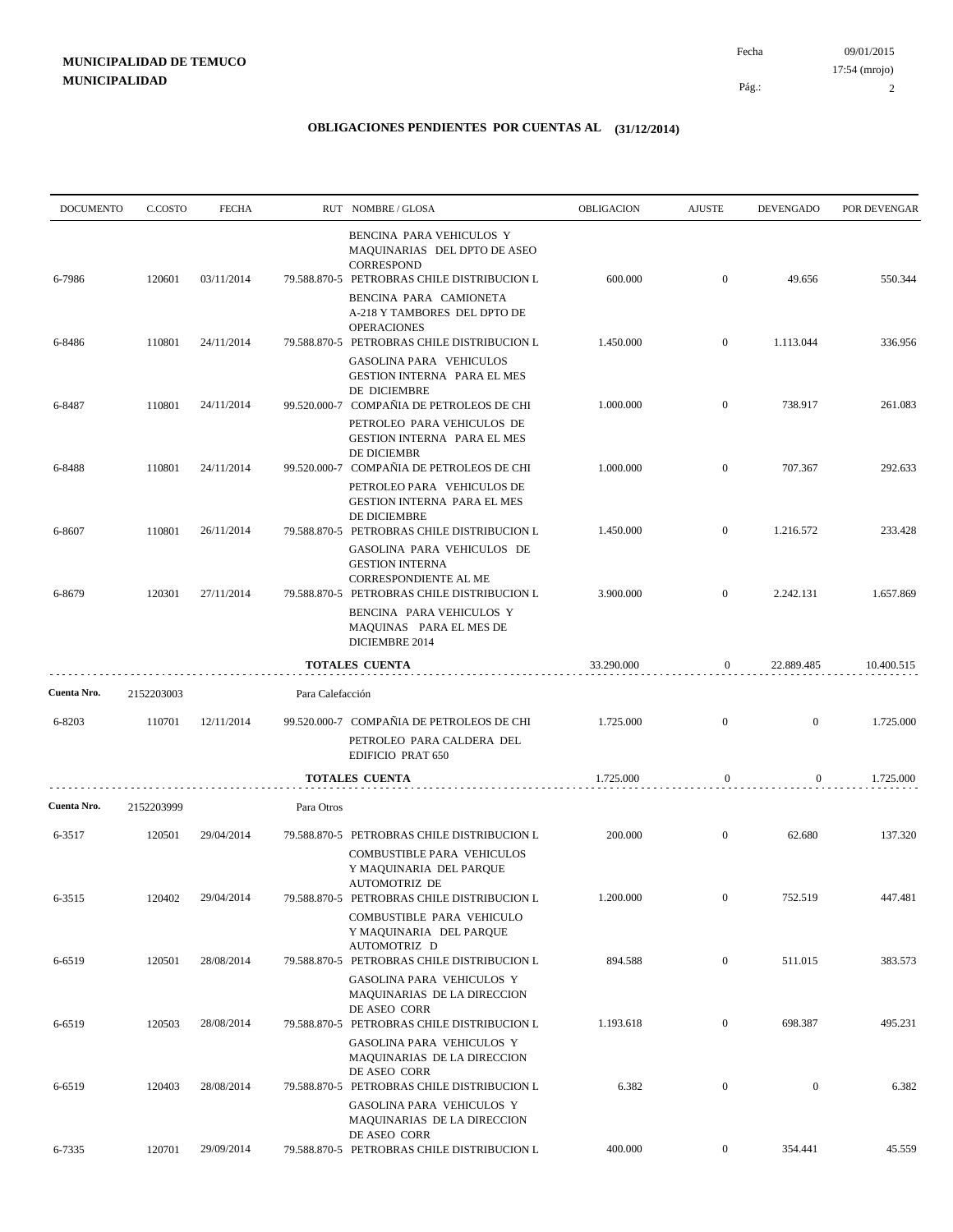3

| <b>DOCUMENTO</b> | C.COSTO    | <b>FECHA</b> |                       | RUT NOMBRE/GLOSA                                                                                                              | OBLIGACION | <b>AJUSTE</b>    | <b>DEVENGADO</b> | POR DEVENGAR |
|------------------|------------|--------------|-----------------------|-------------------------------------------------------------------------------------------------------------------------------|------------|------------------|------------------|--------------|
| 6-7333           | 120601     | 29/09/2014   |                       | BENCINA PARA MAQUINARI DEL<br>DPTO DE OPERACIONES MES DE<br><b>OCTUBRE</b><br>79.588.870-5 PETROBRAS CHILE DISTRIBUCION L     | 300.000    | $\mathbf{0}$     | 233.833          | 66.167       |
|                  |            |              |                       | BENCINA PARA MAQUINAS DEL<br>DPTO DE OPERACIONES MES DE<br><b>SEPTIEMBRE</b>                                                  |            |                  |                  |              |
| 6-7333           | 120701     | 29/09/2014   |                       | 79.588.870-5 PETROBRAS CHILE DISTRIBUCION L<br>BENCINA PARA MAQUINAS DEL<br>DPTO DE OPERACIONES MES DE                        | 300.000    | $\mathbf{0}$     | 167.583          | 132.417      |
| 6-7335           | 120601     | 29/09/2014   |                       | <b>SEPTIEMBRE</b><br>79.588.870-5 PETROBRAS CHILE DISTRIBUCION L                                                              | 200.000    | $\mathbf{0}$     | $\overline{0}$   | 200.000      |
|                  |            |              |                       | BENCINA PARA MAQUINARI DEL<br>DPTO DE OPERACIONES MES DE<br><b>OCTUBRE</b>                                                    |            |                  |                  |              |
| 6-7811           | 120501     | 22/10/2014   |                       | 79.588.870-5 PETROBRAS CHILE DISTRIBUCION L<br>COMBUSTIBLE PARA VEHICULOS<br>Y MAQUINARIAS DEL DPTO DE                        | 400.000    | $\mathbf{0}$     | 101.711          | 298.289      |
| 6-7986           | 120701     | 03/11/2014   |                       | <b>ASEO CORRES</b><br>79.588.870-5 PETROBRAS CHILE DISTRIBUCION L                                                             | 600.000    | $\mathbf{0}$     | 217.928          | 382.072      |
|                  |            |              |                       | BENCINA PARA CAMIONETA<br>A-218 Y TAMBORES DEL DPTO DE<br><b>OPERACIONES</b>                                                  |            |                  |                  |              |
|                  |            |              |                       | <b>TOTALES CUENTA</b>                                                                                                         | 5.694.588  | $\mathbf{0}$     | 3.100.097        | 2.594.491    |
| Cuenta Nro.      | 2152204001 |              | Materiales de Oficina |                                                                                                                               |            |                  |                  |              |
| $6 - 43$         | 110201     | 02/01/2014   |                       | MANRIQUEZ UTZ MARIA DEL PILAR<br>ADQUISICION DE 15.000<br>FORMULARIOS IMPRESOS Y                                              | 2.719.150  | $\overline{0}$   | 1.984.203        | 734.947      |
| $6 - 41$         | 110201     | 02/01/2014   |                       | MECANIZADOS, PAGO DE PATE<br>76.140.907-7 SOCIEDAD PRODUCTORA FAIY PLA<br><b>15 CREDENCIALES PARA</b>                         | 53.550     | $\overline{0}$   | $\overline{0}$   | 53.550       |
| 6-844            | 110601     | 05/02/2014   |                       | PERSONAL EN TERRENO QUE<br>SERAN DISTRIBUIDA P<br>MANRIQUEZ UTZ MARIA DEL PILAR<br>ADQUISICION E INCORPORACION                | 3.290.350  | $\mathbf{0}$     | 2.864.706        | 425.644      |
| 6-2122           | 110201     | 18/03/2014   |                       | DE BASE DE DATOS A<br>FORMULARIOS PERMISOS DE<br>77.671.730-4 ANGELICA NOVOA Y CIA                                            | 40.830     | $\mathbf{0}$     | $\mathbf{0}$     | 40.830       |
|                  |            |              |                       | ARCHIVADORES, DISPENSADOR,<br>CORCHETES, CLIPS, ALFILER Y<br>OTROS MATERIAL                                                   |            |                  |                  |              |
| 6-5662           | 110201     | 31/07/2014   |                       | CACERES TORRES ROSA ORLANDA<br>ETIQUETAS Y DVD PARA OFICINA                                                                   | 82.450     | $\mathbf{0}$     | $\boldsymbol{0}$ | 82.450       |
| 6-8925           | 110201     | 10/12/2014   |                       | DE LA DIRECCION DE TURISMO<br>79.624.660-K IMPRENTA Y LIBRERIA MANSILLA G<br>TIMBRES CODIGOS 4928 Y 4912                      | 57.500     | $\boldsymbol{0}$ | $\boldsymbol{0}$ | 57.500       |
| 6-8923           | 110201     | 10/12/2014   |                       | PARA EL SEGUNDO JUZGADO<br>POLICIA LOCA<br>79.624.660-K IMPRENTA Y LIBRERIA MANSILLA G                                        | 48.000     | $\mathbf{0}$     | $\boldsymbol{0}$ | 48.000       |
| 6-8924           | 110201     | 10/12/2014   |                       | TIMBRES PARA EL SEGUNDO<br>JUZGADO POLICIA LOCAL<br>79.624.660-K IMPRENTA Y LIBRERIA MANSILLA G<br>TIMBRES CODIGO 4913 Y 4911 | 61.500     | $\boldsymbol{0}$ | $\mathbf{0}$     | 61.500       |
|                  |            |              |                       | PARA EL SEGUNDO JUZGADO<br>POLICIA LOCAL                                                                                      |            |                  |                  |              |
|                  |            |              |                       | <b>TOTALES CUENTA</b>                                                                                                         | 6.353.330  | $\boldsymbol{0}$ | 4.848.909        | 1.504.421    |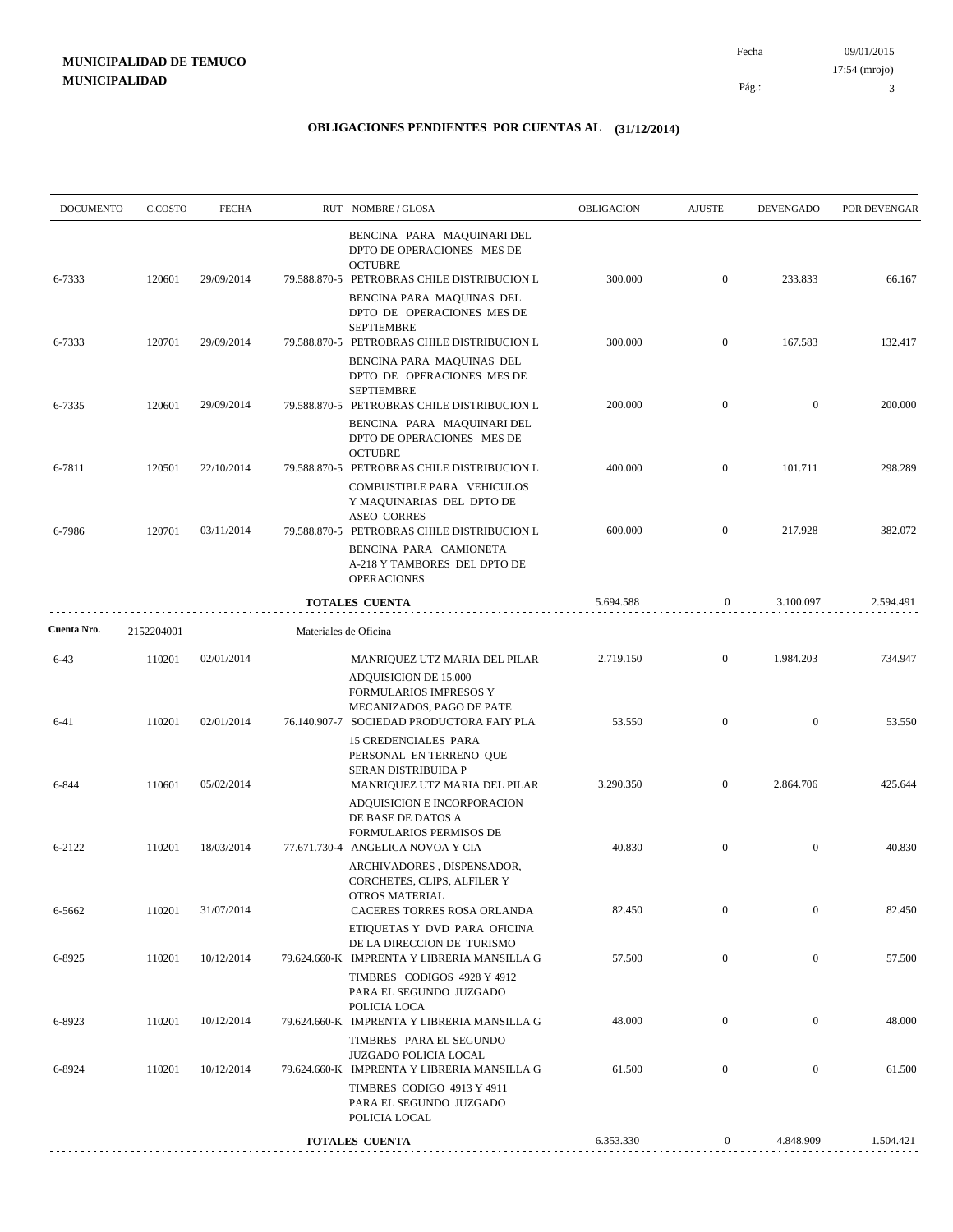09/01/2015 Fecha 17:54 (mrojo)

Pág.:

4

| <b>DOCUMENTO</b> | C.COSTO    | <b>FECHA</b> | RUT NOMBRE/GLOSA                                                                                                                       | OBLIGACION | <b>AJUSTE</b>    | <b>DEVENGADO</b> | POR DEVENGAR |
|------------------|------------|--------------|----------------------------------------------------------------------------------------------------------------------------------------|------------|------------------|------------------|--------------|
| Cuenta Nro.      | 2152204007 |              | Materiales y Útiles de Aseo                                                                                                            |            |                  |                  |              |
| 6-8026           | 160101     | 04/11/2014   | 78.906.980-8 COMERCIAL MUNOZ Y COMPANIA L<br>TOALLA DE PAPEL Y PAPEL<br>HIGIENICO DE ASEO PARA EL<br><b>RECINTO DEL TE</b>             | 147.739    | $\boldsymbol{0}$ | $\overline{0}$   | 147.739      |
|                  |            |              | TOTALES CUENTA                                                                                                                         | 147.739    | $\boldsymbol{0}$ | $\overline{0}$   | 147.739      |
| Cuenta Nro.      | 2152204009 |              | Insumos, Repuestos y Accesorios Computacionales                                                                                        |            |                  |                  |              |
| 6-2319           | 110401     | 25/03/2014   | 78.050.590-7 DISTRIBUIDORA NUEVA ATLANTA L<br>SERVICIO DE IMPRESION PARA<br>OFICINA OPD, ABASTECIMIENTO Y<br><b>DPTO</b>               | 80.000     | $\boldsymbol{0}$ | $\overline{0}$   | 80.000       |
| 6-2321           | 110401     | 25/03/2014   | 78.050.590-7 DISTRIBUIDORA NUEVA ATLANTA L<br>SERVICIO DE IMPRESION PARA<br>OFICINAS DE COMUNICACIONES,                                | 100.000    | $\boldsymbol{0}$ | $\overline{0}$   | 100.000      |
| 6-3271           | 110401     | 22/04/2014   | <b>TRANSITO Y</b><br>76.026.331-1 AM INVERSIONES SOCIEDAD ANONI<br>ADQUISICION DE UPS FORZA<br>FX-2200 LCD-C-2200 VA PARA              | 136.642    | $\boldsymbol{0}$ | $\overline{0}$   | 136.642      |
| 6-3530           | 110401     | 30/04/2014   | QUISCO E<br>87.019.000-K CRECIC S.A.<br>ROLLO PAPEL BOND PARA                                                                          | 805.571    | $\overline{0}$   | $\overline{0}$   | 805.571      |
| 6-3944           | 110401     | 19/05/2014   | PLOTTER DEL DPTO DE<br><b>PROYECTO</b><br>87.019.000-K CRECIC S.A.<br>ANULA ORDEN DE COMPRA NRO.                                       | $-805.571$ | $\boldsymbol{0}$ | $\overline{0}$   | $-805.571$   |
|                  |            |              | 3530 30.04.2014 X \$ -805.571.-<br><b>PROV</b>                                                                                         |            |                  |                  |              |
|                  |            |              | TOTALES CUENTA                                                                                                                         | 316.642    | $\boldsymbol{0}$ | $\overline{0}$   | 316.642      |
| Cuenta Nro.      | 2152204010 |              | Materiales para Mantenimiento y Reparaciones de Inmuebles                                                                              |            |                  |                  |              |
| 6-510            | 150202     | 24/01/2014   | 81.151.900-6 FRINDT S.A.<br>ADQUISICION DE MATERIALES DE<br>FERRETERIA: 07 ADHESIVO<br><b>CERAMICO BEKRON E</b>                        | 79.175     | $\boldsymbol{0}$ | $\mathbf{0}$     | 79.175       |
| 6-1419           | 110710     | 18/02/2014   | AVENDAÑO ALTAMIRANO VIVIANA<br>CONTRATO DE SUMINISTRO PARA<br>ADQUISICION CUBIERTA DE<br>VIDRIOS PARA E                                | 88.209     | $\boldsymbol{0}$ | $\mathbf{0}$     | 88.209       |
| 6-2583           | 150202     | 31/03/2014   | 81.151.900-6 FRINDT S.A.<br><b>20 GL PINTURAS PARA</b><br>REPARACIONES ESTADIO GERMAN                                                  | 225.032    | $\mathbf{0}$     | $\overline{0}$   | 225.032      |
| 6-2764           | 110703     | 07/04/2014   | <b>BECKER</b><br>76.821.330-5 IMPERIAL S.A.<br>CERRADURA PARA REPARACION<br>DE BIENES ESCRITORIOS Y                                    | 49.582     | $\overline{0}$   | $\mathbf{0}$     | 49.582       |
| 6-7536           | 110701     | 09/10/2014   | <b>MUEBLES PARA</b><br>96.803.460-K SHERWIN WILLIAMS S.A.<br>UN ESMALTE SINTETICO PARA                                                 | 21.045     | $\boldsymbol{0}$ | $\overline{0}$   | 21.045       |
| 6-7674           | 150203     | 16/10/2014   | MANTENCION DEL EDIFICIO PRAT<br>650<br>96.792.430-K SODIMAC S.A.<br>57 GALONES LATEX BASE<br>COLOR PISTACHO PARA<br>REPARACION PARA PR | 765.855    | $\boldsymbol{0}$ | $\bf{0}$         | 765.855      |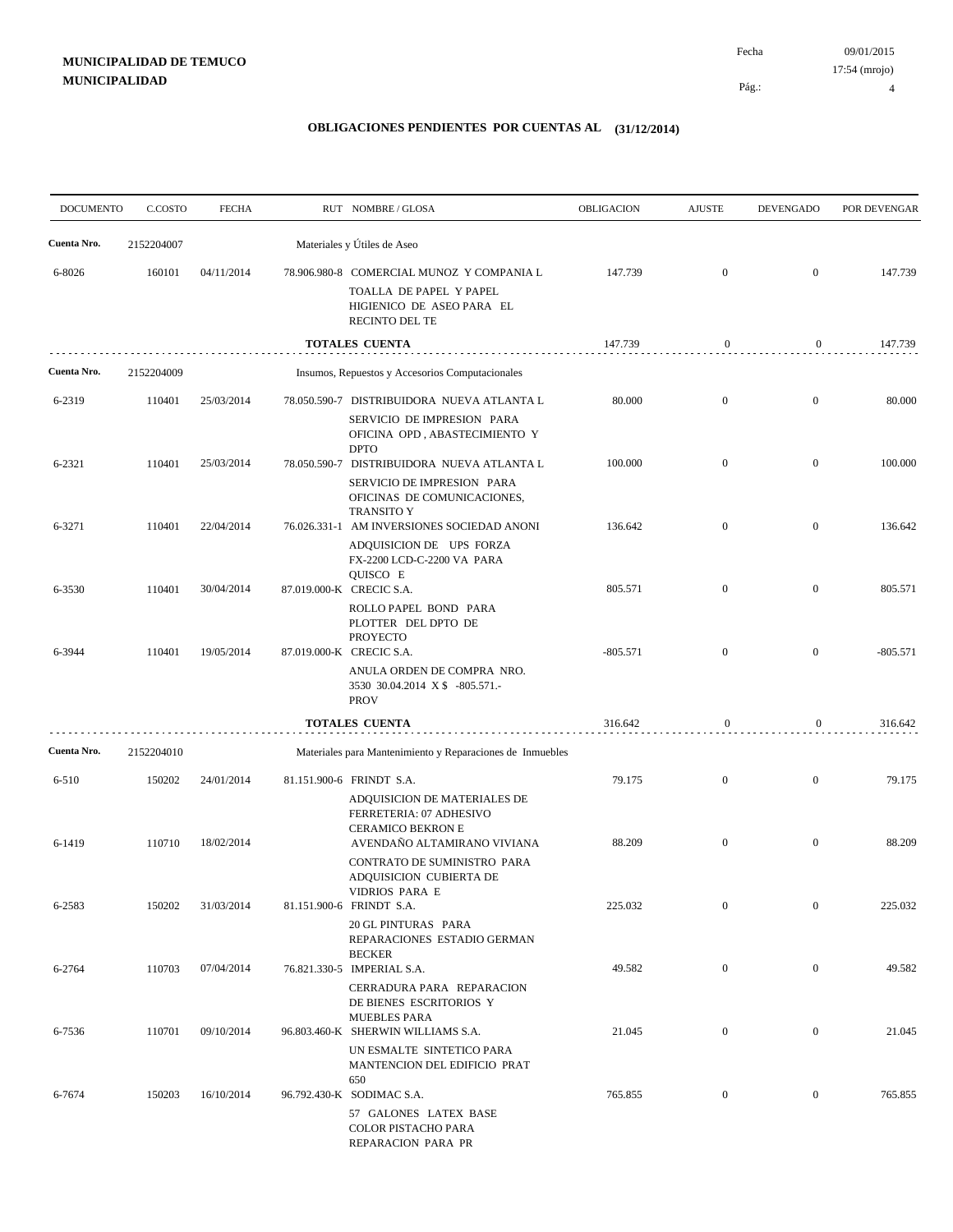09/01/2015 Pág.: Fecha 17:54 (mrojo)

5

| <b>DOCUMENTO</b> | C.COSTO       | <b>FECHA</b> |       | RUT NOMBRE/GLOSA                                                                                                     | OBLIGACION | <b>AJUSTE</b>    | <b>DEVENGADO</b> | POR DEVENGAR |
|------------------|---------------|--------------|-------|----------------------------------------------------------------------------------------------------------------------|------------|------------------|------------------|--------------|
| 6-8028           | 150309        | 04/11/2014   |       | 96.792.430-K SODIMAC S.A.                                                                                            | 500.000    | $\mathbf{0}$     | $\mathbf{0}$     | 500.000      |
|                  |               |              |       | SILICONA, ANTICORROSIVO,<br>POLICARBONATO, SELLADOR                                                                  |            |                  |                  |              |
| 6-8028           | 150301        | 04/11/2014   |       | <b>SIKA Y OTROS MATE</b><br>96.792.430-K SODIMAC S.A.                                                                | 40.135     | $\mathbf{0}$     | $\overline{0}$   | 40.135       |
|                  |               |              |       | SILICONA, ANTICORROSIVO,<br>POLICARBONATO, SELLADOR                                                                  |            |                  |                  |              |
| 6-8028           | 150307        | 04/11/2014   |       | SIKA Y OTROS MATE<br>96.792.430-K SODIMAC S.A.                                                                       | 200.000    | $\mathbf{0}$     | $\overline{0}$   | 200.000      |
|                  |               |              |       | SILICONA, ANTICORROSIVO,<br>POLICARBONATO, SELLADOR                                                                  |            |                  |                  |              |
|                  |               |              |       | SIKA Y OTROS MATE                                                                                                    |            |                  |                  |              |
| 6-8028           | 150302        | 04/11/2014   |       | 96.792.430-K SODIMAC S.A.<br>SILICONA, ANTICORROSIVO,<br>POLICARBONATO, SELLADOR<br>SIKA Y OTROS MATE                | 100.000    | $\mathbf{0}$     | $\overline{0}$   | 100.000      |
| 6-8927           | 110701        | 10/12/2014   |       | 80.432.900-5 GREZ Y ULLOA S.A.                                                                                       | 65.842     | $\mathbf{0}$     | $\mathbf{0}$     | 65.842       |
|                  |               |              |       | EQUIPO FLUORESCENTE, 6 TIRAS<br>PVC, ABRAZADERAS Y OTROS<br><b>MATERIALES PA</b>                                     |            |                  |                  |              |
| 6-9047           | 110708        | 16/12/2014   |       | 76.337.943-4 FERRETERIA VENTURA ELOINA HE                                                                            | 406.456    | $\overline{0}$   | $\overline{0}$   | 406.456      |
|                  |               |              |       | MATERIAL DE CONSTRUCCION<br>PARA REPOSICION DE PORTONES<br>PARA ACCESO                                               |            |                  |                  |              |
|                  |               |              |       | <b>TOTALES CUENTA</b>                                                                                                | 2.541.331  | $\boldsymbol{0}$ | $\overline{0}$   | 2.541.331    |
| Cuenta Nro.      | 2152204011    |              |       | Repuestos y Accesorios para Mantenimiento y Reparaciones de Vehículos                                                |            |                  |                  |              |
| 6-1887           | 120701        | 07/03/2014   |       | 78.920.560-4 REPUESTERA CENTRAL LTDA.                                                                                | 683.390    | $\overline{0}$   | $\boldsymbol{0}$ | 683.390      |
|                  |               |              |       | CONTRATO DE SUMINISTRO<br>ADQUISICIONDE REPUESTO                                                                     |            |                  |                  |              |
| 6-3852           | 120301        | 15/05/2014   |       | YACCESORIOS PARA VEH<br>78.920.560-4 REPUESTERA CENTRAL LTDA.                                                        | 3.828.973  | $\overline{0}$   | $\overline{0}$   | 3.828.973    |
|                  |               |              |       | REPUESTOS DE VEHICULOS DEL<br>DPTO DE ASEO                                                                           |            |                  |                  |              |
|                  |               |              |       | <b>TOTALES CUENTA</b>                                                                                                | 4.512.363  | $\boldsymbol{0}$ | $\overline{0}$   | 4.512.363    |
| Cuenta Nro.      | 2152204012    |              |       | Otros Materiales, Repuestos y Útiles Diversos                                                                        |            |                  |                  |              |
| 6-3099           | 120701        | 15/04/2014   |       | HETZ CHAVARRIA VENTURA ELOIN<br>MARTILLO CARPINTERO, ALICATE,<br>PORTE MARTILLO Y OTROS<br>MATERIALES P              | 1.543.787  | 1.543.787        | $\mathbf{0}$     | 3.087.574    |
|                  |               |              |       | <b>TOTALES CUENTA</b>                                                                                                | 1.543.787  | 1.543.787        | 0                | 3.087.574    |
| Cuenta Nro.      | 2152204999    |              | Otros |                                                                                                                      |            |                  |                  |              |
| 6-8374           | 120501        | 19/11/2014   |       | CORONADO LAGOS HERNAN CARL                                                                                           | 884.408    | $\mathbf{0}$     | $\mathbf{0}$     | 884.408      |
|                  |               |              |       | ARENA GRUESA, GRAVILLA PARA<br>LA CONSTRUCCION DE PLAZAS E<br><b>INSTALACIO</b>                                      |            |                  |                  |              |
|                  |               |              |       | <b>TOTALES CUENTA</b>                                                                                                | 884.408    | $\boldsymbol{0}$ | $\boldsymbol{0}$ | 884.408      |
| Cuenta Nro.      | 2152205001001 |              |       | Electric. Inmuebles y Oficinas                                                                                       |            |                  |                  |              |
| 6-1221           | 110703        | 11/02/2014   |       | 99.513.400-4 C.G.E.DISTRIBUCION S.A.<br>SERVICIO DE ENERGIA ELECTRICA<br>DE OFICINA DE LA DIDECO,<br>OFICINAS LEON G | 1.569.600  | $\boldsymbol{0}$ | $\mathbf{0}$     | 1.569.600    |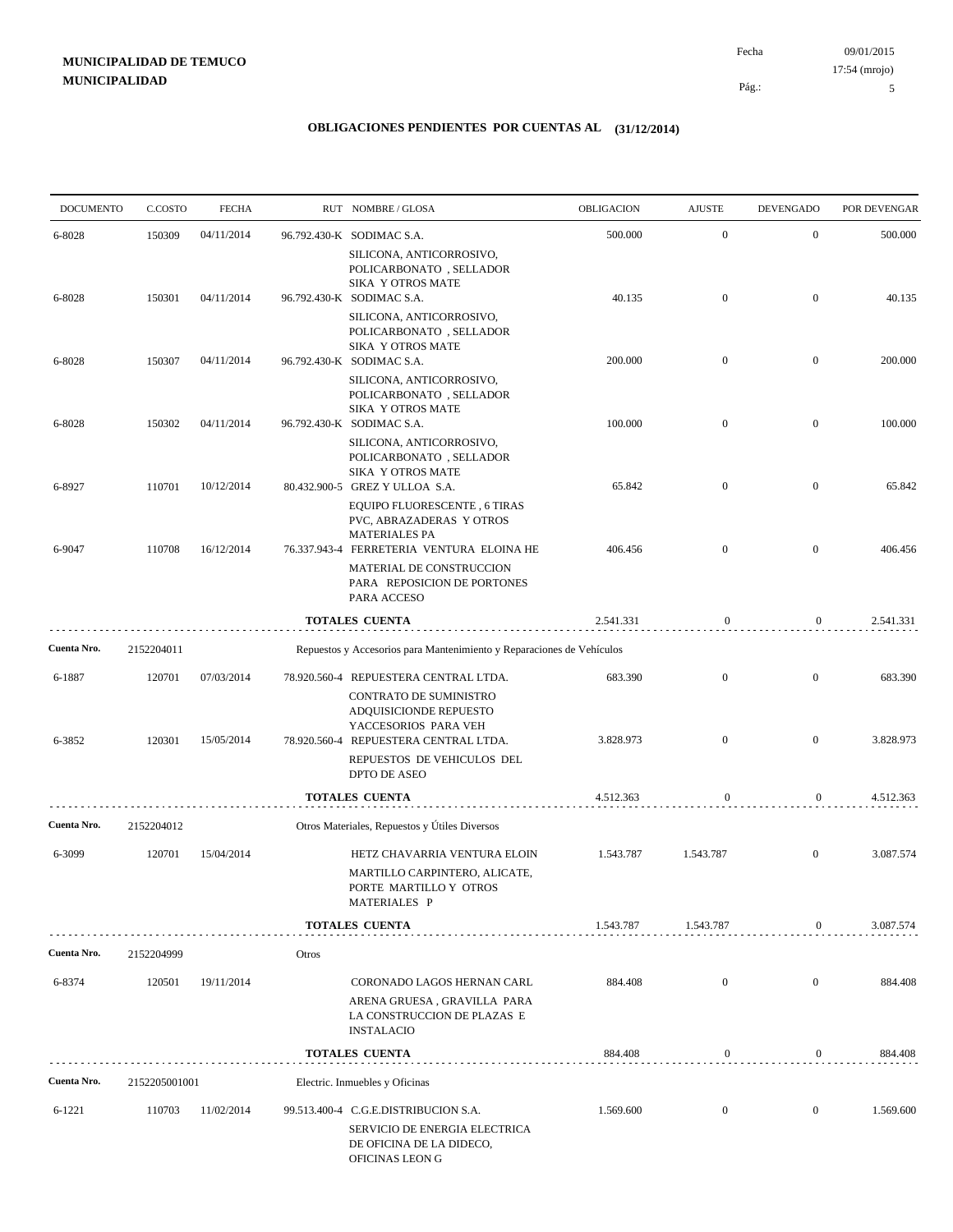09/01/2015 Pág.: Fecha 17:54 (mrojo)

6

| <b>DOCUMENTO</b> | C.COSTO       | <b>FECHA</b> |        | RUT NOMBRE/GLOSA                                                                                       | OBLIGACION   | <b>AJUSTE</b>    | <b>DEVENGADO</b> | POR DEVENGAR |
|------------------|---------------|--------------|--------|--------------------------------------------------------------------------------------------------------|--------------|------------------|------------------|--------------|
| $6 - 1221$       | 110705        | 11/02/2014   |        | 99.513.400-4 C.G.E.DISTRIBUCION S.A.                                                                   | 17.200       | $\mathbf{0}$     | $\mathbf{0}$     | 17.200       |
|                  |               |              |        | SERVICIO DE ENERGIA ELECTRICA<br>DE OFICINA DE LA DIDECO,<br>OFICINAS LEON G                           |              |                  |                  |              |
| $6 - 1221$       | 110711        | 11/02/2014   |        | 99.513.400-4 C.G.E.DISTRIBUCION S.A.                                                                   | 165.300      | $\mathbf{0}$     | $\mathbf{0}$     | 165.300      |
|                  |               |              |        | SERVICIO DE ENERGIA ELECTRICA<br>DE OFICINA DE LA DIDECO,<br>OFICINAS LEON G                           |              |                  |                  |              |
| $6 - 1221$       | 110714        | 11/02/2014   |        | 99.513.400-4 C.G.E.DISTRIBUCION S.A.<br>SERVICIO DE ENERGIA ELECTRICA<br>DE OFICINA DE LA DIDECO,      | 154.500      | $\mathbf{0}$     | $\mathbf{0}$     | 154.500      |
| 6-1537           | 110703        | 24/02/2014   |        | OFICINAS LEON G<br>99.513.400-4 C.G.E.DISTRIBUCION S.A.                                                | $-1.569.600$ | $\mathbf{0}$     | $\mathbf{0}$     | $-1.569.600$ |
|                  |               |              |        | ANULA ORDEN DE COMPRA NRO.<br>272 11.02.2014 X\$ 1.906.600.- B                                         |              |                  |                  |              |
| 6-1537           | 110711        | 24/02/2014   |        | 99.513.400-4 C.G.E.DISTRIBUCION S.A.<br>ANULA ORDEN DE COMPRA NRO.<br>272 11.02.2014 X\$ 1.906.600.- B | $-165.300$   | $\mathbf{0}$     | $\mathbf{0}$     | $-165.300$   |
| 6-1537           | 110714        | 24/02/2014   |        | 99.513.400-4 C.G.E.DISTRIBUCION S.A.<br>ANULA ORDEN DE COMPRA NRO.                                     | $-154.500$   | $\boldsymbol{0}$ | $\mathbf{0}$     | $-154.500$   |
| 6-1537           | 110705        | 24/02/2014   |        | 272 11.02.2014 X\$ 1.906.600.- B<br>99.513.400-4 C.G.E.DISTRIBUCION S.A.                               | $-17.200$    | $\boldsymbol{0}$ | $\mathbf{0}$     | $-17.200$    |
| 6-9525           | 121302        | 31/12/2014   |        | ANULA ORDEN DE COMPRA NRO.<br>272 11.02.2014 X\$ 1.906.600.- B<br>99.513.400-4 C.G.E.DISTRIBUCION S.A. | 729.604      | $\mathbf{0}$     | $\mathbf{0}$     | 729.604      |
|                  |               |              |        | <b>TOTALES CUENTA</b>                                                                                  | 729.604      | $\boldsymbol{0}$ | $\overline{0}$   | 729.604      |
| Cuenta Nro.      | 2152205001002 |              |        | Electric. Programas y Actividades                                                                      |              |                  |                  |              |
| 6-678            | 141201        | 30/01/2014   |        | 99.513.400-4 C.G.E.DISTRIBUCION S.A.                                                                   | 35.400       | $\boldsymbol{0}$ | $\mathbf{0}$     | 35.400       |
| 6-678            | 150407        | 30/01/2014   |        | 99.513.400-4 C.G.E.DISTRIBUCION S.A.                                                                   | 49.600       | $\mathbf{0}$     | $\mathbf{0}$     | 49.600       |
| 6-678            | 150301        | 30/01/2014   |        | 99.513.400-4 C.G.E.DISTRIBUCION S.A.                                                                   | 19.500       | $\mathbf{0}$     | $\boldsymbol{0}$ | 19.500       |
|                  |               |              |        | <b>TOTALES CUENTA</b>                                                                                  | 104.500      | $\boldsymbol{0}$ | $\mathbf{0}$     | 104.500      |
| Cuenta Nro.      | 2152205002002 |              |        | Agua Programas y Actividades                                                                           |              |                  |                  |              |
| $6 - 623$        | 150403        | 28/01/2014   |        | 76.215.637-7 AGUAS ARAUCANIA S.A.                                                                      | 360.507      | $\mathbf{0}$     | $\boldsymbol{0}$ | 360.507      |
| 6-9430           | 121301        | 31/12/2014   |        | 76.215.637-7 AGUAS ARAUCANIA S.A.                                                                      | 100.000      | $\mathbf{0}$     | $\mathbf{0}$     | 100.000      |
|                  |               |              |        | <b>TOTALES CUENTA</b>                                                                                  | 460.507      | $\mathbf{0}$     | $\overline{0}$   | 460.507      |
| Cuenta Nro.      | 2152205003    |              | Gas    |                                                                                                        |              |                  |                  |              |
| 6-2817           | 110703        | 08/04/2014   |        | 96.784.270-2 INTERGAS S.A<br>SERVICIO DE GAS PARA OFICINA                                              | 537.944      | $\mathbf{0}$     | 537.914          | 30           |
|                  |               |              |        | DIDECO BULNES 0102<br><b>TOTALES CUENTA</b>                                                            | 537.944      | $\boldsymbol{0}$ | 537.914          | 30           |
|                  |               |              |        |                                                                                                        |              |                  |                  |              |
| Cuenta Nro.      | 2152205004    |              | Correo |                                                                                                        |              |                  |                  |              |
| 6-51             | 110201        | 02/01/2014   |        | LLEUFUL HUEICHALEO SERGIO<br>ACT. ORDEN DE COMPRA 2557                                                 | 823.604      | $\overline{0}$   | 232.828          | 590.776      |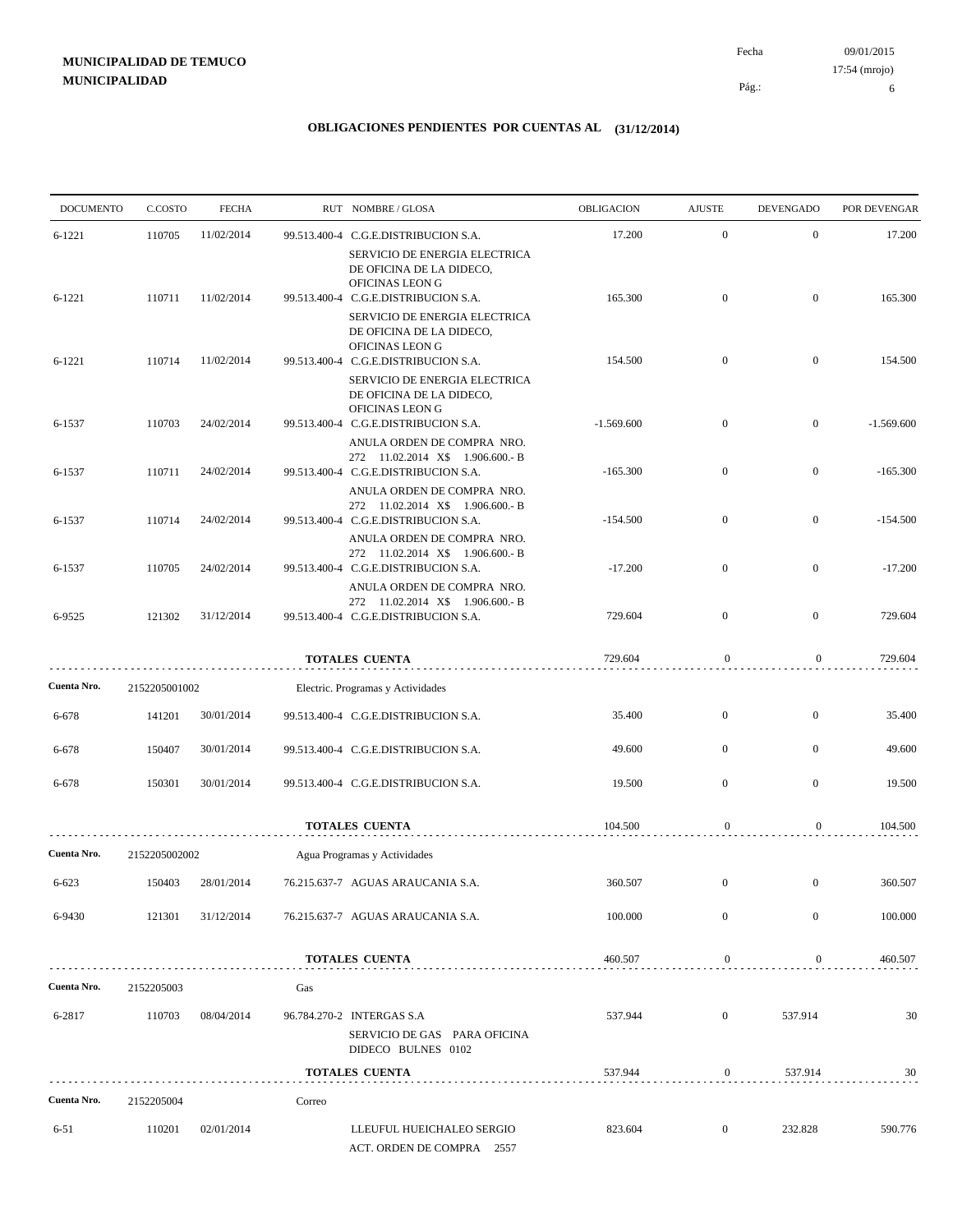09/01/2015 Pág.: Fecha 17:54 (mrojo)

7

| $\mathbf{0}$<br>110201<br>02/01/2014<br>80.000<br>$\mathbf{0}$<br>$6 - 35$<br>LLEUFUL HUEICHALEO SERGIO<br>SERVICIO DE ENVIO DE 90<br>CARTAS CERTIFICADAS DEL<br>TERCER JUZGADO<br>1.213.800<br>$\mathbf{0}$<br>826.355<br>110201<br>06/01/2014<br>$6 - 204$<br>LLEUFUL HUEICHALEO SERGIO<br>SERVICIO DE DISTRIBUCION DE<br>CORRESPONDENCIA, VENCIMIENTO<br>DE PATENTES C<br>300.000<br>$\mathbf{0}$<br>$\mathbf{0}$<br>6-3579<br>110201<br>02/05/2014<br>96.756.430-3 CHILEXPRESS S.A.<br>SERVICIO COURRIER PARA<br>DESPACHO DE CORRESPONDENCIA<br>DE LA MUNICIP<br>110201<br>13/10/2014<br>77.823.860-8 LOS LAGOS LTDA.<br>1.047.200<br>$\mathbf{0}$<br>1.025.929<br>6-7569<br>DISTRIBUCION DE CARTA DE<br>COBRANZA APLICACION LEY<br>20.742 SOBRE RE<br><b>TOTALES CUENTA</b><br>3.464.604<br>$\boldsymbol{0}$<br>2.085.112<br>2152205005<br>Telefonía Fija<br>$\mathbf{0}$<br>365.906<br>6-4789<br>110203<br>25/06/2014<br>1.080.039<br>90.299.000-3 CIA NACIONAL DE TELEFONOS TELE<br>SERVICIO DE TELEFONIA PARA<br>PARCELA TEHUALDA<br>$\mathbf{0}$<br>$\overline{0}$<br>6-6944<br>160202<br>11/09/2014<br>90.635.000-9 TELEFONICA CHILE S.A.<br>84.936<br>20.547<br>$\mathbf{0}$<br>$\mathbf{0}$<br>11/09/2014<br>6-6944<br>160401<br>90.635.000-9 TELEFONICA CHILE S.A.<br>$\overline{0}$<br>$\mathbf{0}$<br>6-6944<br>141201<br>11/09/2014<br>90.635.000-9 TELEFONICA CHILE S.A.<br>34.099<br>21.089<br>$\mathbf{0}$<br>$\mathbf{0}$<br>150403<br>11/09/2014<br>90.635.000-9 TELEFONICA CHILE S.A.<br>6-6944<br>$\mathbf{0}$<br>$\boldsymbol{0}$<br>6-7051<br>110203<br>16/09/2014<br>90.299.000-3 CIA NACIONAL DE TELEFONOS TELE<br>1.056.000<br>SERVICIO TELEFONIA CON<br>NUMERACION DE 4 DIGITOS PARA<br>SERVICIO DE<br>2.296.710<br><b>TOTALES CUENTA</b><br>365.906<br>0<br>Telefonía Celular<br>2152205006<br>$6 - 153$<br>110203<br>02/01/2014<br>2.719.000<br>900.000<br>3.136.415<br>87.845.500-2 TELEFONICA MOVILES CHILE S.A.<br>SERVICIO TELEFONIA CELULAR<br>PARA ALCALDIA Y<br><b>ADMINISTRACION REREN</b><br>2.719.000<br>900.000<br><b>TOTALES CUENTA</b><br>3.136.415<br>2152205007<br>Acceso a Internet<br>$\mathbf{0}$<br>$\overline{0}$<br>6-3521<br>110402<br>29/04/2014<br>92.580.000-7 EMP.NACIONAL DE TELECOMUNICA<br>4.072.308<br>TRATO DIRECTO PARA<br>CONTRATACION SERVICIO DE<br>INTERNET WEB Y C<br>$\mathbf{0}$<br>6-8453<br>110402<br>21/11/2014<br>92.580.000-7 EMP.NACIONAL DE TELECOMUNICA<br>302.421<br>$\overline{0}$<br>TRATO DIRECTO PARA SERVICIO<br>COMPLEMENTARIO ANCHO DE<br>BANDA DE IN<br>$\boldsymbol{0}$<br>$\overline{0}$<br><b>TOTALES CUENTA</b><br>4.374.729 | <b>DOCUMENTO</b> | C.COSTO | <b>FECHA</b> | RUT NOMBRE/GLOSA | OBLIGACION | <b>AJUSTE</b> | <b>DEVENGADO</b> | POR DEVENGAR |
|-------------------------------------------------------------------------------------------------------------------------------------------------------------------------------------------------------------------------------------------------------------------------------------------------------------------------------------------------------------------------------------------------------------------------------------------------------------------------------------------------------------------------------------------------------------------------------------------------------------------------------------------------------------------------------------------------------------------------------------------------------------------------------------------------------------------------------------------------------------------------------------------------------------------------------------------------------------------------------------------------------------------------------------------------------------------------------------------------------------------------------------------------------------------------------------------------------------------------------------------------------------------------------------------------------------------------------------------------------------------------------------------------------------------------------------------------------------------------------------------------------------------------------------------------------------------------------------------------------------------------------------------------------------------------------------------------------------------------------------------------------------------------------------------------------------------------------------------------------------------------------------------------------------------------------------------------------------------------------------------------------------------------------------------------------------------------------------------------------------------------------------------------------------------------------------------------------------------------------------------------------------------------------------------------------------------------------------------------------------------------------------------------------------------------------------------------------------------------------------------------------------------------------------------------------------------------------------------------------------------------|------------------|---------|--------------|------------------|------------|---------------|------------------|--------------|
|                                                                                                                                                                                                                                                                                                                                                                                                                                                                                                                                                                                                                                                                                                                                                                                                                                                                                                                                                                                                                                                                                                                                                                                                                                                                                                                                                                                                                                                                                                                                                                                                                                                                                                                                                                                                                                                                                                                                                                                                                                                                                                                                                                                                                                                                                                                                                                                                                                                                                                                                                                                                                         |                  |         |              |                  |            |               |                  | 80.000       |
|                                                                                                                                                                                                                                                                                                                                                                                                                                                                                                                                                                                                                                                                                                                                                                                                                                                                                                                                                                                                                                                                                                                                                                                                                                                                                                                                                                                                                                                                                                                                                                                                                                                                                                                                                                                                                                                                                                                                                                                                                                                                                                                                                                                                                                                                                                                                                                                                                                                                                                                                                                                                                         |                  |         |              |                  |            |               |                  | 387.445      |
|                                                                                                                                                                                                                                                                                                                                                                                                                                                                                                                                                                                                                                                                                                                                                                                                                                                                                                                                                                                                                                                                                                                                                                                                                                                                                                                                                                                                                                                                                                                                                                                                                                                                                                                                                                                                                                                                                                                                                                                                                                                                                                                                                                                                                                                                                                                                                                                                                                                                                                                                                                                                                         |                  |         |              |                  |            |               |                  |              |
|                                                                                                                                                                                                                                                                                                                                                                                                                                                                                                                                                                                                                                                                                                                                                                                                                                                                                                                                                                                                                                                                                                                                                                                                                                                                                                                                                                                                                                                                                                                                                                                                                                                                                                                                                                                                                                                                                                                                                                                                                                                                                                                                                                                                                                                                                                                                                                                                                                                                                                                                                                                                                         |                  |         |              |                  |            |               |                  | 300.000      |
|                                                                                                                                                                                                                                                                                                                                                                                                                                                                                                                                                                                                                                                                                                                                                                                                                                                                                                                                                                                                                                                                                                                                                                                                                                                                                                                                                                                                                                                                                                                                                                                                                                                                                                                                                                                                                                                                                                                                                                                                                                                                                                                                                                                                                                                                                                                                                                                                                                                                                                                                                                                                                         |                  |         |              |                  |            |               |                  | 21.271       |
|                                                                                                                                                                                                                                                                                                                                                                                                                                                                                                                                                                                                                                                                                                                                                                                                                                                                                                                                                                                                                                                                                                                                                                                                                                                                                                                                                                                                                                                                                                                                                                                                                                                                                                                                                                                                                                                                                                                                                                                                                                                                                                                                                                                                                                                                                                                                                                                                                                                                                                                                                                                                                         |                  |         |              |                  |            |               |                  |              |
|                                                                                                                                                                                                                                                                                                                                                                                                                                                                                                                                                                                                                                                                                                                                                                                                                                                                                                                                                                                                                                                                                                                                                                                                                                                                                                                                                                                                                                                                                                                                                                                                                                                                                                                                                                                                                                                                                                                                                                                                                                                                                                                                                                                                                                                                                                                                                                                                                                                                                                                                                                                                                         |                  |         |              |                  |            |               |                  | 1.379.492    |
|                                                                                                                                                                                                                                                                                                                                                                                                                                                                                                                                                                                                                                                                                                                                                                                                                                                                                                                                                                                                                                                                                                                                                                                                                                                                                                                                                                                                                                                                                                                                                                                                                                                                                                                                                                                                                                                                                                                                                                                                                                                                                                                                                                                                                                                                                                                                                                                                                                                                                                                                                                                                                         | Cuenta Nro.      |         |              |                  |            |               |                  |              |
|                                                                                                                                                                                                                                                                                                                                                                                                                                                                                                                                                                                                                                                                                                                                                                                                                                                                                                                                                                                                                                                                                                                                                                                                                                                                                                                                                                                                                                                                                                                                                                                                                                                                                                                                                                                                                                                                                                                                                                                                                                                                                                                                                                                                                                                                                                                                                                                                                                                                                                                                                                                                                         |                  |         |              |                  |            |               |                  | 714.133      |
|                                                                                                                                                                                                                                                                                                                                                                                                                                                                                                                                                                                                                                                                                                                                                                                                                                                                                                                                                                                                                                                                                                                                                                                                                                                                                                                                                                                                                                                                                                                                                                                                                                                                                                                                                                                                                                                                                                                                                                                                                                                                                                                                                                                                                                                                                                                                                                                                                                                                                                                                                                                                                         |                  |         |              |                  |            |               |                  | 84.936       |
|                                                                                                                                                                                                                                                                                                                                                                                                                                                                                                                                                                                                                                                                                                                                                                                                                                                                                                                                                                                                                                                                                                                                                                                                                                                                                                                                                                                                                                                                                                                                                                                                                                                                                                                                                                                                                                                                                                                                                                                                                                                                                                                                                                                                                                                                                                                                                                                                                                                                                                                                                                                                                         |                  |         |              |                  |            |               |                  | 20.547       |
|                                                                                                                                                                                                                                                                                                                                                                                                                                                                                                                                                                                                                                                                                                                                                                                                                                                                                                                                                                                                                                                                                                                                                                                                                                                                                                                                                                                                                                                                                                                                                                                                                                                                                                                                                                                                                                                                                                                                                                                                                                                                                                                                                                                                                                                                                                                                                                                                                                                                                                                                                                                                                         |                  |         |              |                  |            |               |                  | 34.099       |
|                                                                                                                                                                                                                                                                                                                                                                                                                                                                                                                                                                                                                                                                                                                                                                                                                                                                                                                                                                                                                                                                                                                                                                                                                                                                                                                                                                                                                                                                                                                                                                                                                                                                                                                                                                                                                                                                                                                                                                                                                                                                                                                                                                                                                                                                                                                                                                                                                                                                                                                                                                                                                         |                  |         |              |                  |            |               |                  | 21.089       |
|                                                                                                                                                                                                                                                                                                                                                                                                                                                                                                                                                                                                                                                                                                                                                                                                                                                                                                                                                                                                                                                                                                                                                                                                                                                                                                                                                                                                                                                                                                                                                                                                                                                                                                                                                                                                                                                                                                                                                                                                                                                                                                                                                                                                                                                                                                                                                                                                                                                                                                                                                                                                                         |                  |         |              |                  |            |               |                  | 1.056.000    |
|                                                                                                                                                                                                                                                                                                                                                                                                                                                                                                                                                                                                                                                                                                                                                                                                                                                                                                                                                                                                                                                                                                                                                                                                                                                                                                                                                                                                                                                                                                                                                                                                                                                                                                                                                                                                                                                                                                                                                                                                                                                                                                                                                                                                                                                                                                                                                                                                                                                                                                                                                                                                                         |                  |         |              |                  |            |               |                  | 1.930.804    |
|                                                                                                                                                                                                                                                                                                                                                                                                                                                                                                                                                                                                                                                                                                                                                                                                                                                                                                                                                                                                                                                                                                                                                                                                                                                                                                                                                                                                                                                                                                                                                                                                                                                                                                                                                                                                                                                                                                                                                                                                                                                                                                                                                                                                                                                                                                                                                                                                                                                                                                                                                                                                                         | Cuenta Nro.      |         |              |                  |            |               |                  |              |
|                                                                                                                                                                                                                                                                                                                                                                                                                                                                                                                                                                                                                                                                                                                                                                                                                                                                                                                                                                                                                                                                                                                                                                                                                                                                                                                                                                                                                                                                                                                                                                                                                                                                                                                                                                                                                                                                                                                                                                                                                                                                                                                                                                                                                                                                                                                                                                                                                                                                                                                                                                                                                         |                  |         |              |                  |            |               |                  | 482.585      |
|                                                                                                                                                                                                                                                                                                                                                                                                                                                                                                                                                                                                                                                                                                                                                                                                                                                                                                                                                                                                                                                                                                                                                                                                                                                                                                                                                                                                                                                                                                                                                                                                                                                                                                                                                                                                                                                                                                                                                                                                                                                                                                                                                                                                                                                                                                                                                                                                                                                                                                                                                                                                                         |                  |         |              |                  |            |               |                  | 482.585      |
|                                                                                                                                                                                                                                                                                                                                                                                                                                                                                                                                                                                                                                                                                                                                                                                                                                                                                                                                                                                                                                                                                                                                                                                                                                                                                                                                                                                                                                                                                                                                                                                                                                                                                                                                                                                                                                                                                                                                                                                                                                                                                                                                                                                                                                                                                                                                                                                                                                                                                                                                                                                                                         | Cuenta Nro.      |         |              |                  |            |               |                  |              |
|                                                                                                                                                                                                                                                                                                                                                                                                                                                                                                                                                                                                                                                                                                                                                                                                                                                                                                                                                                                                                                                                                                                                                                                                                                                                                                                                                                                                                                                                                                                                                                                                                                                                                                                                                                                                                                                                                                                                                                                                                                                                                                                                                                                                                                                                                                                                                                                                                                                                                                                                                                                                                         |                  |         |              |                  |            |               |                  | 4.072.308    |
|                                                                                                                                                                                                                                                                                                                                                                                                                                                                                                                                                                                                                                                                                                                                                                                                                                                                                                                                                                                                                                                                                                                                                                                                                                                                                                                                                                                                                                                                                                                                                                                                                                                                                                                                                                                                                                                                                                                                                                                                                                                                                                                                                                                                                                                                                                                                                                                                                                                                                                                                                                                                                         |                  |         |              |                  |            |               |                  | 302.421      |
|                                                                                                                                                                                                                                                                                                                                                                                                                                                                                                                                                                                                                                                                                                                                                                                                                                                                                                                                                                                                                                                                                                                                                                                                                                                                                                                                                                                                                                                                                                                                                                                                                                                                                                                                                                                                                                                                                                                                                                                                                                                                                                                                                                                                                                                                                                                                                                                                                                                                                                                                                                                                                         |                  |         |              |                  |            |               |                  | 4.374.729    |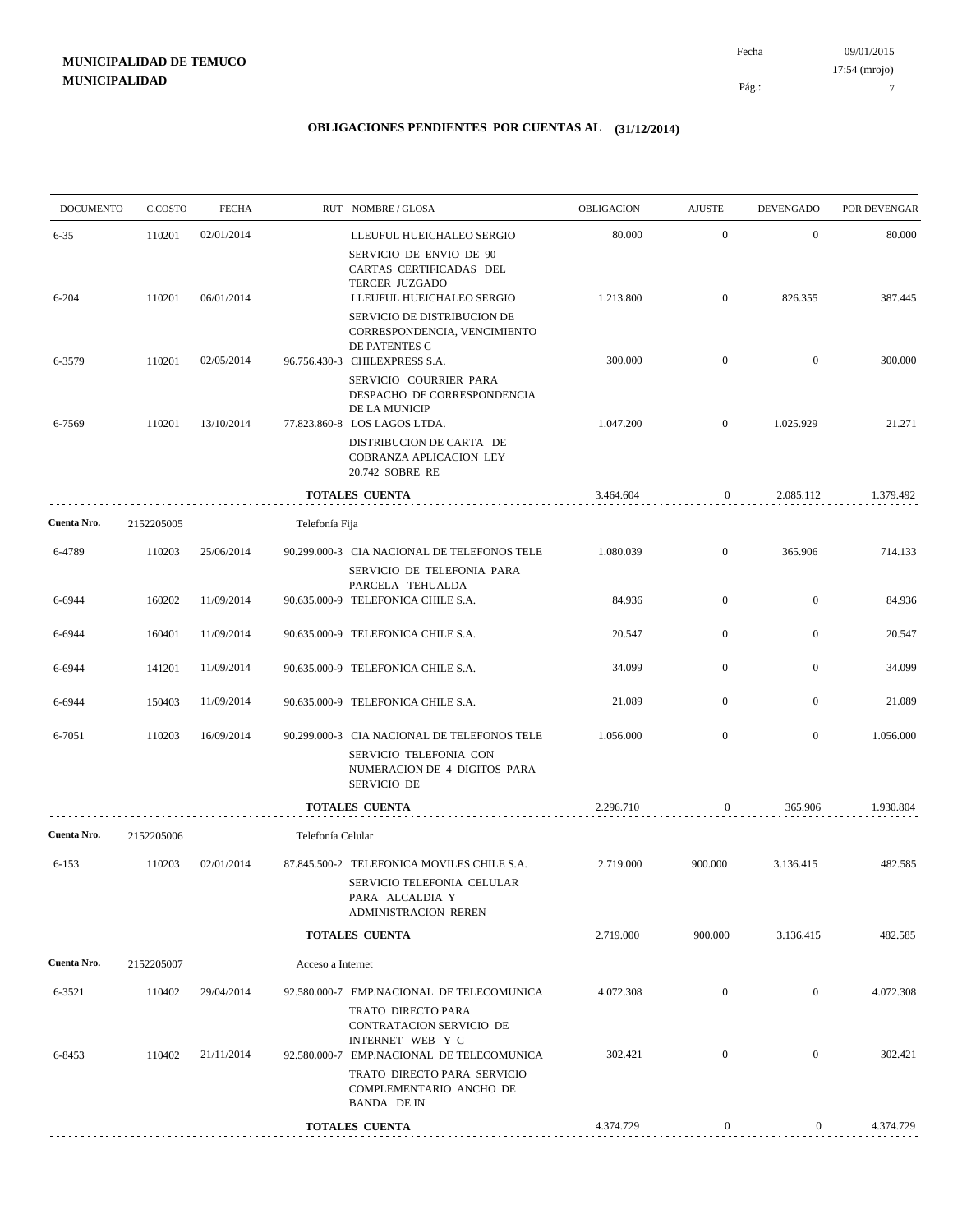| <b>DOCUMENTO</b> | C.COSTO          | <b>FECHA</b>             |                      | RUT NOMBRE/GLOSA                                                                                                                    | <b>OBLIGACION</b> | <b>AJUSTE</b>                | <b>DEVENGADO</b>               | POR DEVENGAR      |
|------------------|------------------|--------------------------|----------------------|-------------------------------------------------------------------------------------------------------------------------------------|-------------------|------------------------------|--------------------------------|-------------------|
| Cuenta Nro.      | 2152205008003    |                          | <b>Otros Enlaces</b> |                                                                                                                                     |                   |                              |                                |                   |
| 6-8399           | 110402           | 19/11/2014               |                      | 78.703.410-1 TELEFONICA EMPRESAS CHILE S.A<br>SERVICIO VIDEOCONFERENCIA<br>WEBEX PARA EL DPTO DE<br><b>INFORMACION</b>              | 2.122.933         | $\mathbf{0}$                 | $\boldsymbol{0}$               | 2.122.933         |
|                  |                  |                          |                      | <b>TOTALES CUENTA</b>                                                                                                               | 2.122.933         | $\boldsymbol{0}$             | $\boldsymbol{0}$               | 2.122.933         |
| Cuenta Nro.      | 2152206001002    |                          |                      | Mant. Equip Salvaescalera                                                                                                           |                   |                              |                                |                   |
| $6 - 142$        | 110701           | 02/01/2014               |                      | ISLA SAN MARTIN CARLOS MARCO<br>SERVICIO DE MANTENCION<br>SALVAESCALERA PARA EDIFICIO<br>CONSISTORIAL                               | 1.832.600         | $\overline{0}$               | 833.000                        | 999.600           |
|                  |                  |                          |                      | <b>TOTALES CUENTA</b>                                                                                                               | 1.832.600         | $\bf{0}$                     | 833.000                        | 999.600           |
| Cuenta Nro.      | 2152206001005    |                          |                      | Mant. Inmuebles Municipales                                                                                                         |                   |                              |                                |                   |
| 6-4390<br>6-4390 | 150401<br>150202 | 09/06/2014<br>09/06/2014 |                      | AVENDAÑO ALTAMIRANO VIVIANA<br>PROVISION E INSTALACION DE<br>VIDRIOS DE DIFERENTES<br>MEDIDAS PARA E<br>AVENDAÑO ALTAMIRANO VIVIANA | 16.416<br>120.357 | $\mathbf{0}$<br>$\mathbf{0}$ | $\mathbf{0}$<br>$\overline{0}$ | 16.416<br>120.357 |
| 6-4390           | 150303           | 09/06/2014               |                      | PROVISION E INSTALACION DE<br><b>VIDRIOS DE DIFERENTES</b><br>MEDIDAS PARA E<br>AVENDAÑO ALTAMIRANO VIVIANA                         | 34.822            | $\overline{0}$               | $\overline{0}$                 | 34.822            |
| 6-4390           | 150402           | 09/06/2014               |                      | PROVISION E INSTALACION DE<br>VIDRIOS DE DIFERENTES<br>MEDIDAS PARA E<br>AVENDAÑO ALTAMIRANO VIVIANA                                | 26.197            | $\mathbf{0}$                 | $\overline{0}$                 | 26.197            |
| 6-4927           | 121301           | 30/06/2014               |                      | PROVISION E INSTALACION DE<br>VIDRIOS DE DIFERENTES<br>MEDIDAS PARA E<br>69.190.700-7 MUNICIPALIDAD DE TEMUCO                       | 4.100.000         | $-8.200.000$                 | $\mathbf{0}$                   | $-4.100.000$      |
|                  |                  |                          |                      | SERVICIO MANTENCION Y<br>REPARACION PARA HABILITACION<br>DE ESPACIO                                                                 |                   |                              |                                |                   |
| 6-5227           | 121301           | 10/07/2014               |                      | SEPULVEDA GUTIERREZ MARCO AN<br>SERVICIO MANTENCION Y<br>REPARACION PARA HABILITACION<br>DE ESPACIO                                 | 4.046.000         | $-4.046.000$                 | 4.046.000                      | $-4.046.000$      |
| 6-5227           | 121301           | 10/07/2014               |                      | SEPULVEDA GUTIERREZ MARCO AN<br>SERVICIO MANTENCION Y<br>REPARACION PARA HABILITACION<br>DE ESPACIO                                 | $\boldsymbol{0}$  | 4.046.000                    | $\boldsymbol{0}$               | 4.046.000         |
| 6-8797           | 110711           | 03/12/2014               |                      | 96.824.110-9 DISAL CHILE SANITARIOS PORTABLE<br>CONTRATESE MEDIANTE DECRETO<br>ALCALDICIO 733 28.11.2014"<br><b>LIMPIZA DE</b>      | 190.400           | $\mathbf{0}$                 | $\overline{0}$                 | 190.400           |
|                  |                  |                          |                      | <b>TOTALES CUENTA</b>                                                                                                               | 8.534.192         | $-8.200.000$                 | 4.046.000                      | $-3.711.808$      |
| Cuenta Nro.      | 2152206002       |                          |                      | Mantenimiento y Reparación de Vehículos                                                                                             |                   |                              |                                |                   |
| 6-1895           | 110801           | 07/03/2014               |                      | 76.296.979-3 SERVICIO AUTOMOTRIZ EDV LIMIT<br>CAMBIO DE ACEITE Y FILTRO<br>PARA MOVIL A-219 DEL PARQUE<br>AUTOMOTRI                 | 68.000            | $\boldsymbol{0}$             | $\bf{0}$                       | 68.000            |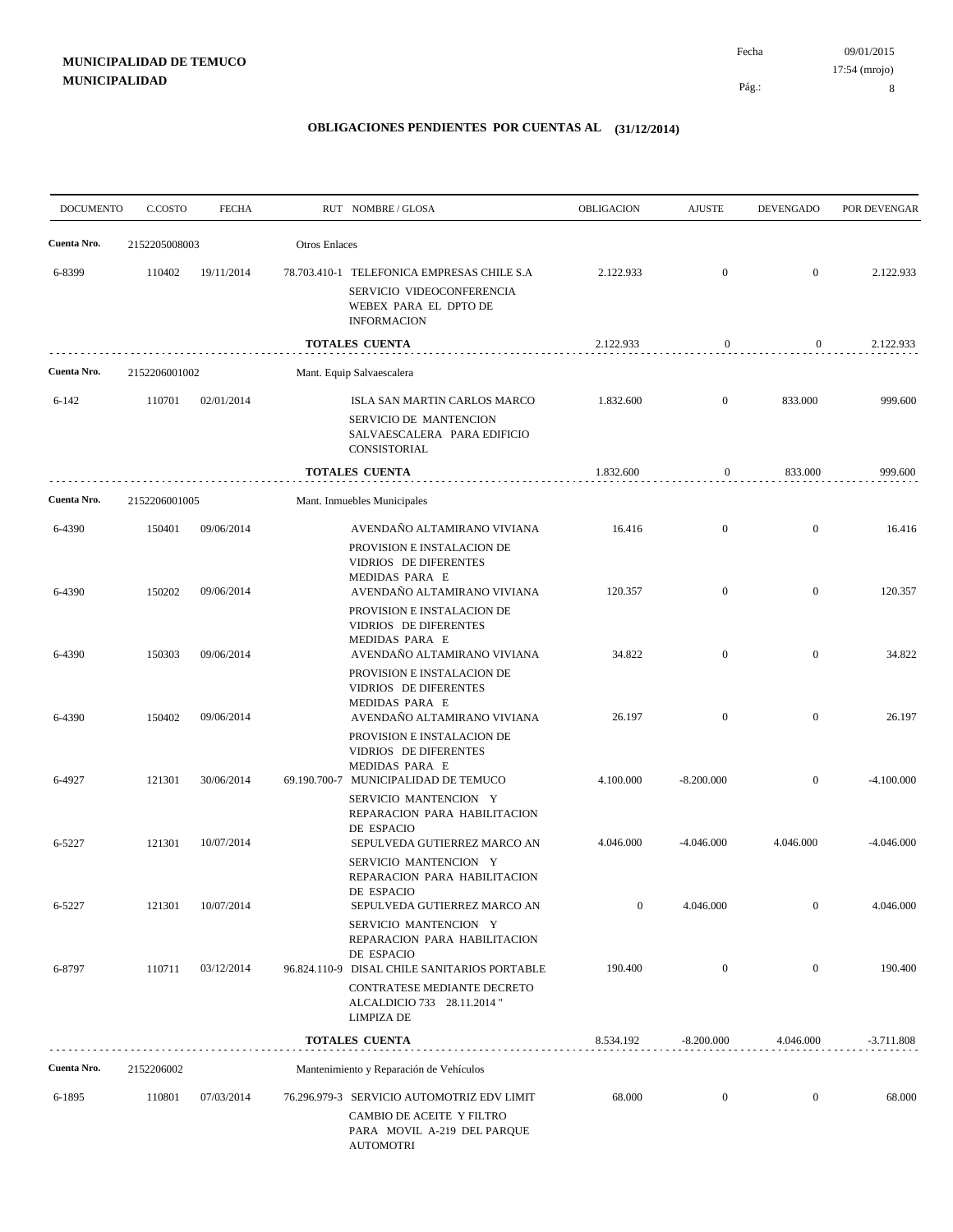| <b>DOCUMENTO</b> | C.COSTO       | <b>FECHA</b> | RUT NOMBRE/GLOSA                                                                                                            | OBLIGACION | <b>AJUSTE</b>    | <b>DEVENGADO</b> | POR DEVENGAR |
|------------------|---------------|--------------|-----------------------------------------------------------------------------------------------------------------------------|------------|------------------|------------------|--------------|
| 6-5137           | 120301        | 07/07/2014   | 79.953.260-3 SOC.FAB.RESORTES CASTILLO LTDA                                                                                 | 364.140    | $\overline{0}$   | $\mathbf{0}$     | 364.140      |
|                  |               |              | REPARACION PAQUETE DE<br>RESORTE DEL CAMION A-121,<br>REPARACION PAQUETE                                                    |            |                  |                  |              |
| 6-5135           | 120701        | 07/07/2014   | 81.762.400-6 SILVA HNOS. Y CIA.<br>REPARACION DE BOMBA<br>INYECTORA DEL CAMION A-63 DEL                                     | 282.339    | $\mathbf{0}$     | $\mathbf{0}$     | 282.339      |
|                  |               |              | <b>PG RED VIAL</b>                                                                                                          |            |                  |                  |              |
| 6-9130           | 120301        | 17/12/2014   | 79.953.260-3 SOC.FAB.RESORTES CASTILLO LTDA<br>REPARACION PAQUETE DE<br>RESORTE CAMION A-168,<br>REPARACION PAQUETE DE      | 535.816    | $\overline{0}$   | $\boldsymbol{0}$ | 535.816      |
| 6-9130           | 120801        | 17/12/2014   | 79.953.260-3 SOC.FAB.RESORTES CASTILLO LTDA                                                                                 | 186.514    | $\mathbf{0}$     | $\boldsymbol{0}$ | 186.514      |
|                  |               |              | REPARACION PAQUETE DE<br>RESORTE CAMION A-168,<br>REPARACION PAQUETE DE                                                     |            |                  |                  |              |
|                  |               |              | TOTALES CUENTA                                                                                                              | 1.436.809  | $\boldsymbol{0}$ | $\overline{0}$   | 1.436.809    |
| Cuenta Nro.      | 2152206004    |              | Mantenimiento y Reparación de Máquinas y Equipos de Oficina                                                                 |            |                  |                  |              |
| $6-9$            | 110602        | 02/01/2014   | 79.534.260-5 PETRINOVIC Y CIA. LTDA.                                                                                        | 224.955    | $\overline{0}$   | $\mathbf{0}$     | 224.955      |
|                  |               |              | ACTUALIZA OC 226 DEL 15/01/2013                                                                                             |            |                  |                  |              |
|                  |               |              | <b>TOTALES CUENTA</b>                                                                                                       | 224.955    | $\boldsymbol{0}$ | $\overline{0}$   | 224.955      |
| Cuenta Nro.      | 2152206006    |              | Mantenimiento y Reparación de Otras Maquinarias y Equipos                                                                   |            |                  |                  |              |
| $6 - 36$         | 140102        | 02/01/2014   | PEÑA OSORE OSCAR<br>CONFECCION Y REPARACION DE<br>02 PIEZAS MOTOBOMBAS DE 3"A<br>2" PA                                      | 71.000     | $\mathbf{0}$     | $\overline{0}$   | 71.000       |
|                  |               |              | <b>TOTALES CUENTA</b>                                                                                                       | 71.000     | $\mathbf{0}$     | $\overline{0}$   | 71.000       |
| Cuenta Nro.      | 2152206007    |              | Mantenimiento y Reparación de Equipos Informáticos                                                                          |            |                  |                  |              |
| 6-3760           | 110401        | 12/05/2014   | 76.321.454-0 SELEC INGENIERIA ELECTRICA LTD<br>INSTALACION DE PUNTOS DE RED<br>Y ENCHUFE PARA LA DIRECCIOND<br>E ASEO       | 146.754    | $\mathbf{0}$     | $\overline{0}$   | 146.754      |
| 6-6492           | 110401        | 27/08/2014   | 76.321.454-0 SELEC INGENIERIA ELECTRICA LTD<br>SERVICIO DE INSTALACION DE<br>RED DE DATOS Y PUNTOS<br><b>ELECTRICOS</b>     | 9.782.350  | $\mathbf{0}$     | 9.701.795        | 80.555       |
| 6-8007           | 110401        | 04/11/2014   | 87.019.000-K CRECIC S.A.<br>UN FORMATEO Y RECUPERACION                                                                      | 47.600     | $\overline{0}$   | $\mathbf{0}$     | 47.600       |
| 6-8455           | 110401        | 21/11/2014   | DE DATOS MAS MANO DE OBRA<br>PARA EL TEAT<br>87.019.000-K CRECIC S.A.                                                       | 1.799.200  | $\boldsymbol{0}$ | $\overline{0}$   | 1.799.200    |
|                  |               |              | TRATO DIRECTO PARA SERVICIO<br>RESPALDO DE INFORMACION Y<br><b>BORRADO DE</b>                                               |            |                  |                  |              |
| 6-8912           | 110401        | 10/12/2014   | 76.321.454-0 SELEC INGENIERIA ELECTRICA LTD<br>SERVICIO INTALACION DE PUNTO<br>DE RED Y ELECTRICOS PARA<br><b>DIFERENTE</b> | 813.746    | $\mathbf{0}$     | $\overline{0}$   | 813.746      |
|                  |               |              | <b>TOTALES CUENTA</b>                                                                                                       | 12.589.650 | $\overline{0}$   | 9.701.795        | 2.887.855    |
| Cuenta Nro.      | 2152207001001 |              | Public. Gestión Municipal                                                                                                   |            |                  |                  |              |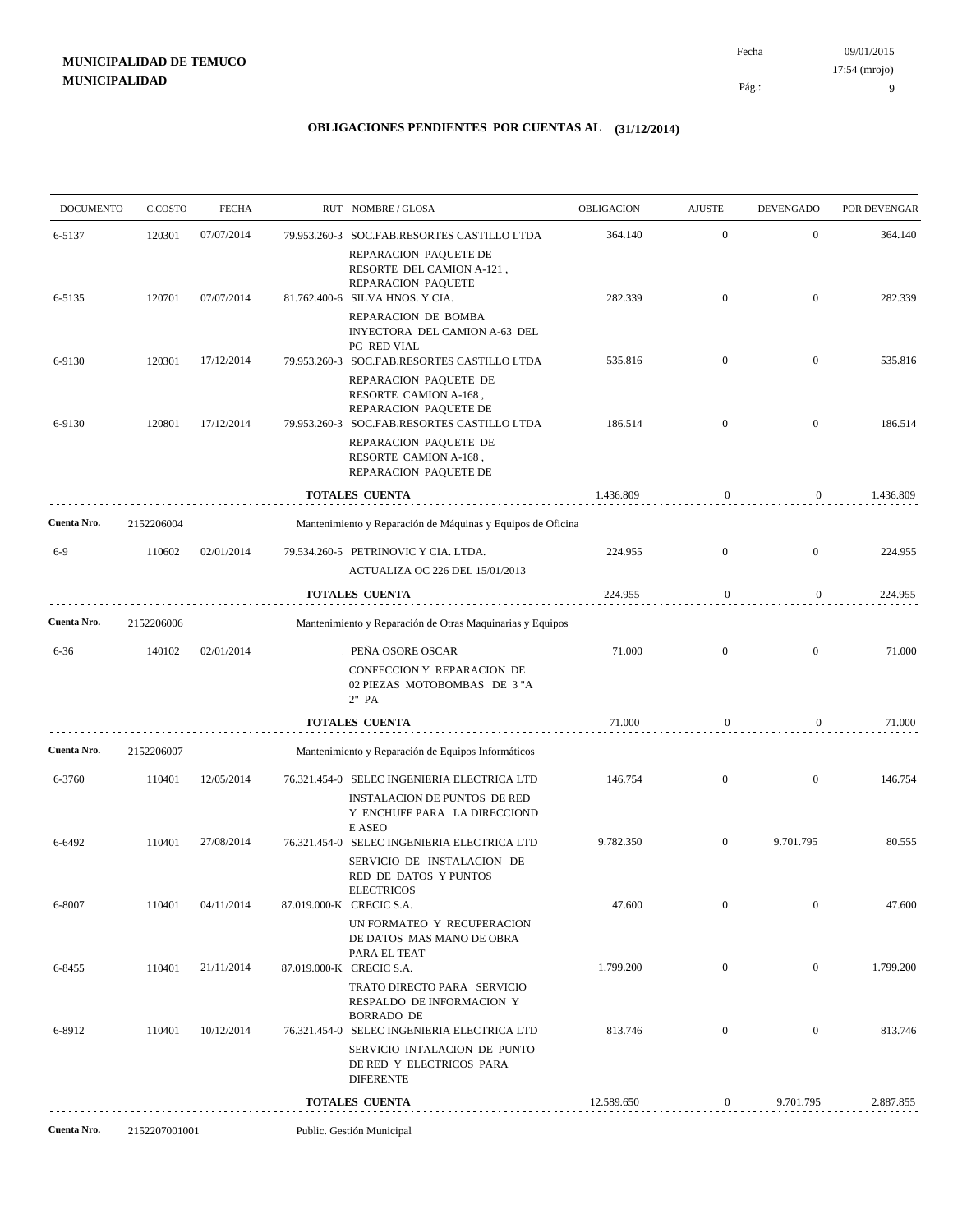| <b>DOCUMENTO</b> | C.COSTO       | <b>FECHA</b> | RUT NOMBRE/GLOSA                                                                                                                            | OBLIGACION | <b>AJUSTE</b>    | <b>DEVENGADO</b> | POR DEVENGAR |
|------------------|---------------|--------------|---------------------------------------------------------------------------------------------------------------------------------------------|------------|------------------|------------------|--------------|
| 6-4837           | 110203        | 26/06/2014   | 90.193.000-7 EMPRESA EL MERCURIO<br>PUBLICACION CONCURSO                                                                                    | 158.494    | $\mathbf{0}$     | $\mathbf{0}$     | 158.494      |
|                  |               |              | PUBLICO PARA PROVEER<br>CARGOS EN CALIDAD                                                                                                   |            |                  |                  |              |
|                  |               |              | <b>TOTALES CUENTA</b>                                                                                                                       | 158.494    | $\boldsymbol{0}$ | 0                | 158.494      |
| Cuenta Nro.      | 2152207001002 |              | Public. Relac. Públicas                                                                                                                     |            |                  |                  |              |
| 6-744            | 110901        | 31/01/2014   | 87.778.800-8 SOC PERIODISTICA ARAUCANIA S.A.<br>PUBLICACION CONCURSO PUBLICO<br>DIARIO AUSTRAL DE TEMUCO,<br><b>SEGUN DOCUMENTO</b>         | 236.685    | $\mathbf{0}$     | $\overline{0}$   | 236.685      |
| 6-6352           | 110901        | 21/08/2014   | 90.193.000-7 EMPRESA EL MERCURIO<br>PUBLICACION LLAMADO A<br>CONCURSO PUBLICO PARA                                                          | 169.061    | $\mathbf{0}$     | $\overline{0}$   | 169.061      |
| 6-7346           | 110901        | 30/09/2014   | CONTRATO A HONORARIO D<br>90.193.000-7 EMPRESA EL MERCURIO<br>PUBLICACION AVISO LLAMADO A<br>CONCURSO PUBLICO PARA<br>CARGO EN LA M         | 158.494    | $\overline{0}$   | $\overline{0}$   | 158.494      |
|                  |               |              | <b>TOTALES CUENTA</b>                                                                                                                       | 564.240    | $\boldsymbol{0}$ | $\mathbf{0}$     | 564.240      |
| Cuenta Nro.      | 2152207001003 |              | Public. Programas y Actividades                                                                                                             |            |                  |                  |              |
| $6 - 52$         | 121001        | 02/01/2014   | 90.193.000-7 EMPRESA EL MERCURIO<br>AVISO PARA DIFUNDIR FONO DE<br>SEGURIDAD Y EMERGENCIAS DE                                               | 81.980     | $\mathbf{0}$     | $\overline{0}$   | 81.980       |
| 6-7056           | 130205        | 16/09/2014   | LA UNIDAD D<br>90.193.000-7 EMPRESA EL MERCURIO<br>PUBLICACION EDICION ESPECIAL                                                             | 330.198    | $\mathbf{0}$     | $\mathbf{0}$     | 330.198      |
| 6-8167           | 120801        | 11/11/2014   | <b>GLORIAS DEL EJERCITO DE CHILE</b><br>99.512.610-9 ANDERSEN PUBLICIDAD S.A.<br>ADJUDICACION PROP PUB 153-2014<br>SERVICIO PUBLICITARIO EN | 4.760.000  | $\overline{0}$   | $\mathbf{0}$     | 4.760.000    |
|                  |               |              | <b>LETREROS</b>                                                                                                                             |            |                  |                  |              |
| Cuenta Nro.      | 2152207002002 |              | <b>TOTALES CUENTA</b><br>Serv. Impres. Relac. Públicas                                                                                      | 5.172.178  | $\mathbf{0}$     | $\overline{0}$   | 5.172.178    |
| 6-7694           | 110901        | 16/10/2014   | VERGARA ÑANCO CRISTIAN SEBAS<br><b>GRAFICA ADHESIVAS PARA</b>                                                                               | 83.000     | $\mathbf{0}$     | $\mathbf{0}$     | 83.000       |
| 6-7867           | 110901        | 24/10/2014   | MOVIL A-291 DEL DPTO DE RR.PP<br>87.778.800-8 SOC PERIODISTICA ARAUCANIA S.A.<br>PUBLICACION AVISO DEFUNCION                                | 43.500     | $\mathbf{0}$     | $\overline{0}$   | 43.500       |
| 6-8414           | 110901        | 19/11/2014   | POR FALLECIMIENTO DE DON TITO<br><b>MONTECIN</b><br>BURGOS MONSALVES PATRICIA TA                                                            | 214.200    | $\mathbf{0}$     | $\overline{0}$   | 214.200      |
|                  |               |              | TRIPTICOS PARA PROMOCIONAR<br>FESTIVAL GASTRONOMICO<br>TEMUCO CHEF 2014                                                                     |            |                  |                  |              |
|                  |               |              | <b>TOTALES CUENTA</b>                                                                                                                       | 340.700    | 0                | 0                | 340.700      |
| Cuenta Nro.      | 2152207002003 |              | Serv. Impres. Progr. y Actividades                                                                                                          |            |                  |                  |              |
| 6-8868           | 160401        | 09/12/2014   | GONZALEZ ALVAREZ MAURICIO AB<br>03 FOTOGRAFIAS PARA DUFUSION<br>ACTO DE PREMIACION CONCURSO<br><b>FOTOGRAFI</b>                             | 35.700     | $\mathbf{0}$     | $\overline{0}$   | 35.700       |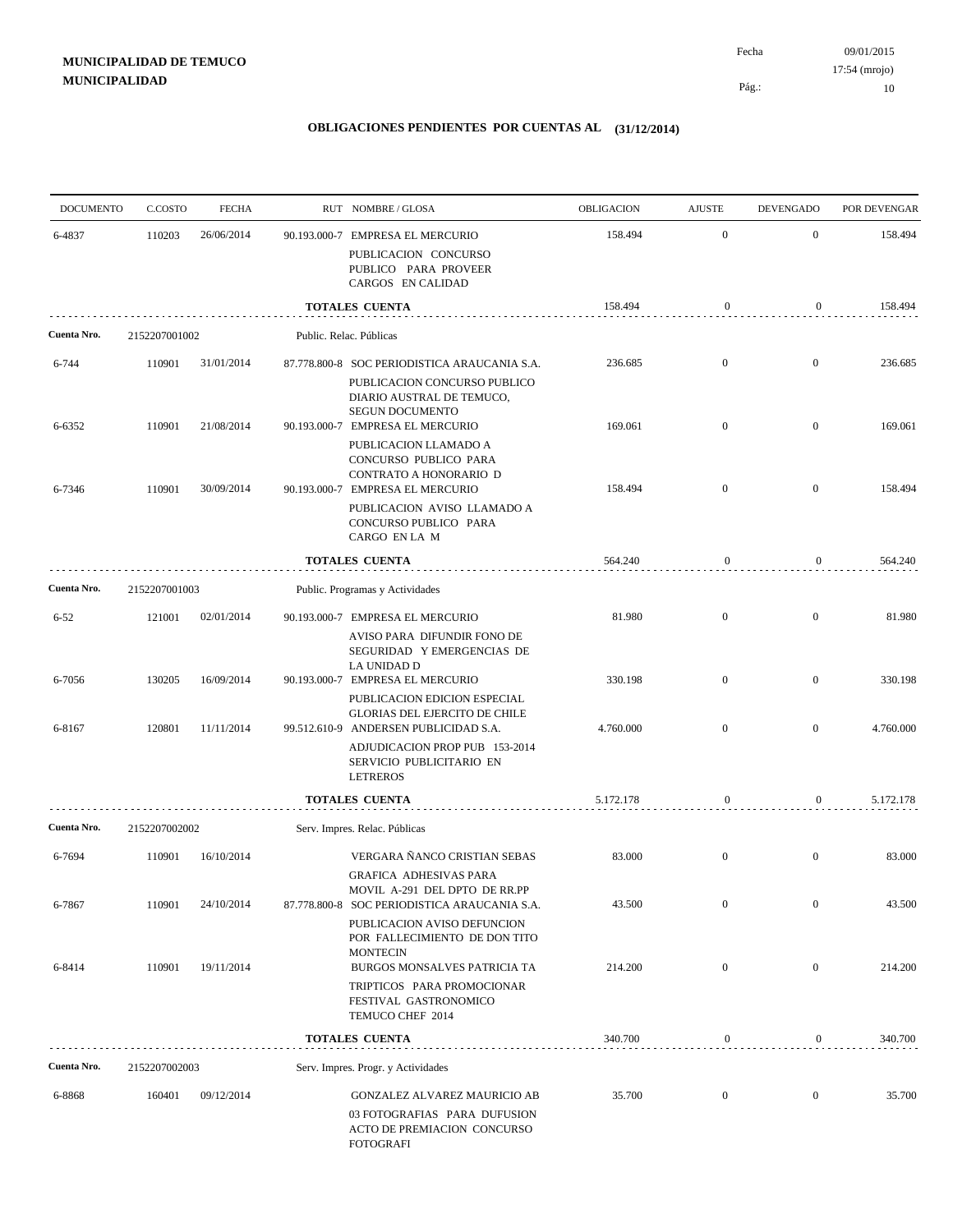| <b>DOCUMENTO</b> | C.COSTO       | <b>FECHA</b> | RUT NOMBRE/GLOSA                                                                                                        | <b>OBLIGACION</b> | <b>AJUSTE</b>    | <b>DEVENGADO</b> | POR DEVENGAR |
|------------------|---------------|--------------|-------------------------------------------------------------------------------------------------------------------------|-------------------|------------------|------------------|--------------|
|                  |               |              | <b>TOTALES CUENTA</b>                                                                                                   | 35.700            | $\boldsymbol{0}$ | $\boldsymbol{0}$ | 35.700       |
| Cuenta Nro.      | 2152208001004 |              | Serv. Aseo Inmueb. de Gestión                                                                                           |                   |                  |                  |              |
| 6-2537           | 110710        | 31/03/2014   | ARRIAGADA MUÑOZ ALFREDINA<br>SERVICIO DE ASEO PARA OFICINA<br>DE ASEO Y OPERACIONES<br>CORRESPONDIENTE                  | 2.999.212         | $-203.096$       | 2.796.117        | $-1$         |
|                  |               |              | <b>TOTALES CUENTA</b>                                                                                                   | 2.999.212         | $-203.096$       | 2.796.117        | $-1$         |
| Cuenta Nro.      | 2152208001005 |              | Serv. Aseo Progr. y Actividades                                                                                         |                   |                  |                  |              |
| 6-6093           | 121202        | 11/08/2014   | 76.473.490-4 SERVICIO INTEGRALES L ARCOBALEN<br>SERVICIO DE ASEO PARA LOS<br>RECINTOS DE PARQUE<br>COSTANERA Y COMPL    | 11.582.094        | $\overline{0}$   | 10.670.821       | 911.273      |
|                  |               |              | <b>TOTALES CUENTA</b>                                                                                                   | 11.582.094        | $\boldsymbol{0}$ | 10.670.821       | 911.273      |
| Cuenta Nro.      | 2152208002001 |              | Serv. Vigilancia Inmueb. Gestión                                                                                        |                   |                  |                  |              |
| 6-1484           | 110707        | 20/02/2014   | 76.033.731-5 R Y S SEGURIDAD LIMITADA<br>PROVISION E INSTALACION DE 5<br>CAMARAS DE VIGILANCIA PARA<br><b>EDIFICIO</b>  | 1.164.211         | $\mathbf{0}$     | 681.372          | 482.839      |
| 6-4009           | 110703        | 20/05/2014   | 76.033.731-5 R Y S SEGURIDAD LIMITADA<br>ADJUDICACION PROP PUB 51-2014<br>SERVICIO DE VIGILANCIA CON<br><b>MONITO</b>   | 1.695.000         | $\overline{0}$   | 1.457.033        | 237.967      |
| 6-4009           | 110711        | 20/05/2014   | 76.033.731-5 R Y S SEGURIDAD LIMITADA<br>ADJUDICACION PROP PUB 51-2014<br>SERVICIO DE VIGILANCIA CON<br><b>MONITO</b>   | 2.203.500         | $\overline{0}$   | 1.968.022        | 235.478      |
| 6-5717           | 110702        | 04/08/2014   | 76.033.731-5 R Y S SEGURIDAD LIMITADA<br>SERVICIO DE VIGILANCIA A<br>TRAVES DE CAMARAS PARA<br><b>INMUEBLES MUNICIP</b> | 34.051.000        | $\overline{0}$   | 33.758.700       | 292.300      |
|                  |               |              | <b>TOTALES CUENTA</b>                                                                                                   | 39.113.711        | $\mathbf{0}$     | 37.865.127       | 1.248.584    |
| Cuenta Nro.      | 2152208002002 |              | Serv. Vigilancia Inmueb.Prog. y Actividades                                                                             |                   |                  |                  |              |
| 6-4009           | 121202        | 20/05/2014   | 76.033.731-5 R Y S SEGURIDAD LIMITADA<br>ADJUDICACION PROP PUB 51-2014<br>SERVICIO DE VIGILANCIA CON                    | 1                 | $\overline{0}$   | $\overline{0}$   | -1           |
| 6-5268           | 121202        | 11/07/2014   | <b>MONITO</b><br>76.033.731-5 R Y S SEGURIDAD LIMITADA<br>SERVICIO D E VIGILANCIA PARA<br><b>INMUEBLES</b>              | 2.164.462         | $\mathbf{0}$     | 1.924.322        | 240.140      |
|                  |               |              | <b>TOTALES CUENTA</b>                                                                                                   | 2.164.463         | $\overline{0}$   | 1.924.322        | 240.141      |
| Cuenta Nro.      | 2152208005    |              | Servicios de Mantención de Semáforos                                                                                    |                   |                  |                  |              |
| $6 - 119$        | 120201        | 02/01/2014   | 79.993.910-K ASITEC LTDA.<br>SERVICIO DE MANTENCION Y<br>CONSERVACION SEMAFORO DE LA<br><b>COMUNA DE TEMU</b>           | 84.607.133        | $-34.725.943$    | 35.461.676       | 14.419.514   |
| 6-1175           | 120201        | 10/02/2014   | 79.993.910-K ASITEC LTDA.                                                                                               | 395.004           | $-162.253$       | 165.431          | 67.320       |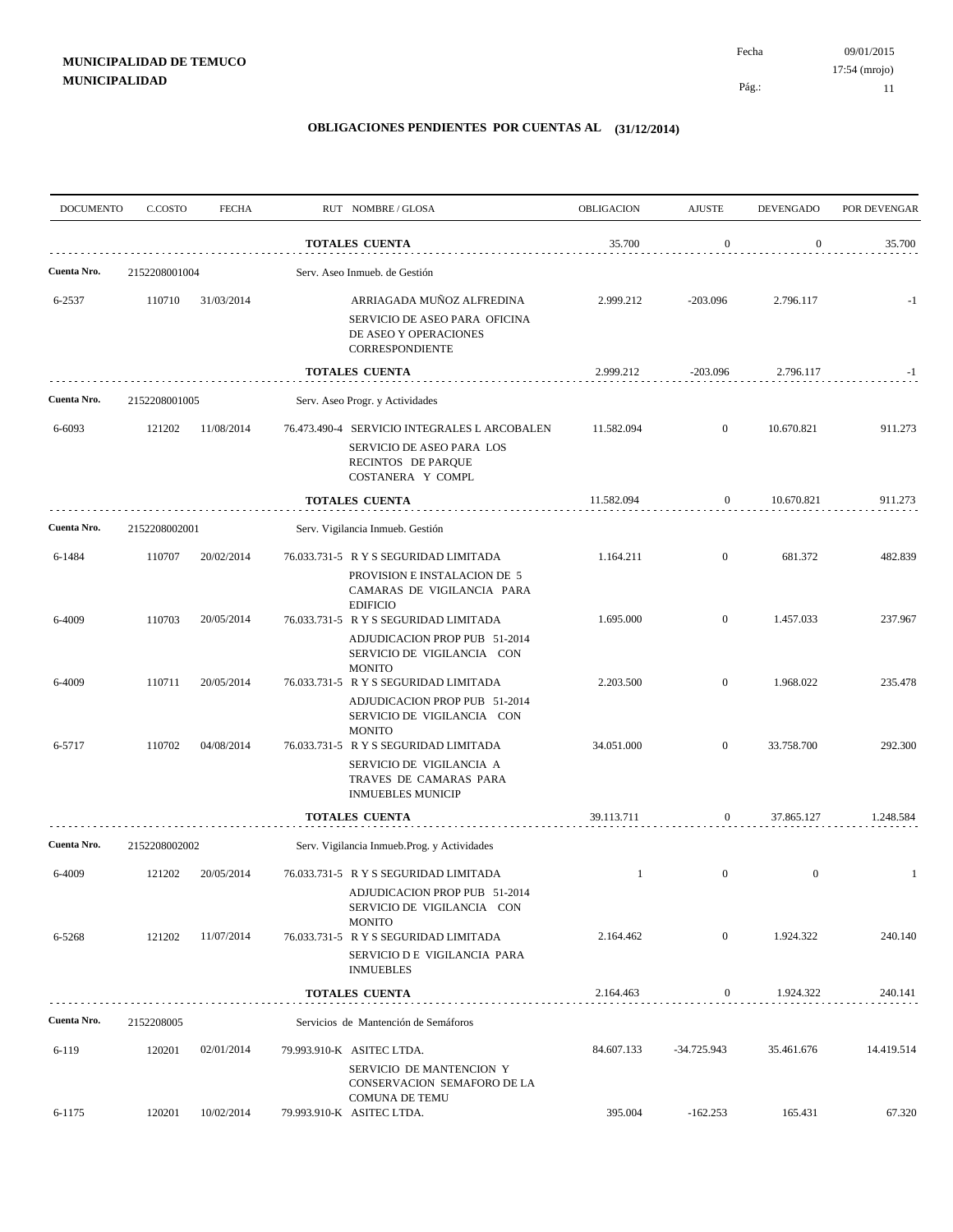Pág.: Fecha

| <b>DOCUMENTO</b> | C.COSTO       | <b>FECHA</b> |                      | RUT NOMBRE/GLOSA                                                                               | <b>OBLIGACION</b> | <b>AJUSTE</b>    | <b>DEVENGADO</b> | POR DEVENGAR |
|------------------|---------------|--------------|----------------------|------------------------------------------------------------------------------------------------|-------------------|------------------|------------------|--------------|
|                  |               |              |                      | AUMENTO DE 12 LAMPARAS, EN<br>LAS ENCINAS CON INES DE SUARES.<br><b>REFRENDEACI</b>            |                   |                  |                  |              |
|                  |               |              |                      | <b>TOTALES CUENTA</b>                                                                          | 85.002.137        | $-34.888.196$    | 35.627.107       | 14.486.834   |
| Cuenta Nro.      | 2152208007001 |              | Pasajes Cometidos    |                                                                                                |                   |                  |                  |              |
| $7-6$            | 110101        | 15/01/2014   |                      | NEIRA ABURTO ROBERTO                                                                           | $-97.760$         | $\boldsymbol{0}$ | $\mathbf{0}$     | $-97.760$    |
|                  |               |              |                      | R.Neira Reintg.E/3396/2013                                                                     |                   |                  |                  |              |
| $7-1$            | 110101        | 22/01/2014   |                      | 69.190.700-7 MUNICIPALIDAD DE TEMUCO                                                           | $\boldsymbol{0}$  | $-136.300$       | $\boldsymbol{0}$ | $-136.300$   |
| 6-2022           | 110101        | 13/03/2014   |                      | Saldos Pend. Funcionarios al 31.12.2013<br>HENRIQUEZ BUSTAMANTE PEDRO                          | 40.000            | $-14.120$        | 40.000           | $-14.120$    |
|                  |               |              |                      | VIATICO Y FONDOS A DISPOSICION<br>POR COMETIDO FUNCIONARIO A<br><b>LAS CIUDADES</b>            |                   |                  |                  |              |
| 6-2378           | 110102        | 27/03/2014   |                      | VALDIVIA PEÑA CLAUDIO ANDRES                                                                   | 100.000           | $-39.840$        | $\mathbf{0}$     | 60.160       |
|                  |               |              |                      | VIATICO Y FONDOS A DISPOSICION<br>POR COMETIDO FUNCIONARIO A LA<br><b>CIUDAD DE</b>            |                   |                  |                  |              |
| 6-3430           | 110101        | 28/04/2014   |                      | BECKER ALVEAR MIGUEL ANGEL                                                                     | 200.000           | $\mathbf{0}$     | 190.581          | 9.419        |
|                  |               |              |                      | VIATICO Y FONDOS A DISPOSICION<br>POR COMETIDO FUNCIONARIO A LA<br><b>CIUDAD DE</b>            |                   |                  |                  |              |
| 7-118            | 110101        | 16/05/2014   |                      | BECKER ALVEAR MIGUEL ANGEL                                                                     | $-9.419$          | $\mathbf{0}$     | $\mathbf{0}$     | $-9.419$     |
|                  |               |              |                      | M.Becker Reintg.E/1441                                                                         |                   |                  |                  |              |
| 6-5545           | 110101        | 28/07/2014   |                      | CONCHA RIQUELME OCTAVIO MAU<br>VIATICO Y FONDOS A DISPOSICION<br>POR COMETIDO FUNCIONARIO A LA | 290.000           | $\mathbf{0}$     | 246.008          | 43.992       |
| 6-6060           | 110101        | 08/08/2014   |                      | <b>CIUDAD DE</b><br>ARANEDA NAVARRO JUAN ALBER                                                 | 100.000           | $\mathbf{0}$     | $\mathbf{0}$     | 100.000      |
|                  |               |              |                      | VIATICO Y FONDOS A DISPOSICION<br>POR COMETIDO FUNCIONARIO A LA<br><b>CIUDAD DE</b>            |                   |                  |                  |              |
| 6-6407           | 110101        | 26/08/2014   |                      | ARANEDA NAVARRO JUAN ALBER                                                                     | 100.000           | $\mathbf{0}$     | $\mathbf{0}$     | 100.000      |
|                  |               |              |                      | VIATICO Y FONDOS A DISPOSICION<br>POR COMETIDO FUNCIONARIO A LA<br><b>CIUDAD DE</b>            |                   |                  |                  |              |
| 6-7710           | 110101        | 16/10/2014   |                      | 89.862.200-2 LATAM AIRLINES GROUP S.A.                                                         | 321.536           | $\mathbf{0}$     | $\mathbf{0}$     | 321.536      |
|                  |               |              |                      | PASAJES AEREOS PARA EL SR<br>PATRICIO MARQUEZ TRAMO<br>TEMUCO-SANTIAG                          |                   |                  |                  |              |
|                  |               |              |                      | TOTALES CUENTA                                                                                 | 1.044.357         | $-190.260$       | 476.589          | 377.508      |
| Cuenta Nro.      | 2152208007002 |              | Pasajes Capacitación |                                                                                                |                   |                  |                  |              |
| 6-3551           | 110302        | 30/04/2014   |                      | ROJO VENEGAS MARCO ANTONIO                                                                     | 50.000            | $-1.220$         | 50.000           | $-1.220$     |
|                  |               |              |                      | ASIGNACION Y FONDOS A<br>DISPOSICION POR ASISTENCIA A<br>PROGRAMA DE CAPACIT                   |                   |                  |                  |              |
| 6-4286           | 110302        | 04/06/2014   |                      | PARDO OYARZUN BORIS EDUARDO<br>VIATICO PARA ASISTIR IX<br>CONGRESO INTERNACIONAL DE            | 150.000           | $\boldsymbol{0}$ | $\boldsymbol{0}$ | 150.000      |
|                  |               |              |                      | <b>DESASTRES NA</b>                                                                            |                   |                  |                  |              |
| 6-7260           | 110302        | 26/09/2014   |                      | ROJO VENEGAS MARCO ANTONIO<br>ASIGNACION Y FONDOS A<br>DISPOSICION POR ASISTENCIA              | 60.000            | $\boldsymbol{0}$ | 57.220           | 2.780        |
| 6-7466           | 110302        | 06/10/2014   |                      | <b>CURSO DE CAPACITACION</b><br>FUENTES BARRA GUSTAVO MAURIC                                   | 500.000           | $-26.900$        | 493.100          | $-20.000$    |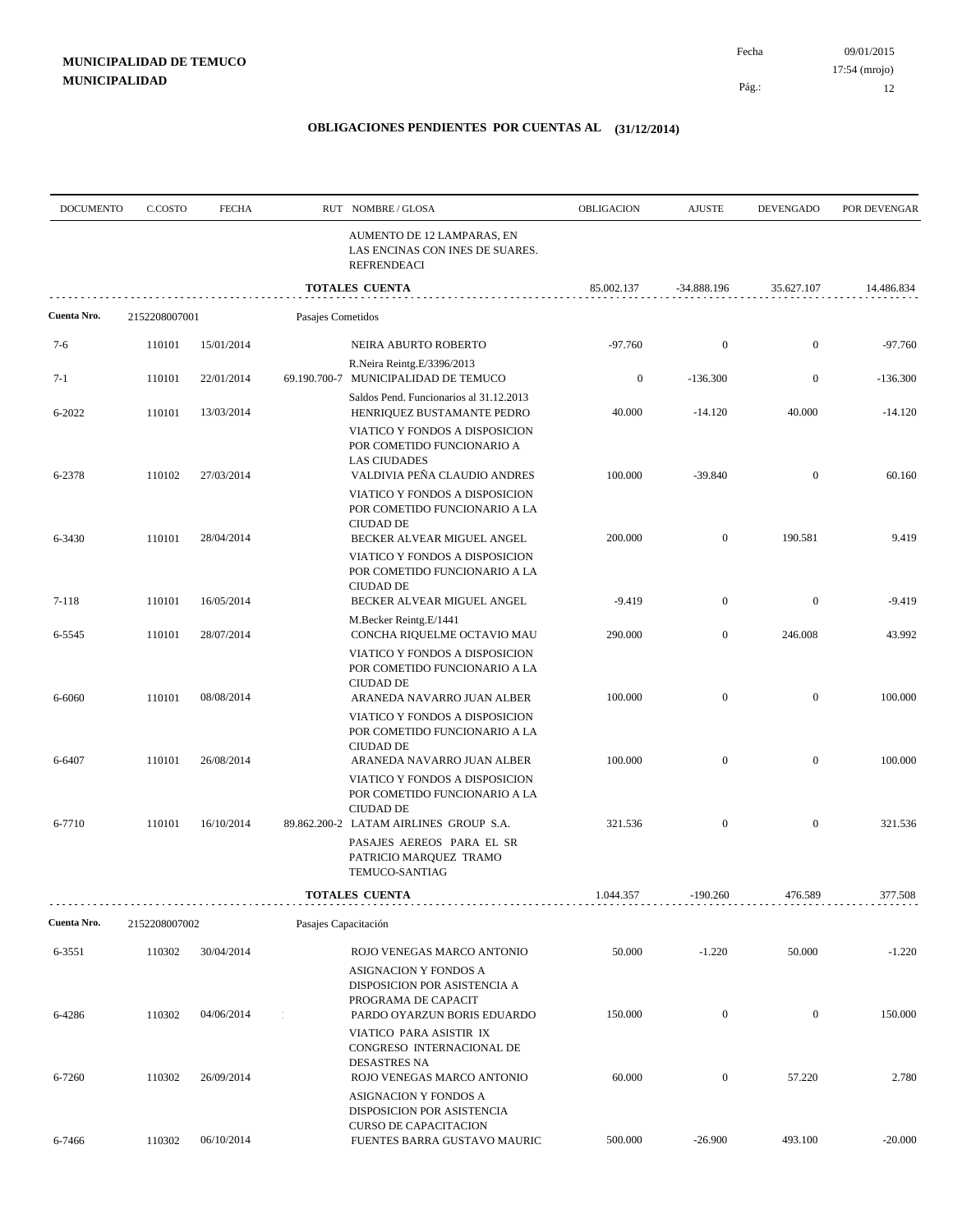09/01/2015 13 Pág.: Fecha 17:54 (mrojo)

| <b>DOCUMENTO</b> | C.COSTO       | <b>FECHA</b> | RUT NOMBRE/GLOSA                                                                                                                                             | OBLIGACION | <b>AJUSTE</b>    | <b>DEVENGADO</b> | POR DEVENGAR |
|------------------|---------------|--------------|--------------------------------------------------------------------------------------------------------------------------------------------------------------|------------|------------------|------------------|--------------|
| 6-7707           | 110302        | 16/10/2014   | VIATICO PARA ASISITIR A FERIA<br>DEL LIBRO 2014 LOS DIAS 25 AL<br>69.190.700-7 MUNICIPALIDAD DE TEMUCO<br>PASAJES AEREOS PARA EL SR<br>GUIDO SAGREDO QUIENES | 321.536    | $\mathbf{0}$     | $\mathbf{0}$     | 321.536      |
| 6-7891           | 110302        | 28/10/2014   | <b>ASISTIRAN A C</b><br>COLOMA CALDERON LEONARDO M<br>VIATICO POR CAPACITACION EN<br>LA CIUDAD DE SANTIAGO LOS DIAS<br>24 DE                                 | 180.000    | $-14.400$        | 180.000          | $-14.400$    |
|                  |               |              | <b>TOTALES CUENTA</b>                                                                                                                                        | 1.261.536  | $-42.520$        | 780.320          | 438.696      |
| Cuenta Nro.      | 2152208007003 |              | Movilización, Traslados y Otros                                                                                                                              |            |                  |                  |              |
| 6-1820           | 110802        | 06/03/2014   | LABRAÑA MENDEZ MANUEL RAMO<br>REGULARIZA RTEFRENDACION N                                                                                                     | -440.148   | $\boldsymbol{0}$ | $\mathbf{0}$     | $-440.148$   |
| 6-3347           | 140502        | 24/04/2014   | 126 02/01/2014<br>LAGOS DEL VALLE VICTOR GERARD<br>ADJUDIQUESE PROP. PUB. 37-2014 "<br>CONTRATACION SERVICIO                                                 | 6.480.000  | $\mathbf{0}$     | 4.950.000        | 1.530.000    |
| 6-3347           | 140504        | 24/04/2014   | TRASLADO DE FUN<br>LAGOS DEL VALLE VICTOR GERARD<br>ADJUDIQUESE PROP. PUB. 37-2014 "<br>CONTRATACION SERVICIO<br>TRASLADO DE FUN                             | 1.620.000  | $\boldsymbol{0}$ | 1.350.000        | 270.000      |
| 6-4069           | 150101        | 27/05/2014   | BERG KROLL ALEXANDER SEBASTI<br>SERVICIO DE TRASLADO<br>DELEGACION DEPORTISTAS CLUB                                                                          | 332.800    | $\mathbf{0}$     | $\mathbf{0}$     | 332.800      |
| 6-6217           | 110201        | 18/08/2014   | DE RUGBY RUCAMA<br>77.121.270-0 SOC. COM. RADIO TAXIS ARAUCANI<br>SERVICIO DE RADIO TAXIS                                                                    | 2.700.650  | $\mathbf{0}$     | 2.699.495        | 1.155        |
| 6-8304           | 110201        | 18/11/2014   | DIFERENTES ACTIVIDADES Y<br>DEPARTAMENTOS FUNCION<br>PANTOJA SECO JOSE TOMAS                                                                                 | 70.000     | $\mathbf{0}$     | $\mathbf{0}$     | 70.000       |
| 6-8975           | 150101        | 11/12/2014   | VIATICO Y FONDOS A DISPOSICION<br>POR COMETIDO FUNCIONARIO A<br><b>LAS CIUDADES</b><br>89.862.200-2 LATAM AIRLINES GROUP S.A.                                | 154.886    | $\mathbf{0}$     | $\mathbf{0}$     | 154.886      |
|                  |               |              | <b>PASAJES AEREOS</b><br>TEMUCO-SANTIAGO-TEMUCO<br>PARA COMETIDO FUNCIONARIOS                                                                                |            |                  |                  |              |
|                  |               |              | <b>TOTALES CUENTA</b>                                                                                                                                        | 10.918.188 | $\mathbf{0}$     | 8.999.495        | 1.918.693    |
| Cuenta Nro.      | 2152208010    |              | Servicios de Suscripciones y Similares                                                                                                                       |            |                  |                  |              |
| $6 - 141$        | 110201        | 02/01/2014   | FERNANDEZ GALDAMES FLOR<br>PROVISION DE DIARIOS Y<br>REVISTAS PARA ALCALDIA -                                                                                | 450.000    | $\mathbf{0}$     | 405.600          | 44.400       |
| $6 - 31$         | 110201        | 02/01/2014   | RR.PP Y PARA<br>90.694.000-0 EMPRESA PERIODISTICA LA NACIO<br>SUSCRIPCION DIARIO OFICIAL MES<br>DE AGOSTO 2013 PARA LA<br><b>DIRECCION DE</b>                | 9.500      | $\boldsymbol{0}$ | $\mathbf{0}$     | 9.500        |
|                  |               |              | <b>TOTALES CUENTA</b>                                                                                                                                        | 459.500    | $\bf{0}$         | 405.600          | 53.900       |
| Cuenta Nro.      | 2152208999009 |              | Otros Servicios Generales                                                                                                                                    |            |                  |                  |              |
| 6-197            | 110201        | 02/01/2014   | 76.232.153-K COMERC. Y DISTRIB. SODATALCA T                                                                                                                  | 2.340.020  | $\mathbf{0}$     | 2.186.572        | 153.448      |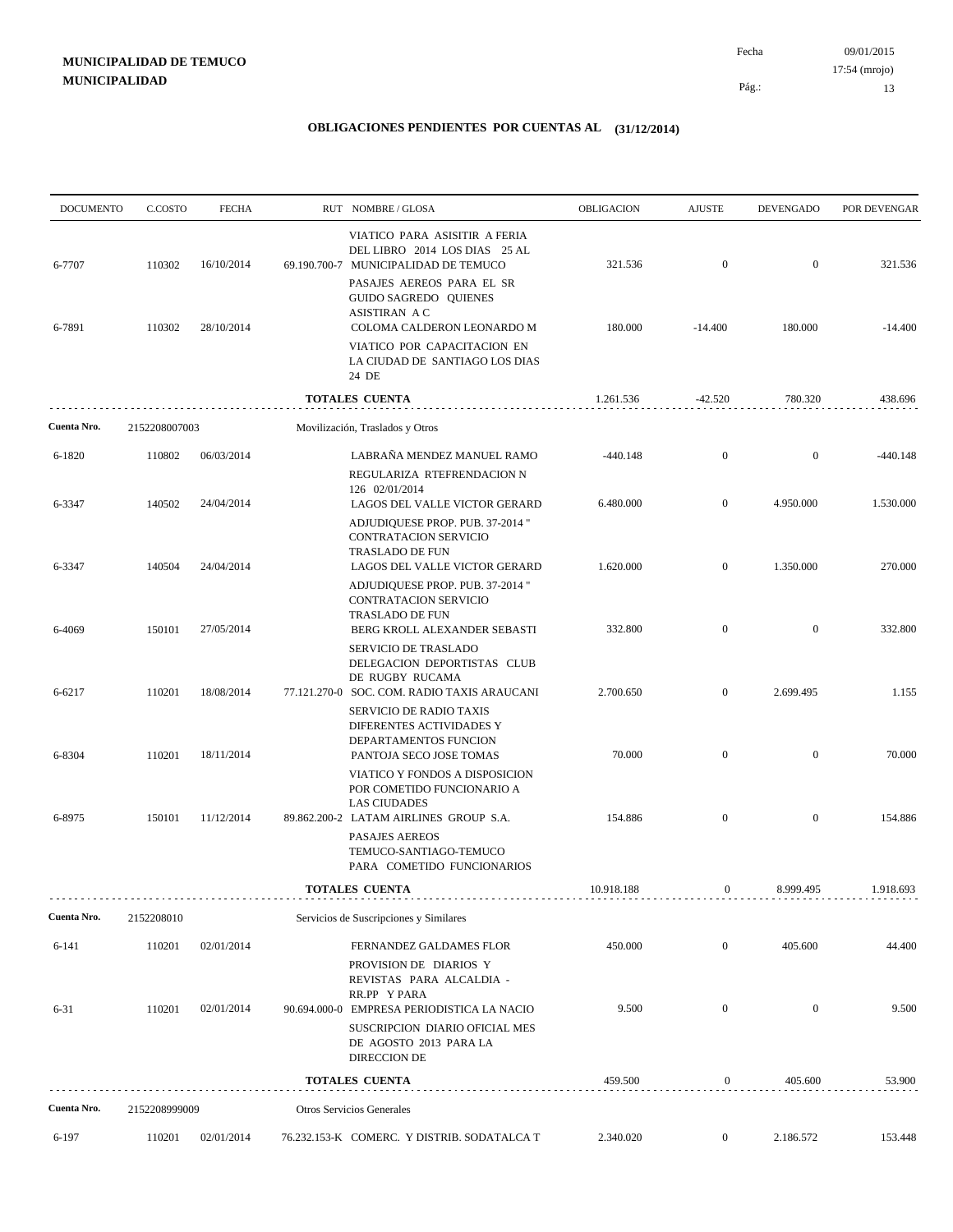| <b>DOCUMENTO</b> | C.COSTO       | <b>FECHA</b> |                   | RUT NOMBRE/GLOSA                                                                                                    | OBLIGACION   | <b>AJUSTE</b>    | <b>DEVENGADO</b> | POR DEVENGAR |
|------------------|---------------|--------------|-------------------|---------------------------------------------------------------------------------------------------------------------|--------------|------------------|------------------|--------------|
| $6 - 33$         | 160401        | 02/01/2014   |                   | PROVISION DE DISPENSADORES<br>DE AGUA PARA LA<br>MUNICIPALIDAD DE TEMUCO<br>SANDOVAL MATAMALA MARIA IN              | 120.000      | $\mathbf{0}$     | $\overline{0}$   | 120.000      |
|                  |               |              |                   | SERVICIO DE ATENCION DE<br>COCTEL PARA 50 PERSONAS<br><b>EXPOSICION COLECT</b>                                      |              |                  |                  |              |
| $6 - 32$         | 110201        | 02/01/2014   |                   | 96.975.230-1 CONSTRUCTORA INMOBILIARIA E I<br>REGARGAS DE GAS EQ. AIRE                                              | 64.000       | $\mathbf{0}$     | $\mathbf{0}$     | 64.000       |
| 6-3009           | 110201        | 14/04/2014   |                   | ACONDICIONADO PARA OFICINAS<br><b>ALCALDIA Y PRESUP</b><br>76.232.153-K COMERC. Y DISTRIB. SODATALCA T              | 588.420      | $\mathbf{0}$     | 581.084          | 7.336        |
|                  |               |              |                   | ARRIENDO DE 03 DISPENSADORES<br>PARA LA DIRECCION DE DIDECO,<br><b>ASEO</b>                                         |              |                  |                  |              |
| 6-8298           | 160302        | 17/11/2014   |                   | 78.061.230-4 AITUE SOCIEDAD HOTELERA LTDA.<br>SERVICIO ALOJAMIENTO Y                                                | 188.325      | $\mathbf{0}$     | $\overline{0}$   | 188.325      |
|                  |               |              |                   | ALIMENTACION PARA EXPOSITOR<br>DE GALERIA DE ARTE                                                                   |              |                  |                  |              |
|                  |               |              |                   | TOTALES CUENTA                                                                                                      | 3.300.765    | $\boldsymbol{0}$ | 2.767.656        | 533.109      |
| Cuenta Nro.      | 2152209006    |              |                   | Arriendo de Equipos Informáticos                                                                                    |              |                  |                  |              |
| $6 - 121$        | 110402        | 02/01/2014   |                   | 87.019.000-K CRECIC S.A.<br>ARRIENDO Y MANTENCION DE<br>EQUIPOS COMPUTACIONALES<br>REFRENDACION DE EN               | 63.780.470   | $\mathbf{0}$     | 63.766.965       | 13.505       |
| 6-136            | 110402        | 02/01/2014   |                   | 86.130.200-8 SISTEMAS MODULARES DE COMPUT<br>ARRIENDO TERMINALES<br>BIOMETRICOS PARA INMUEBLES<br>MUNICIPALES REFRE | 7.386.583    | $\overline{0}$   | 5.251.382        | 2.135.201    |
|                  |               |              |                   | <b>TOTALES CUENTA</b>                                                                                               | 71.167.053   | $\mathbf{0}$     | 69.018.347       | 2.148.706    |
| Cuenta Nro.      | 2152210002002 |              | Seguros Vehículos |                                                                                                                     |              |                  |                  |              |
| $6 - 48$         | 110801        | 02/01/2014   |                   | 96.683.120-0 CIA. SEG. GRALES PENTA SECURITI S<br>07 SEGUROS PARA MOVILES                                           | 75.000       | $\mathbf{0}$     | $\mathbf{0}$     | 75.000       |
| $6-49$           | 110801        | 02/01/2014   |                   | MUNICIPALES DEL PARQUE<br><b>AUTOMOTRIZ</b><br>96.683.120-0 CIA. SEG. GRALES PENTA SECURITI S                       | 137.000      | $\mathbf{0}$     | $\mathbf{0}$     | 137.000      |
|                  |               |              |                   | 13 SEGUROS PARA VEHICULOS<br>MUNICIPALES Y 02 SEGUROS PARA<br><b>MOTO</b>                                           |              |                  |                  |              |
|                  |               |              |                   | <b>TOTALES CUENTA</b>                                                                                               | 212.000      | $\boldsymbol{0}$ | $\overline{0}$   | 212.000      |
| Cuenta Nro.      | 2152211002    |              |                   | Cursos de Capacitación                                                                                              |              |                  |                  |              |
| 6-2390           | 110302        | 27/03/2014   |                   | SILVA MARDONES GONZALO EDUARD<br>ASIGNACION Y FONDOS A<br>DISPOSICION POR ASISTENCIA A PG.<br>DE CAPACITACION       | 300.000      | $\mathbf{0}$     | 400.000          | $-100.000$   |
| 6-6131           | 110301        | 12/08/2014   |                   | 87.912.900-1 UNIVERSIDAD DE LA FRONTERA<br>ANULA O/C 2339                                                           | $-4.000.000$ | $\boldsymbol{0}$ | $\boldsymbol{0}$ | $-4.000.000$ |
| 6-7260           | 110302        | 26/09/2014   |                   | ROJO VENEGAS MARCO ANTONIO<br>ASIGNACION Y FONDOS A                                                                 | 268.500      | $\mathbf{0}$     | 226.000          | 42.500       |
| 6-7466           | 110302        | 06/10/2014   |                   | DISPOSICION POR ASISTENCIA<br><b>CURSO DE CAPACITACION</b><br>FUENTES BARRA GUSTAVO MAURIC                          | 120.000      | $\mathbf{0}$     | 100.000          | 20.000       |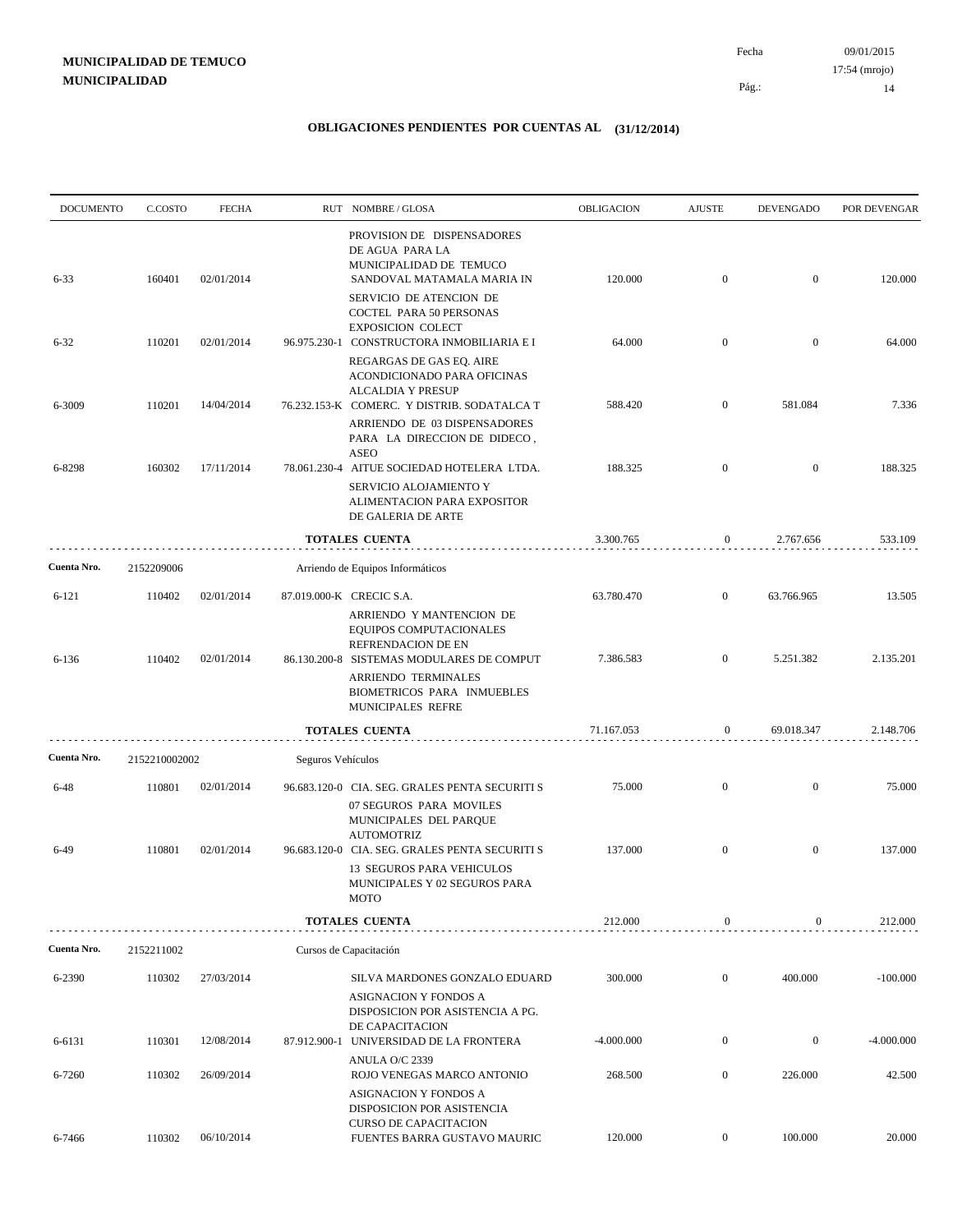09/01/2015 15 Pág.: Fecha 17:54 (mrojo)

| <b>DOCUMENTO</b> | C.COSTO          | <b>FECHA</b>             |       | RUT NOMBRE/GLOSA                                                                                                                                                            | OBLIGACION           | <b>AJUSTE</b>                    | <b>DEVENGADO</b>               | POR DEVENGAR         |
|------------------|------------------|--------------------------|-------|-----------------------------------------------------------------------------------------------------------------------------------------------------------------------------|----------------------|----------------------------------|--------------------------------|----------------------|
| 6-7891           | 110302           | 28/10/2014               |       | VIATICO PARA ASISITIR A FERIA<br>DEL LIBRO 2014 LOS DIAS 25 AL<br>COLOMA CALDERON LEONARDO M<br>VIATICO POR CAPACITACION EN<br>LA CIUDAD DE SANTIAGO LOS DIAS<br>24 DE      | 360.000              | $\mathbf{0}$                     | 345.600                        | 14.400               |
|                  |                  |                          |       | TOTALES CUENTA                                                                                                                                                              | $-2.951.500$         | $\boldsymbol{0}$                 | 1.071.600                      | $-4.023.100$         |
| Cuenta Nro.      | 2152211003       |                          |       | Servicios Informáticos                                                                                                                                                      |                      |                                  |                                |                      |
| 6-8147           | 110402           | 10/11/2014               |       | 76.386.278-K SERVICIO TECNOLOGICOS ITD CHI                                                                                                                                  | 261.800              | $\mathbf{0}$                     | $\mathbf{0}$                   | 261.800              |
| 6-9169           | 110402           | 18/12/2014               |       | SERVICIO DE ENVIO DE SMS<br>PARA USUARIOS DE LA<br>MUNICIPALIDAD AD<br>76.378.189-5 CLONER SPA<br>SERVICIO DE RESPALDO EN LINEA<br>PARA EQUIPOS MUNICIPALES<br>PARA LA MUNI | 3.666.890            | $\mathbf{0}$                     | $\mathbf{0}$                   | 3.666.890            |
|                  |                  |                          |       | <b>TOTALES CUENTA</b>                                                                                                                                                       | 3.928.690            | $\mathbf{0}$                     | $\mathbf{0}$                   | 3.928.690            |
| Cuenta Nro.      | 2152211999       |                          | Otros |                                                                                                                                                                             |                      |                                  |                                |                      |
| $6 - 22$         | 110502           | 02/01/2014               |       | CORTES WILLIAMSON SERGIO                                                                                                                                                    | 1.033.708            | $\mathbf{0}$                     | $\bf{0}$                       | 1.033.708            |
| $6 - 23$         | 110502           | 02/01/2014               |       | ACTUALIZA OC 6761 DEL 23/08/2013<br>HENRIQUEZ SEPULVEDA JUAN CAR                                                                                                            | 12.500.000           | $\overline{0}$                   | 5.080.000                      | 7.420.000            |
| 6-2000           | 110502           | 12/03/2014               |       | ACTUALIZA OC 8569 DEL 25/11/2013<br>KOPP CONTRERAS ALEXIS ALEXAND                                                                                                           | 2.772.000            | $\mathbf{0}$                     | 1.848.000                      | 924.000              |
| 6-8166           | 110201           | 11/11/2014               |       | PRESTACION SERVICIOS DISEÑO<br>DE ARQUITECTURA PARA EL<br>DPTO DE PROY<br>SALAZAR IBAÑEZ MARCELO<br>TRATO DIRECTO PARA<br>CONTRATACION DE SERVICIO<br>ESPECIALIZADOS DE R   | 640.000              | $\mathbf{0}$                     | $\mathbf{0}$                   | 640.000              |
| 6-8477           | 110502           | 24/11/2014               |       | <b>MARABOLI PERALES ROCIO</b><br>DISEÑO DE ARQUITECTO PARA<br>HABILITACION AREA PRENSA EN<br><b>GRADERIAS</b>                                                               | 964.800              | $\overline{0}$                   | $\overline{0}$                 | 964.800              |
| 6-8481<br>6-8677 | 110201<br>110502 | 24/11/2014<br>27/11/2014 |       | <b>MARABOLI PERALES ROCIO</b><br><b>SERVICIO TECNICO</b><br>ESPECIALIZADO EN DISEÑO<br>ARQUITECTURA INTERIOR P<br>CHAPERON FONSECA JAIME EDUAR                              | 3.653.680<br>785.000 | $\mathbf{0}$<br>$\boldsymbol{0}$ | $\mathbf{0}$<br>$\overline{0}$ | 3.653.680<br>785.000 |
| 6-8721           | 110502           | 01/12/2014               |       | SERVICIO DE CALCULO<br>ESTRUCTURAL MURO<br>CONTENCION CONSTRUCCION MU<br><b>MARABOLI PERALES ROCIO</b>                                                                      | 2.536.000            | $\mathbf{0}$                     | $\overline{0}$                 | 2.536.000            |
| 6-8802           | 110502           | 04/12/2014               |       | SERVICIO DISEÑO ARQUITECTURA<br>PARA MEJORAMIENTO ESTADIO<br><b>GERMAN BEC</b><br>JIMENEZ VON BISCHOFFSHAUSEN GU                                                            | 1.000.000            | $\boldsymbol{0}$                 | $\mathbf{0}$                   | 1.000.000            |
| 6-8815           | 110502           | 04/12/2014               |       | PROYECTO DE AJUSTE DE<br>CALCULO ESTRUCUTRAL COLEGIO<br>MUNDO MAGICO TEM<br>CHAPERON FONSECA JAIME EDUAR                                                                    | 506.800              | $\boldsymbol{0}$                 | $\mathbf{0}$                   | 506.800              |
|                  |                  |                          |       | DISEÑO DE INGENIERIA PARA<br>MEJORAMIENTO ESTADIO GERMAN<br><b>BECKER</b>                                                                                                   |                      |                                  |                                |                      |
| 6-9187           | 110502           | 19/12/2014               |       | 78.948.190-3 GESCHE INGENIEROS LTDA.                                                                                                                                        | 4.280.000            | $\overline{0}$                   | $\overline{0}$                 | 4.280.000            |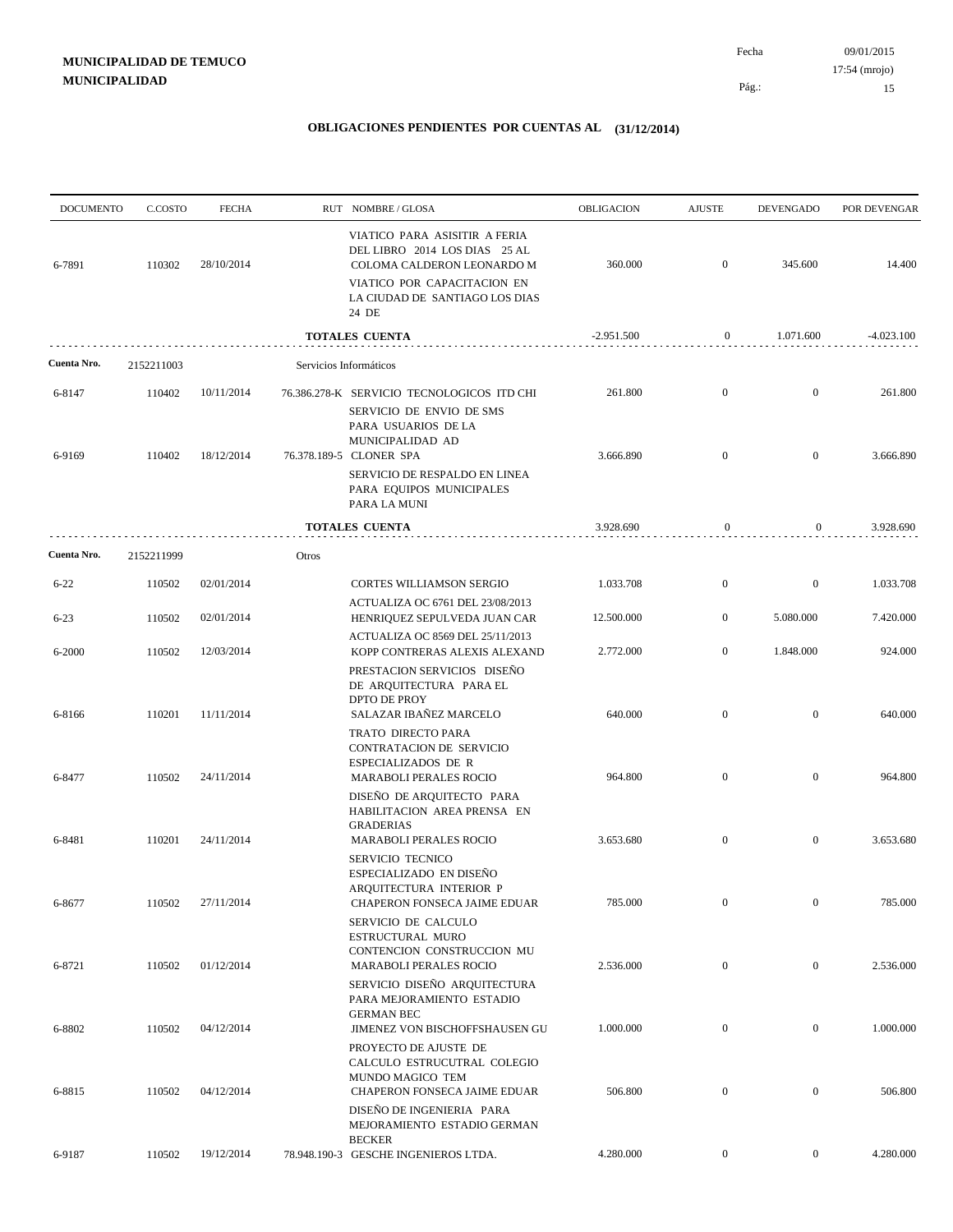09/01/2015 Fecha 17:54 (mrojo)

Pág.:

16

| <b>DOCUMENTO</b> | C.COSTO       | <b>FECHA</b> | RUT NOMBRE/GLOSA                                                                                                      | OBLIGACION       | <b>AJUSTE</b>    | <b>DEVENGADO</b> | POR DEVENGAR |
|------------------|---------------|--------------|-----------------------------------------------------------------------------------------------------------------------|------------------|------------------|------------------|--------------|
|                  |               |              | TRATO DIRECTO PARA PARA<br>SERVICIO TECNICO PROFESIONAL<br>PARA EL DES                                                |                  |                  |                  |              |
|                  |               |              | <b>TOTALES CUENTA</b>                                                                                                 | 30.671.988       | 0                | 6.928.000        | 23.743.988   |
| Cuenta Nro.      | 2152212002002 |              | Gtos. Men. Gabinete Alcaldía                                                                                          |                  |                  |                  |              |
| $7-1$            | 110201        | 22/01/2014   | 69.190.700-7 MUNICIPALIDAD DE TEMUCO                                                                                  | $\bf{0}$         | $\mathbf{0}$     | 320.000          | $-320.000$   |
| 6-2391           | 110201        | 27/03/2014   | Saldos Pend. Funcionarios al 31.12.2013<br>TOY SALAMANCA ROBERTO ANDRE                                                | 160.000          | $\boldsymbol{0}$ | $\boldsymbol{0}$ | 160.000      |
|                  |               |              | GASTOS MENORES POR CAJA<br>CHICA PARA DPTO. DE<br><b>COMUNICACIONES Y RR.P</b>                                        |                  |                  |                  |              |
| 6-6193           | 110201        | 14/08/2014   | TOY SALAMANCA ROBERTO ANDRE<br>GIRO DE FONDOS PARA GASTOS<br>MENORES DPTO. DE RR.PP                                   | 160.000          | $\mathbf{0}$     | $\mathbf{0}$     | 160.000      |
| 6-8782           | 110201        | 03/12/2014   | MUNICIPAL SEGUN DECR<br>TOY SALAMANCA ROBERTO ANDRE                                                                   | 160.000          | $\mathbf{0}$     | $\mathbf{0}$     | 160.000      |
|                  |               |              | GIRO DE FONDOS PARA GASTOS<br>MENORES DPTO. DE RR.PP<br>MUNICIPAL SEGUN DECR                                          |                  |                  |                  |              |
|                  |               |              | TOTALES CUENTA                                                                                                        | 480.000          | $\boldsymbol{0}$ | 320.000          | 160.000      |
| Cuenta Nro.      | 2152212002003 |              | Gtos. Men. Secretaría Municipal                                                                                       |                  |                  |                  |              |
| 7-1              | 110201        | 22/01/2014   | 69.190.700-7 MUNICIPALIDAD DE TEMUCO                                                                                  | $\boldsymbol{0}$ | $\mathbf{0}$     | 204.607          | $-204.607$   |
| 6-2114           | 110201        | 18/03/2014   | Saldos Pend. Funcionarios al 31.12.2013<br>ARANEDA NAVARRO JUAN ALBER                                                 | 120.000          | $\mathbf{0}$     | $\mathbf{0}$     | 120.000      |
| 6-5703           | 110201        | 04/08/2014   | GIRO DE FONDOS PARA GASTOS<br>MENORES DE SECRETARIA<br>MUNICIPAL SEGUN DECR<br>ARANEDA NAVARRO JUAN ALBER             | 120.000          | $\mathbf{0}$     | $\mathbf{0}$     | 120.000      |
|                  |               |              | GIRO DE FONDOS PARA GASTOS<br>MENORES DE SECRETARIA<br>MUNICIPAL SEGUN DECR                                           |                  |                  |                  |              |
|                  |               |              | <b>TOTALES CUENTA</b>                                                                                                 | 240.000          | 0                | 204.607          | 35.393       |
| Cuenta Nro.      | 2152212002004 |              | Gtos. Men. Administ. Municipal                                                                                        |                  |                  |                  |              |
| 6-281            | 110201        | 16/01/2014   | PANTOJA SECO JOSE TOMAS                                                                                               | 300.000          | $\mathbf{0}$     | $\mathbf{0}$     | 300.000      |
|                  |               |              | GIRO DE FONDOS PARA GASTOS<br>MENORES DE LA DIRECCION DE<br><b>AMINISTRACION P</b>                                    |                  |                  |                  |              |
| $7-1$            | 110201        | 22/01/2014   | 69.190.700-7 MUNICIPALIDAD DE TEMUCO<br>Saldos Pend. Funcionarios al 31.12.2013                                       | $\boldsymbol{0}$ | $\mathbf{0}$     | 1.160.263        | $-1.160.263$ |
| 6-3276           | 110201        | 22/04/2014   | PANTOJA SECO JOSE TOMAS                                                                                               | 200.000          | $\mathbf{0}$     | $\boldsymbol{0}$ | 200.000      |
| 6-4849           | 110201        | 27/06/2014   | <b>GIRO DE FONDOS PARA GASTOS</b><br>MENORES DE LA DIRECCION DE<br><b>AMINISTRACION PA</b><br>PANTOJA SECO JOSE TOMAS | 300.000          | $-185.069$       | $\boldsymbol{0}$ | 114.931      |
|                  |               |              | GIRO DE FONDOS PARA GASTOS<br>MENORES DE LA DIRECCION DE<br><b>AMINISTRACION PA</b>                                   |                  |                  |                  |              |
| 6-5826           | 110201        | 05/08/2014   | MILLAR ETTORI CARLOS FROILAN<br><b>GIRO DE FONDOS PARA GASTOS</b><br>MENORES DE LA DIRECCION DE                       | 60.000           | $\boldsymbol{0}$ | $\boldsymbol{0}$ | 60.000       |
| 6-6192           | 110201        | 14/08/2014   | <b>ADMINISTRACION M</b><br>MILLAR ETTORI CARLOS FROILAN                                                               | 200.000          | $\boldsymbol{0}$ | $\overline{0}$   | 200.000      |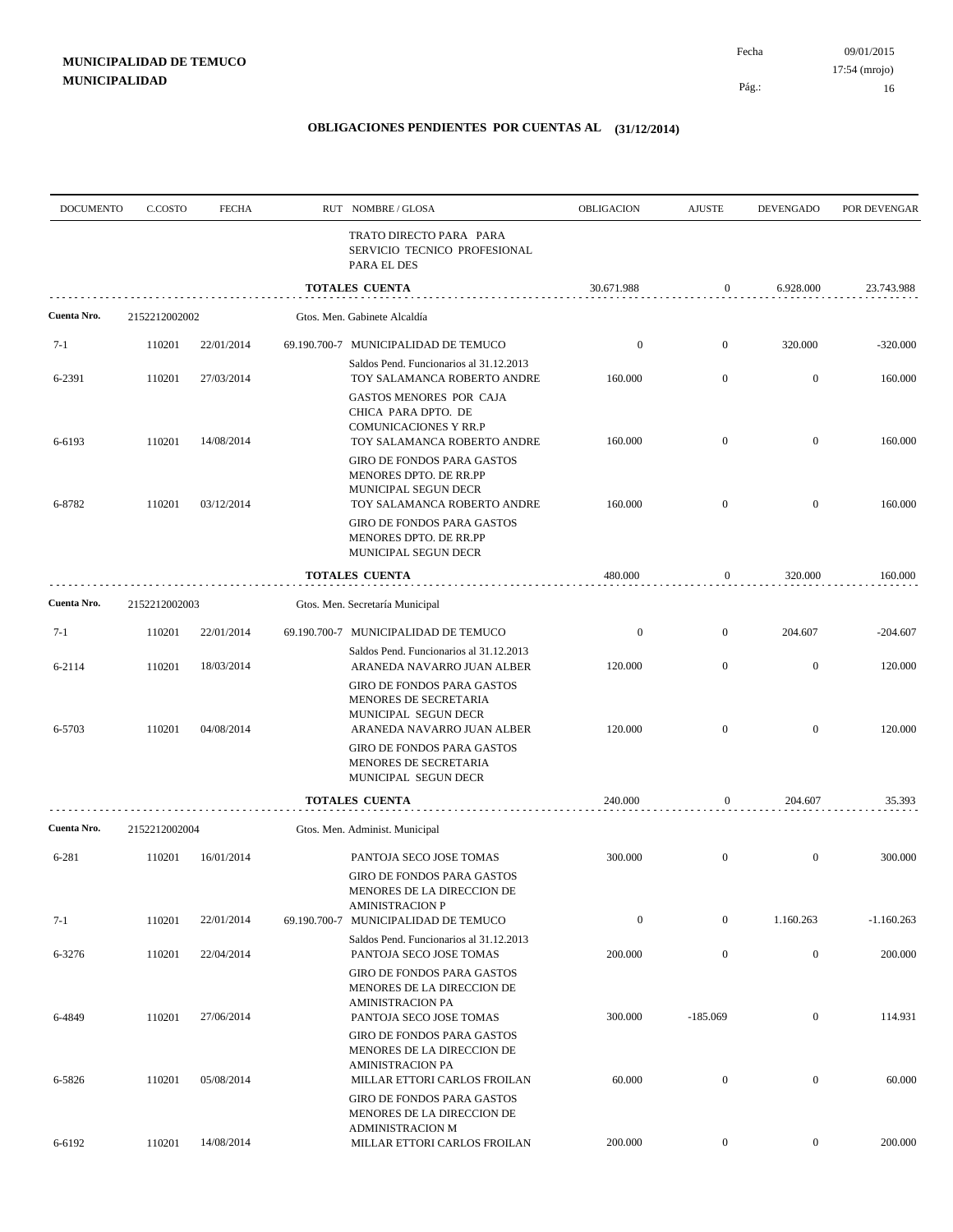| <b>DOCUMENTO</b> | C.COSTO       | <b>FECHA</b> |                    | RUT NOMBRE/GLOSA                                                                                                                                                                              | OBLIGACION       | <b>AJUSTE</b>    | <b>DEVENGADO</b> | POR DEVENGAR |
|------------------|---------------|--------------|--------------------|-----------------------------------------------------------------------------------------------------------------------------------------------------------------------------------------------|------------------|------------------|------------------|--------------|
| 6-7579           | 110201        | 13/10/2014   |                    | <b>GIRO DE FONDOS PARA GASTOS</b><br>MENORES DE LA DIRECCION DE<br><b>ADMINISTRACION M</b><br>MILLAR ETTORI CARLOS FROILAN                                                                    | 65.000           | $\mathbf{0}$     | $\mathbf{0}$     | 65.000       |
| 6-8587           | 110201        | 25/11/2014   |                    | <b>GIRO DE FONDOS PARA GASTOS</b><br>MENORES DE LA DIRECCION DE<br><b>ADMINISTRACION M</b><br>MILLAR ETTORI CARLOS FROILAN<br><b>GIRO DE FONDOS PARA GASTOS</b><br>MENORES DE LA DIRECCION DE | 400.000          | $-179.668$       | $\mathbf{0}$     | 220.332      |
|                  |               |              |                    | <b>ADMINISTRACION M</b>                                                                                                                                                                       |                  |                  |                  |              |
|                  |               |              |                    | <b>TOTALES CUENTA</b>                                                                                                                                                                         | 1.525.000        | $-364.737$       | 1.160.263        | $\bf{0}$     |
| Cuenta Nro.      | 2152212002005 |              |                    | Gtos. Men. Asesoría Jurídica                                                                                                                                                                  |                  |                  |                  |              |
| 7-1              | 110201        | 22/01/2014   |                    | 69.190.700-7 MUNICIPALIDAD DE TEMUCO                                                                                                                                                          | $\boldsymbol{0}$ | $\mathbf{0}$     | 1.400.000        | $-1.400.000$ |
| 6-550            | 110201        | 27/01/2014   |                    | Saldos Pend. Funcionarios al 31.12.2013<br>CASTRO STONE MARIO EDUARDO<br>GIRO DE FONDOS PARA GASTOS<br>MENORES DE LA DIRECCION DE                                                             | 200.000          | $\mathbf{0}$     | $\boldsymbol{0}$ | 200.000      |
| 6-2816           | 110201        | 08/04/2014   |                    | <b>JURIDICO SEGUN D</b><br>CASTRO STONE MARIO EDUARDO<br>GIRO DE FONDOS PARA GASTOS                                                                                                           | 200.000          | $\boldsymbol{0}$ | $\mathbf{0}$     | 200.000      |
| 6-3918           | 110201        | 16/05/2014   |                    | MENORES DE LA DIRECCION DE<br>ASESORIA J<br>CASTRO STONE MARIO EDUARDO                                                                                                                        | 200.000          | $\mathbf{0}$     | $\mathbf{0}$     | 200.000      |
| 6-5694           | 110201        | 31/07/2014   |                    | GIRO DE FONDOS PARA GASTOS<br>MENORES DE LA DIRECCION DE<br>ASESORIA J<br>CASTRO STONE MARIO EDUARDO                                                                                          | 200.000          | $\mathbf{0}$     | $\mathbf{0}$     | 200.000      |
| 6-7042           | 110201        | 15/09/2014   |                    | GIRO DE FONDOS PARA GASTOS<br>MENORES DE LA DIRECCION DE<br>ASESORIA J<br>CASTRO STONE MARIO EDUARDO                                                                                          | 200.000          | $\mathbf{0}$     | $\mathbf{0}$     | 200.000      |
|                  |               |              |                    | GIRO DE FONDOS PARA GASTOS<br>MENORES DE LA DIRECCION DE<br>ASESORIA J                                                                                                                        |                  |                  |                  |              |
| 6-7633           | 110201        | 15/10/2014   |                    | RIFFO ALONSO MONICA 0RIETTA<br>GIRO DE FONDOS PARA GASTOS<br>MENORES DE LA DIRECCION DE<br>ASESORIA J                                                                                         | 200.000          | $\mathbf{0}$     | $\mathbf{0}$     | 200.000      |
| 6-8468           | 110201        | 24/11/2014   |                    | RIFFO ALONSO MONICA 0RIETTA<br>GIRO DE FONDOS PARA GASTOS<br>MENORES DE LA DIRECCION DE<br>ASESORIA J                                                                                         | 200.000          | $\mathbf{0}$     | $\boldsymbol{0}$ | 200.000      |
|                  |               |              |                    | <b>TOTALES CUENTA</b>                                                                                                                                                                         | 1.400.000        | $\mathbf{0}$     | 1.400.000        | 0            |
| Cuenta Nro.      | 2152212002006 |              | Gtos. Men. Control |                                                                                                                                                                                               |                  |                  |                  |              |
| $7-1$            | 110201        | 22/01/2014   |                    | 69.190.700-7 MUNICIPALIDAD DE TEMUCO                                                                                                                                                          | $\boldsymbol{0}$ | $\boldsymbol{0}$ | 297.860          | $-297.860$   |
| $6 - 1602$       | 110201        | 26/02/2014   |                    | Saldos Pend. Funcionarios al 31.12.2013<br>CONCHA RIQUELME OCTAVIO MAU                                                                                                                        | 160.000          | $\boldsymbol{0}$ | $\boldsymbol{0}$ | 160.000      |
|                  |               |              |                    | GIRO DE FONDOS PARA GASTOS<br>MENORES DE LA DIRECCION DE<br><b>CONTROL</b>                                                                                                                    |                  |                  |                  |              |
| 6-7971           | 110201        | 03/11/2014   |                    | CONCHA RIQUELME OCTAVIO MAU<br>GIRO DE FONDOS PARA GASTOS<br>MENORES DE LA DIRECCION DE<br>CONTROL SEGUN DE                                                                                   | 150.000          | $-12.140$        | $\boldsymbol{0}$ | 137.860      |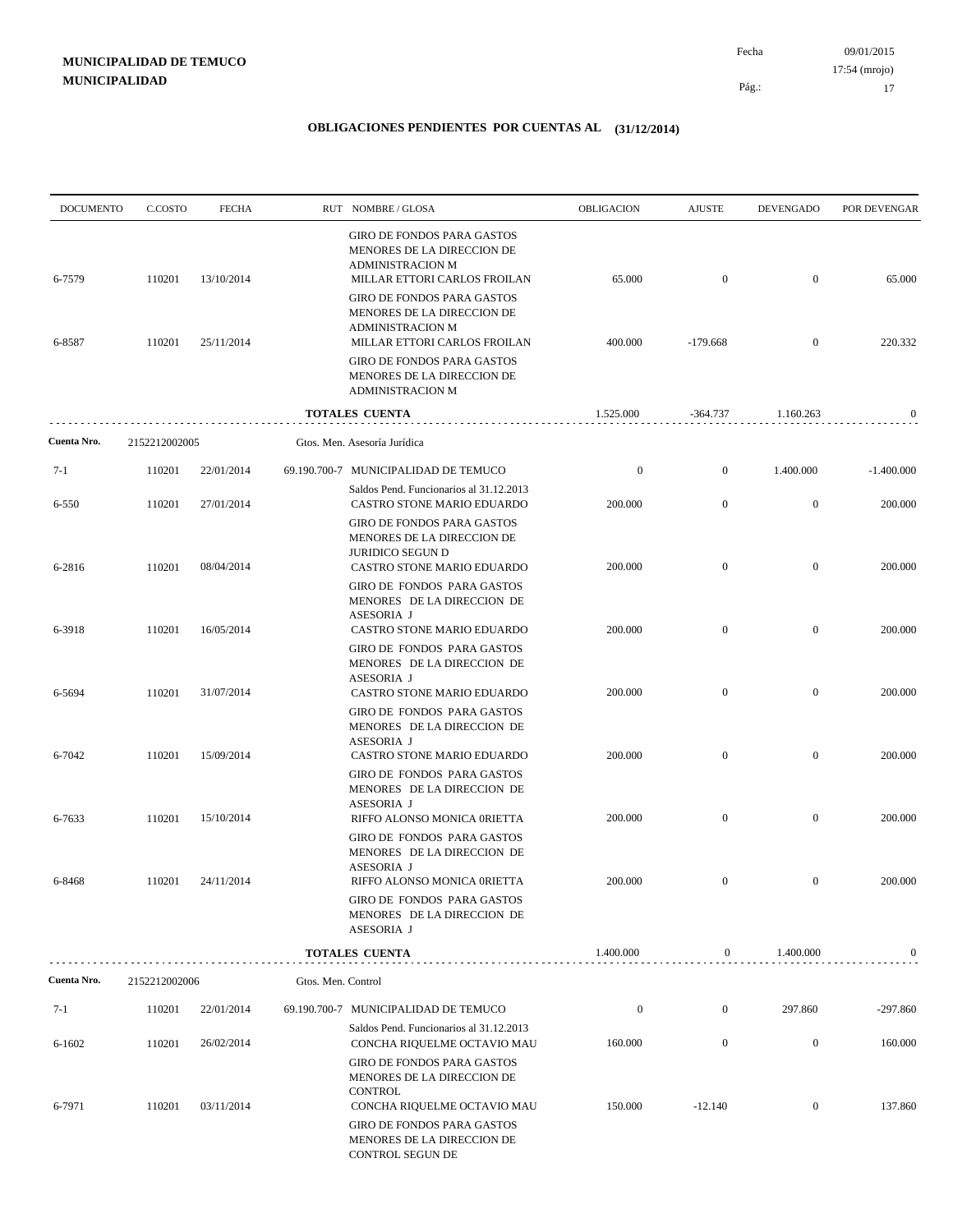| <b>DOCUMENTO</b> | C.COSTO          | <b>FECHA</b>             | RUT NOMBRE/GLOSA                                                                                                                               | <b>OBLIGACION</b>  | <b>AJUSTE</b>                | <b>DEVENGADO</b>                 | POR DEVENGAR       |
|------------------|------------------|--------------------------|------------------------------------------------------------------------------------------------------------------------------------------------|--------------------|------------------------------|----------------------------------|--------------------|
|                  |                  |                          | <b>TOTALES CUENTA</b>                                                                                                                          | 310.000            | $-12.140$                    | 297.860                          | $\mathbf{0}$       |
| Cuenta Nro.      | 2152212002007    |                          | Gtos. Men. Administ. y Finanzas                                                                                                                |                    |                              |                                  |                    |
| 6-343            | 110201           | 20/01/2014               | ALMENDRA ALMENDRA HEILEEN T<br><b>GIRO DE FONDOS PARA GASTOS</b><br>MENORES DE LA DIRECCION DE                                                 | 100.000            | $-3.420$                     | $\boldsymbol{0}$                 | 96.580             |
| $7-1$            | 110201           | 22/01/2014               | <b>ADMINISTRACION Y</b><br>69.190.700-7 MUNICIPALIDAD DE TEMUCO                                                                                | $\boldsymbol{0}$   | $\mathbf{0}$                 | 390.398                          | -390.398           |
| 6-2116           | 110201           | 18/03/2014               | Saldos Pend. Funcionarios al 31.12.2013<br>ALMENDRA ALMENDRA HEILEEN T                                                                         | 100.000            | $\mathbf{0}$                 | $\mathbf{0}$                     | 100.000            |
| 6-4639           | 110201           | 18/06/2014               | <b>GIRO DE FONDOS PARA GASTOS</b><br>MENORES PARA LA DIRECCION DE<br><b>ADMINISTRACI</b><br>ALMENDRA ALMENDRA HEILEEN T                        | 100.000            | $\mathbf{0}$                 | $\mathbf{0}$                     | 100.000            |
|                  |                  |                          | GIRO DE FONDOS PARA GASTOS<br>MENORES DE LA DIRECCION DE<br><b>ADMINISTR</b>                                                                   |                    |                              |                                  |                    |
| 6-6940           | 110201           | 11/09/2014               | ALMENDRA ALMENDRA HEILEEN T<br><b>GIRO DE FONDOS PARA GASTOS</b><br>MENORES DE LA DIRECCION DE                                                 | 100.000            | $\mathbf{0}$                 | $\mathbf{0}$                     | 100.000            |
|                  |                  |                          | <b>ADMINISTR</b><br><b>TOTALES CUENTA</b>                                                                                                      | 400.000            | $-3.420$                     | 390.398                          | 6.182              |
| Cuenta Nro.      | 2152212002008    |                          | Gtos. Men. Sec. Com. Planificación                                                                                                             |                    |                              |                                  |                    |
| 6-283            | 110201           | 16/01/2014               | 7.038.546-5 SEPULVEDA PEREZ SERGIO                                                                                                             | 160.000            | $\mathbf{0}$                 | $\mathbf{0}$                     | 160.000            |
|                  |                  |                          | GIRO DE FONDOS PARA GASTOS<br>MENORES DE LA DIRECCION DE<br><b>PLANICACION</b>                                                                 |                    |                              |                                  |                    |
| 7-1              | 110201           | 22/01/2014               | 69.190.700-7 MUNICIPALIDAD DE TEMUCO<br>Saldos Pend. Funcionarios al 31.12.2013                                                                | $\boldsymbol{0}$   | $\mathbf{0}$                 | 480.000                          | -480.000           |
| 6-4143<br>6-7841 | 110201<br>110201 | 29/05/2014<br>24/10/2014 | SANCHEZ DIAZ PABLO ABSALON<br><b>GIRO DE FONDOS PARA GASTOS</b><br>MENORES DE L DIRECCION DE<br>PLNIFICCION SEGU<br>SANCHEZ DIAZ PABLO ABSALON | 160.000<br>160.000 | $\mathbf{0}$<br>$\mathbf{0}$ | $\mathbf{0}$<br>$\boldsymbol{0}$ | 160.000<br>160.000 |
|                  |                  |                          | GIRO DE FONDOS PARA GASTOS<br>MENORES DE L DIRECCION DE<br>PLNIFICCION SEGU                                                                    |                    |                              |                                  |                    |
|                  |                  |                          | <b>TOTALES CUENTA</b>                                                                                                                          | 480.000            | $\mathbf{0}$                 | 480.000                          | $\bf{0}$           |
| Cuenta Nro.      | 2152212002009    |                          | Gtos. Men. 1º Juzg. Pol. Local                                                                                                                 |                    |                              |                                  |                    |
| $7-1$            | 110201           | 22/01/2014               | 69.190.700-7 MUNICIPALIDAD DE TEMUCO                                                                                                           | $\boldsymbol{0}$   | $\boldsymbol{0}$             | 480.000                          | $-480.000$         |
| $6 - 750$        | 110201           | 31/01/2014               | Saldos Pend. Funcionarios al 31.12.2013<br>VENEGAS POBLETE RADY CECILIA                                                                        | 160.000            | $\boldsymbol{0}$             | $\overline{0}$                   | 160.000            |
| 6-3917           | 110201           | 16/05/2014               | <b>GIRO DE FONDOS PARA GASTOS</b><br>MENORES PARA EL PRIMER<br>JUZGADO DE POLICIA L<br>VENEGAS POBLETE RADY CECILIA                            | 160.000            | $\boldsymbol{0}$             | $\boldsymbol{0}$                 | 160.000            |
| 6-6939           | 110201           | 11/09/2014               | <b>GIRO DE FONDOS PARA GASTOS</b><br>MENORES PARA EL PRIMER<br><b>JUZGADO DE POLICIA</b><br>VENEGAS POBLETE RADY CECILIA                       | 160.000            | $\mathbf{0}$                 | $\boldsymbol{0}$                 | 160.000            |
|                  |                  |                          | GIRO DE FONDOS PARA GASTOS<br>MENORES PARA EL PRIMER<br>JUZGADO DE POLICIA L                                                                   |                    |                              |                                  |                    |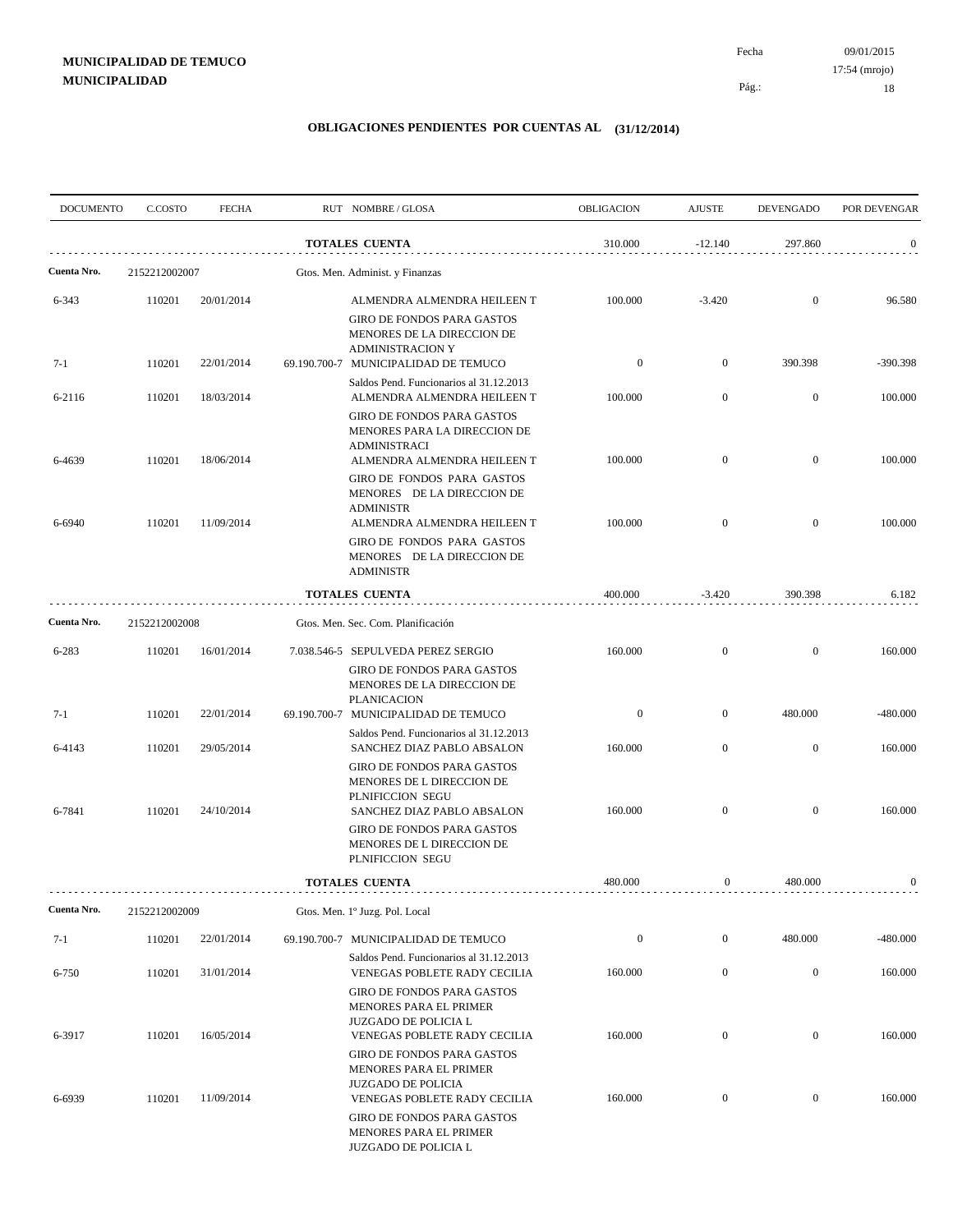| <b>DOCUMENTO</b> | C.COSTO       | <b>FECHA</b> | RUT NOMBRE/GLOSA                                                                                                  | OBLIGACION       | <b>AJUSTE</b>    | <b>DEVENGADO</b> | POR DEVENGAR     |
|------------------|---------------|--------------|-------------------------------------------------------------------------------------------------------------------|------------------|------------------|------------------|------------------|
|                  |               |              | <b>TOTALES CUENTA</b>                                                                                             | 480.000          | $\boldsymbol{0}$ | 480.000          | $\mathbf{0}$     |
| Cuenta Nro.      | 2152212002010 |              | Gtos. Men. 2º Juzg. Pol. Local                                                                                    |                  |                  |                  |                  |
| $7 - 1$          | 110201        | 22/01/2014   | 69.190.700-7 MUNICIPALIDAD DE TEMUCO                                                                              | $\boldsymbol{0}$ | $\mathbf{0}$     | 479.500          | $-479.500$       |
| $6 - 551$        | 110201        | 27/01/2014   | Saldos Pend. Funcionarios al 31.12.2013<br>EYSSAUTIER SAHR MARIA INES                                             | 160.000          | $\mathbf{0}$     | $\mathbf{0}$     | 160.000          |
| 6-5497           | 110201        | 24/07/2014   | <b>GIRO DE FONDOS PARA GASTOS</b><br>MENORES DEL SEGUNDO JUZGADO<br>DE POLICIA LOCA<br>EYSSAUTIER SAHR MARIA INES | 160.000          | $\overline{0}$   | $\mathbf{0}$     | 160.000          |
| 6-8461           | 110201        | 24/11/2014   | GIRO DE FONDOS PARA GASTOS<br>MENORES DEL SEGUNDO JUZGADO<br>DE POLICIA LOCA<br>EYSSAUTIER SAHR MARIA INES        | 160.000          | $-500$           | $\mathbf{0}$     | 159.500          |
|                  |               |              | <b>GIRO DE FONDOS PARA GASTOS</b><br>MENORES DEL SEGUNDO JUZGADO<br>DE POLICIA LOCA                               |                  |                  |                  |                  |
|                  |               |              | <b>TOTALES CUENTA</b>                                                                                             | 480.000          | $-500$           | 479.500          | $\mathbf{0}$     |
| Cuenta Nro.      | 2152212002011 |              | Gtos. Men. 3º Juzg. Pol. Local                                                                                    |                  |                  |                  |                  |
| $7-1$            | 110201        | 22/01/2014   | 69.190.700-7 MUNICIPALIDAD DE TEMUCO                                                                              | $\boldsymbol{0}$ | $\overline{0}$   | 313.868          | $-313.868$       |
| 6-751            | 110201        | 31/01/2014   | Saldos Pend. Funcionarios al 31.12.2013<br>MONTECINOS LATORRE MIRIAM E                                            | 480.000          | $\overline{0}$   | $\mathbf{0}$     | 480.000          |
|                  |               |              | <b>GIRO DE FONDOS PARA GASTOS</b><br>MENORES PARA EL TERCER<br>JUZGADO DE POLICIA L                               |                  |                  |                  |                  |
|                  |               |              | <b>TOTALES CUENTA</b>                                                                                             | 480.000          | $\boldsymbol{0}$ | 313.868          | 166.132          |
| Cuenta Nro.      | 2152212002012 |              | Gtos. Men. Tránsito y Trans. Púiblico                                                                             |                  |                  |                  |                  |
| $7-1$            | 110201        | 22/01/2014   | 69.190.700-7 MUNICIPALIDAD DE TEMUCO                                                                              | $\boldsymbol{0}$ | $\mathbf{0}$     | 351.541          | $-351.541$       |
| 6-777            | 110201        | 03/02/2014   | Saldos Pend. Funcionarios al 31.12.2013<br>JACOBI BAUMANN WALTER LEONAR                                           | 120.000          | $\overline{0}$   | $\mathbf{0}$     | 120.000          |
|                  |               |              | <b>GIRO DE FONDOS PARA GASTOS</b><br>MENORES DE LA DIRECCION DE<br>TRANSITO SEGUN D                               |                  |                  |                  |                  |
| 6-2904           | 110201        | 10/04/2014   | JACOBI BAUMANN WALTER LEONAR<br><b>GIRO DE FONDOS PARA GASTOS</b><br>MENORES DE LA DIRECCION DE                   | 120.000          | $\mathbf{0}$     | $\mathbf{0}$     | 120.000          |
| 6-6720           | 110201        | 03/09/2014   | TRANSITO SEGUN D<br>JACOBI BAUMANN WALTER LEONAR                                                                  | 120.000          | $-8.459$         | $\boldsymbol{0}$ | 111.541          |
|                  |               |              | <b>GIRO DE FONDOS PARA GASTOS</b><br>MENORES DE LA DIRECCION DE<br><b>TRANSITO</b>                                |                  |                  |                  |                  |
|                  |               |              | <b>TOTALES CUENTA</b>                                                                                             | 360.000          | $-8.459$         | 351.541          | $\boldsymbol{0}$ |
| Cuenta Nro.      | 2152212002013 |              | Gtos. Men. Desarrollo Comunitario                                                                                 |                  |                  |                  |                  |
| $7-1$            | 110201        | 22/01/2014   | 69.190.700-7 MUNICIPALIDAD DE TEMUCO                                                                              | $\boldsymbol{0}$ | $\boldsymbol{0}$ | 277.020          | $-277.020$       |
| 6-985            | 110201        | 06/02/2014   | Saldos Pend. Funcionarios al 31.12.2013<br>SILVA ROJAS MARCELO                                                    | 300.000          | $-22.980$        | $\boldsymbol{0}$ | 277.020          |
|                  |               |              | <b>GIRO DE FONDOS PARA GASTOS</b><br>MENORES DE LA DIRECCION DE<br>DESARROLLO COMUN                               |                  |                  |                  |                  |
|                  |               |              | <b>TOTALES CUENTA</b>                                                                                             | 300.000          | $-22.980$        | 277.020          | 0                |
|                  |               |              |                                                                                                                   |                  |                  |                  |                  |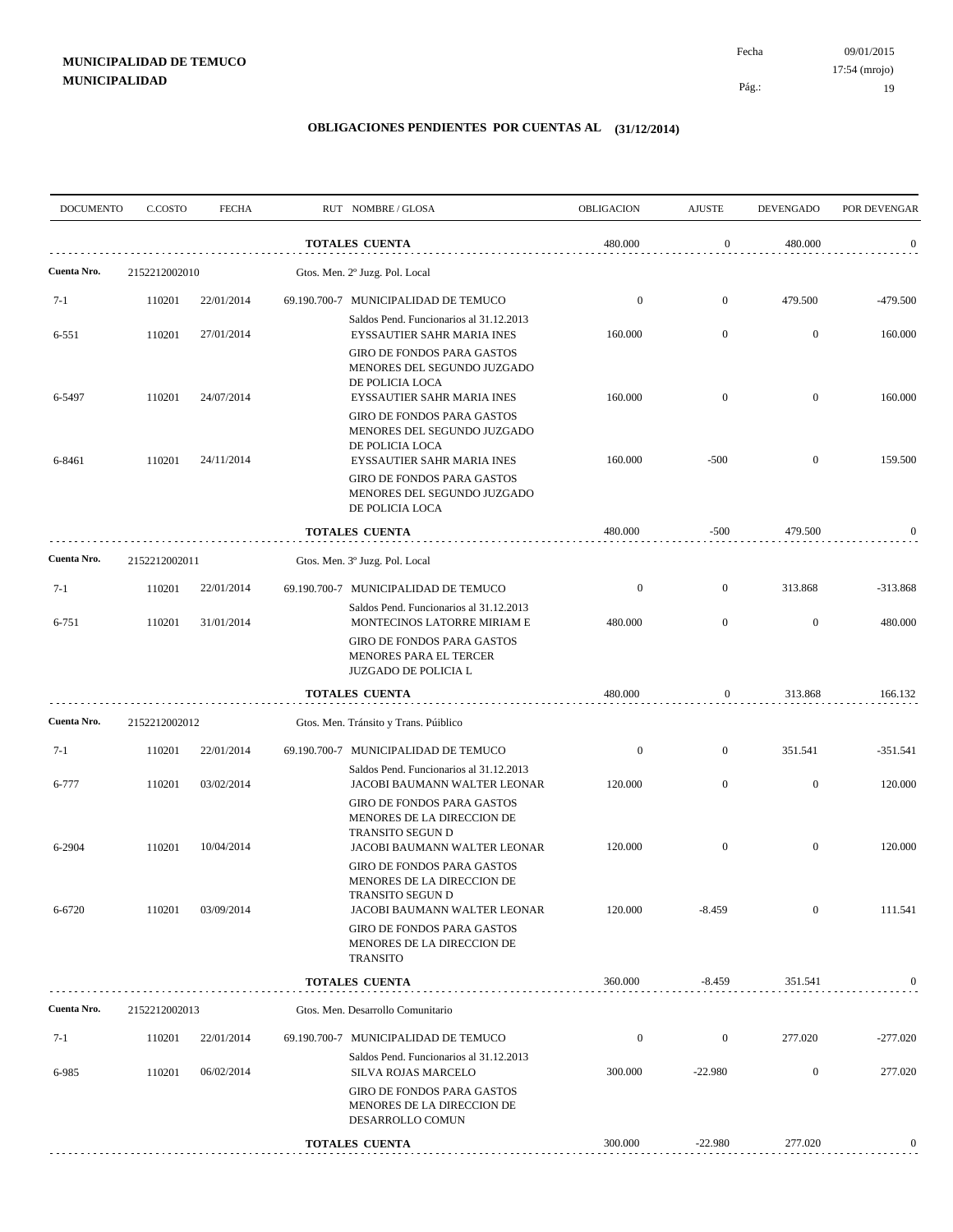09/01/2015 20 Pág.: Fecha 17:54 (mrojo)

| <b>DOCUMENTO</b> | C.COSTO       | <b>FECHA</b> | RUT NOMBRE/GLOSA                                                                                                  | <b>OBLIGACION</b> | <b>AJUSTE</b>    | <b>DEVENGADO</b> | POR DEVENGAR     |
|------------------|---------------|--------------|-------------------------------------------------------------------------------------------------------------------|-------------------|------------------|------------------|------------------|
| Cuenta Nro.      | 2152212002014 |              | Gtos. Men. Obras Municipales                                                                                      |                   |                  |                  |                  |
| 6-390            | 110201        | 21/01/2014   | BERNIER RICHTER MARCELO ARIS<br>GIRO PARA GASTOS MENORES DE<br>LA DIRECCION DE OBRAS<br>MUNICIPALES SEGUN DE      | 120.000           | $\mathbf{0}$     | $\overline{0}$   | 120.000          |
| $7-1$            | 110201        | 22/01/2014   | 69.190.700-7 MUNICIPALIDAD DE TEMUCO                                                                              | $\boldsymbol{0}$  | $\mathbf{0}$     | 239.970          | $-239.970$       |
| 6-3600           | 110201        | 05/05/2014   | Saldos Pend. Funcionarios al 31.12.2013<br>BERNIER RICHTER MARCELO ARIS                                           | 120.000           | $\overline{0}$   | $\mathbf{0}$     | 120.000          |
| 6-5462           | 110201        | 22/07/2014   | GIRO PARA GASTOS MENORES DE<br>LA DIRECCION DE OBRAS<br>MUNICIPALES SEGUN DE<br>BERNIER RICHTER MARCELO ARIS      | 120.000           | $\overline{0}$   | $\overline{0}$   | 120.000          |
| 6-7635           | 110201        | 15/10/2014   | GIRO PARA GASTOS MENORES DE<br>LA DIRECCION DE OBRAS<br>MUNICIPALES SEGUN DE<br>BERNIER RICHTER MARCELO ARIS      | 120.000           | $\overline{0}$   | $\overline{0}$   | 120.000          |
|                  |               |              | GIRO PARA GASTOS MENORES DE<br>LA DIRECCION DE OBRAS<br><b>MUNICIPALES</b>                                        |                   |                  |                  |                  |
|                  |               |              | <b>TOTALES CUENTA</b>                                                                                             | 480.000           | $\mathbf{0}$     | 239.970          | 240.030          |
| Cuenta Nro.      | 2152212002015 |              | Gtos. Men. Aseo y Ornato                                                                                          |                   |                  |                  |                  |
| 6-423            | 110201        | 22/01/2014   | <b>BAHAMONDES POO JUAN</b><br><b>GIRO DE FONDOS PARA GASTOS</b><br>MENORES DE LA DIRECCION DE<br>ASEO Y ORNATO SE | 500.000           | $\mathbf{0}$     | $\overline{0}$   | 500.000          |
| $7-1$            | 110201        | 22/01/2014   | 69.190.700-7 MUNICIPALIDAD DE TEMUCO<br>Saldos Pend. Funcionarios al 31.12.2013                                   | $\boldsymbol{0}$  | $\mathbf{0}$     | 2.999.360        | $-2.999.360$     |
| 6-1819           | 110201        | 06/03/2014   | <b>BAHAMONDES POO JUAN</b><br>GIRO DE FONDOS NRO. 2 PARA<br>GASTOS MENORES DE LA                                  | 500.000           | $\overline{0}$   | $\mathbf{0}$     | 500.000          |
| 6-3771           | 110201        | 12/05/2014   | DIRECCION DE ASEO Y O<br><b>BAHAMONDES POO JUAN</b><br>GIRO DE FONDOS NRO. 2 PARA                                 | 500.000           | $\overline{0}$   | $\overline{0}$   | 500.000          |
| 6-4886           | 110201        | 27/06/2014   | GASTOS MENORES DE LA<br>DIRECCION DE ASEO Y O<br><b>BAHAMONDES POO JUAN</b>                                       | 500.000           | $\boldsymbol{0}$ | $\mathbf{0}$     | 500.000          |
| 6-6692           | 110201        | 02/09/2014   | <b>GIRO DE FONDOS PARA GASTOS</b><br>MENORES DE LA DIRECCION DE<br>ASEO Y ORNATO SE<br><b>BAHAMONDES POO JUAN</b> | 500.000           | $\boldsymbol{0}$ | $\boldsymbol{0}$ | 500.000          |
| 6-7935           | 110201        | 29/10/2014   | GIRO DE FONDOS NRO. 2 PARA<br>GASTOS MENORES DE LA<br>DIRECCION DE ASEO Y O<br><b>BAHAMONDES POO JUAN</b>         | 500.000           | $-640$           | $\mathbf{0}$     | 499.360          |
|                  |               |              | GIRO DE FONDOS PARA GASTOS<br>MENORES DE LA DIRECCION DE<br>ASEO Y ORNATO SE                                      |                   |                  |                  |                  |
|                  |               |              | TOTALES CUENTA                                                                                                    | 3.000.000         | $-640$           | 2.999.360        | $\boldsymbol{0}$ |
| Cuenta Nro.      | 2152212002016 |              | Gtos. Men. Seguridad Ciudadana                                                                                    |                   |                  |                  |                  |
| $7 - 1$          | 110201        | 22/01/2014   | 69.190.700-7 MUNICIPALIDAD DE TEMUCO<br>Saldos Pend. Funcionarios al 31.12.2013                                   | $\boldsymbol{0}$  | $\boldsymbol{0}$ | 480.000          | $-480.000$       |
| 6-554            | 110201        | 27/01/2014   | NEIRA AYBAR FRANCISCO                                                                                             | 120.000           | $\overline{0}$   | $\overline{0}$   | 120.000          |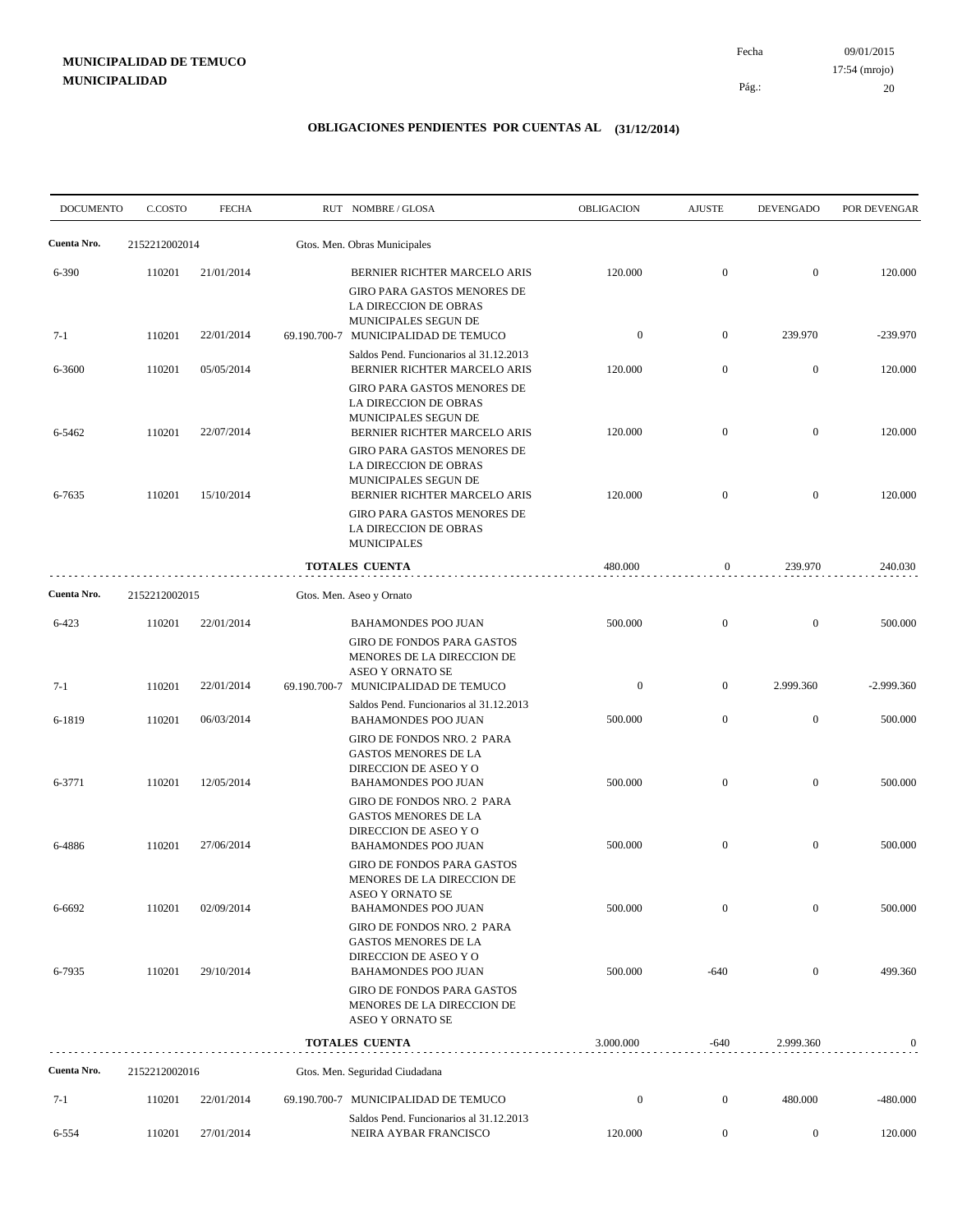09/01/2015 21 Pág.: Fecha 17:54 (mrojo)

| <b>DOCUMENTO</b>   | C.COSTO       | <b>FECHA</b> |                    | RUT NOMBRE/GLOSA                                                                                                                                                                                                      | OBLIGACION         | <b>AJUSTE</b>                      | <b>DEVENGADO</b>          | POR DEVENGAR        |
|--------------------|---------------|--------------|--------------------|-----------------------------------------------------------------------------------------------------------------------------------------------------------------------------------------------------------------------|--------------------|------------------------------------|---------------------------|---------------------|
| 6-3123             | 110201        | 16/04/2014   |                    | <b>GIRO DE FONDOS PARA GASTOS</b><br>MENORES DIRECCION DE<br>SEGURIDAD CIUDADANA SE<br>NEIRA AYBAR FRANCISCO<br>GIRO DE FONDOS PARA GASTOS<br>MENORES DIRECCION DE                                                    | 120.000            | $\mathbf{0}$                       | $\overline{0}$            | 120.000             |
| 6-5097             | 110201        | 07/07/2014   |                    | SEGURIDAD CIUDADANA SE<br>NEIRA AYBAR FRANCISCO                                                                                                                                                                       | 120.000            | $\overline{0}$                     | $\overline{0}$            | 120.000             |
| 6-6941             | 110201        | 11/09/2014   |                    | GIRO DE FONDOS PARA GASTOS<br>MENORES DIRECCION DE<br>SEGURIDAD CIUDADANA SE<br>NEIRA AYBAR FRANCISCO<br><b>GIRO DE FONDOS PARA GASTOS</b><br>MENORES DIRECCION DE<br>SEGURIDAD CIUDADANA SE<br><b>TOTALES CUENTA</b> | 120.000<br>480.000 | $\overline{0}$<br>$\boldsymbol{0}$ | $\overline{0}$<br>480.000 | 120.000<br>$\bf{0}$ |
|                    |               |              |                    |                                                                                                                                                                                                                       |                    |                                    |                           |                     |
| Cuenta Nro.        | 2152212002018 |              | Gtos. Men. Turismo |                                                                                                                                                                                                                       |                    |                                    |                           |                     |
| $7-1$              | 110201        | 22/01/2014   |                    | 69.190.700-7 MUNICIPALIDAD DE TEMUCO<br>Saldos Pend. Funcionarios al 31.12.2013                                                                                                                                       | $\boldsymbol{0}$   | $\mathbf{0}$                       | 380.000                   | $-380.000$          |
| 6-552              | 110201        | 27/01/2014   |                    | GAETE RENGIFO LORETO DEL CARM                                                                                                                                                                                         | 200.000            | $\mathbf{0}$                       | $\mathbf{0}$              | 200.000             |
| 6-4231             | 110201        | 03/06/2014   |                    | <b>GIRO DE FONDOS PARA GASTOS</b><br>MENORES DE LA DIRECCION DE<br>TURISMO SEGUN DE<br>GAETE RENGIFO LORETO DEL CARM<br>GIRO DE FONDOS PARA GASTOS<br>MENORES DE LA DIRECCION DE<br>TURISMO SEGUN DE                  | 180.000            | $\overline{0}$                     | $\mathbf{0}$              | 180.000             |
|                    |               |              |                    | <b>TOTALES CUENTA</b>                                                                                                                                                                                                 | 380.000            | 0                                  | 380.000                   | 0                   |
| Cuenta Nro.        | 2152212002019 |              |                    | Gtos. Men. Desarrollo Rural                                                                                                                                                                                           |                    |                                    |                           |                     |
| 6-282              | 110201        | 16/01/2014   |                    | SEARLE VASQUEZ DENNIS ROBERT<br><b>GIRO DE FONDOS PARA GASTOS</b><br>MENORES DE LA DIRECCION DE<br>DESARROLLO RURAL                                                                                                   | 160.000            | $\overline{0}$                     | $\overline{0}$            | 160.000             |
| $7-1$              | 110201        | 22/01/2014   |                    | 69.190.700-7 MUNICIPALIDAD DE TEMUCO<br>Saldos Pend. Funcionarios al 31.12.2013                                                                                                                                       | $\boldsymbol{0}$   | $\overline{0}$                     | 160.000                   | $-160.000$          |
|                    |               |              |                    | <b>TOTALES CUENTA</b>                                                                                                                                                                                                 | 160.000            | $\boldsymbol{0}$                   | 160.000                   | $\bf{0}$            |
| <b>Cuenta Nro.</b> | 2152212003    |              |                    | Gastos de Representación, Protocolo y Ceremonial                                                                                                                                                                      |                    |                                    |                           |                     |
| 6-3418             | 110901        | 25/04/2014   |                    | VARGAS ARAYA RODOLFO                                                                                                                                                                                                  | 80.000             | $\boldsymbol{0}$                   | $\overline{0}$            | 80.000              |
| 6-7766             | 110901        | 21/10/2014   |                    | MEDALLAS PARA HOMENAJE A<br><b>CARABINERO</b><br>SANHUEZA MANRIQUEZ ELIANA DE                                                                                                                                         | 2.082.500          | $\boldsymbol{0}$                   | $\boldsymbol{0}$          | 2.082.500           |
| 6-9001             | 110901        | 15/12/2014   |                    | TRATO DIRECTO ATENCION<br><b>AUTORIDADES PRESENTES</b><br>SERVICIO DE COCTEL<br>ARIAS SALAZAR MAGALY                                                                                                                  | 81.000             | $\boldsymbol{0}$                   | $\boldsymbol{0}$          | 81.000              |
| 6-9183             | 110901        | 19/12/2014   |                    | 27 CAJAS PARA GALVANOS<br>RECONOCIMIENTO ACTIVIDADES<br><b>CEREMONIAS PR</b><br>77.823.860-8 LOS LAGOS LTDA.<br>SERVICIO DE FOTOCOPIAS<br>PROCESADAS EN OFICINA<br>DIRECCION DE ASEO Y ORNAT                          | 99.960             | $\mathbf{0}$                       | $\overline{0}$            | 99.960              |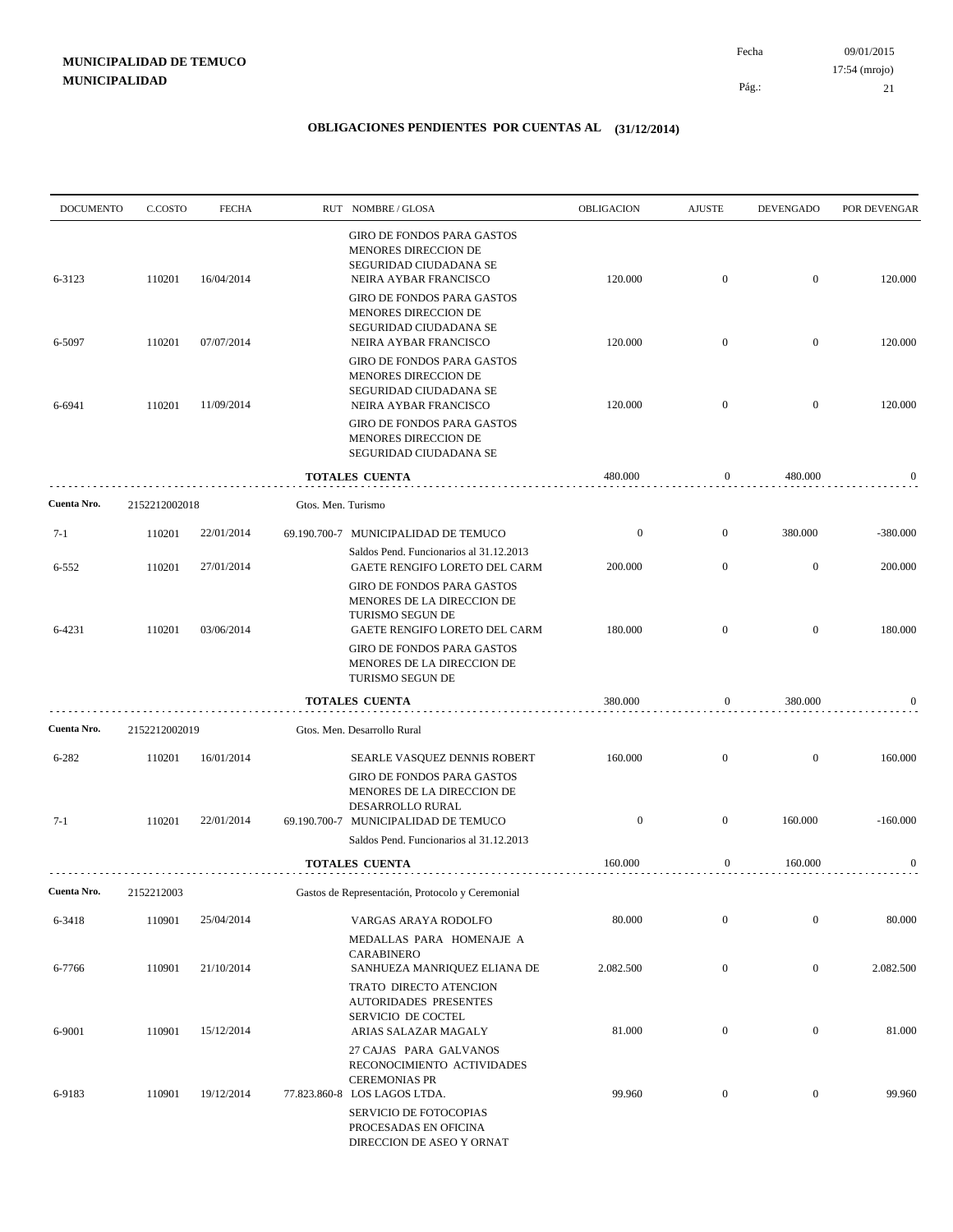| <b>DOCUMENTO</b> | C.COSTO          | <b>FECHA</b> |            | RUT NOMBRE/GLOSA                                                                                                                                     | OBLIGACION       | <b>AJUSTE</b>    | <b>DEVENGADO</b> | POR DEVENGAR |
|------------------|------------------|--------------|------------|------------------------------------------------------------------------------------------------------------------------------------------------------|------------------|------------------|------------------|--------------|
|                  |                  |              |            | <b>TOTALES CUENTA</b>                                                                                                                                | 2.343.460        | $\mathbf{0}$     | $\overline{0}$   | 2.343.460    |
| Cuenta Nro.      | 2152212005001    |              |            | Derechos y Tasas Gest. Municipal                                                                                                                     |                  |                  |                  |              |
| $6 - 26$         | 110201           | 02/01/2014   |            | URIBE SEPULVEDA IVAN ROLANDO<br><b>INSCRIPCION LOTEO</b>                                                                                             | 46.900           | $\overline{0}$   | $\overline{0}$   | 46.900       |
| 6-9193           | 110201           | 19/12/2014   |            | EQUIPAMIENTO EN EL C.B.R<br>PARQUE COSTANERA<br>69.190.700-7 MUNICIPALIDAD DE TEMUCO                                                                 | 53.519           | $\overline{0}$   | $\mathbf{0}$     | 53.519       |
|                  |                  |              |            | DERECHOS MUNICIPALES PARA<br>CARPETAS FERIA DE LABRANZA                                                                                              |                  |                  |                  |              |
|                  |                  |              |            | <b>TOTALES CUENTA</b>                                                                                                                                | 100.419          | $\boldsymbol{0}$ | $\overline{0}$   | 100.419      |
| Cuenta Nro.      | 2152212999001    |              | Fotocopias |                                                                                                                                                      |                  |                  |                  |              |
| 6-9180           | 110201           | 19/12/2014   |            | 77.522.190-9 EMP.DISTRIBUIDORA SERVIMOF LT<br>SERVICIO DE FOTOCOPIAS                                                                                 | 82.836           | $\overline{0}$   | 79.053           | 3.783        |
|                  |                  |              |            | PROCESADAS EN OFICINA<br>DIRECCION DE ASEO Y ORNAT                                                                                                   |                  |                  |                  |              |
|                  |                  |              |            | <b>TOTALES CUENTA</b>                                                                                                                                | 82.836           | $\boldsymbol{0}$ | 79.053           | 3.783        |
| Cuenta Nro.      | 2152212999009    |              |            | Otros Gtos. en Bs. y Serv. de Consumo                                                                                                                |                  |                  |                  |              |
| $7 - 1$          | 110201           | 22/01/2014   |            | 69.190.700-7 MUNICIPALIDAD DE TEMUCO<br>Saldos Pend. Funcionarios al 31.12.2013                                                                      | 7.830.393        | $-194.070$       | 7.231.252        | 405.071      |
| $7 - 14$         | 110201           | 31/01/2014   |            | GARCIA MOSQUEIRA TATIANA SOL                                                                                                                         | $-400$           | $\mathbf{0}$     | $\mathbf{0}$     | $-400$       |
| $7 - 22$         | 110201           | 13/02/2014   |            | T.Garcia M./Reint.Comis.2013<br><b>MORA CUEVAS YORCI</b>                                                                                             | $-12.905$        | $\overline{0}$   | $\mathbf{0}$     | $-12.905$    |
| $7 - 23$         | 110201           | 14/02/2014   |            | Reint.Saldo Fdos.2013<br>PARDO OYARZUN BORIS EDUARDO<br>Reint.Fdos.2013 -Ref.7-1                                                                     | $-30.000$        | $\overline{0}$   | $\mathbf{0}$     | $-30.000$    |
|                  |                  |              |            | <b>TOTALES CUENTA</b>                                                                                                                                | 7.787.088        | $-194.070$       | 7.231.252        | 361.766      |
| Cuenta Nro.      | 2152401005       |              |            | Otras Personas Jurídicas Privadas 1                                                                                                                  |                  |                  |                  |              |
| 6-5696           | 140702           | 31/07/2014   |            | 65.836.190-2 CORPORACION CULTURAL DE TEMU<br>OTORGUESE UNA SUBVENCION<br>MUNICIPAL DESTINADA A                                                       | 6.000.000        | $-6.000.000$     | 6.000.000        | $-6.000.000$ |
| 6-5696           | 160101           | 31/07/2014   |            | FINANCIAR TRANSPORTE TE<br>65.836.190-2 CORPORACION CULTURAL DE TEMU<br>OTORGUESE UNA SUBVENCION<br>MUNICIPAL DESTINADA A<br>FINANCIAR TRANSPORTE TE | $\mathbf{0}$     | 6.000.000        | $\mathbf{0}$     | 6.000.000    |
|                  |                  |              |            | <b>TOTALES CUENTA</b>                                                                                                                                | 6.000.000        | $\overline{0}$   | 6.000.000        | $\mathbf{0}$ |
| Cuenta Nro.      | 2152401007001001 |              |            | Ayudas Sociales Paliativas Dideco                                                                                                                    |                  |                  |                  |              |
| $6-17$           | 140202           | 02/01/2014   |            | OSORIO GALLARDO MARIO ARNALD<br>ACTUALIZACION OC 1806 DEL                                                                                            | 1.311.999        | $\mathbf{0}$     | $\mathbf{0}$     | 1.311.999    |
| 6-528            | 140601           | 24/01/2014   |            | 11/03/2013<br>78.906.980-8 COMERCIAL MUNOZ Y COMPANIA L                                                                                              | $\boldsymbol{0}$ | $\mathbf{0}$     | $-1$             | -1           |
|                  |                  |              |            | ADQUISICION DE PAÑALES DE<br>ADULTOS, PARA ENTREGAR A<br>PERSONAS EN SITUACI                                                                         |                  |                  |                  |              |
| 6-528            | 140501           | 24/01/2014   |            | 78.906.980-8 COMERCIAL MUNOZ Y COMPANIA L<br>ADQUISICION DE PAÑALES DE<br>ADULTOS, PARA ENTREGAR A<br>PERSONAS EN SITUACI                            | 456.237          | $-1$             | 456.237          | $-1$         |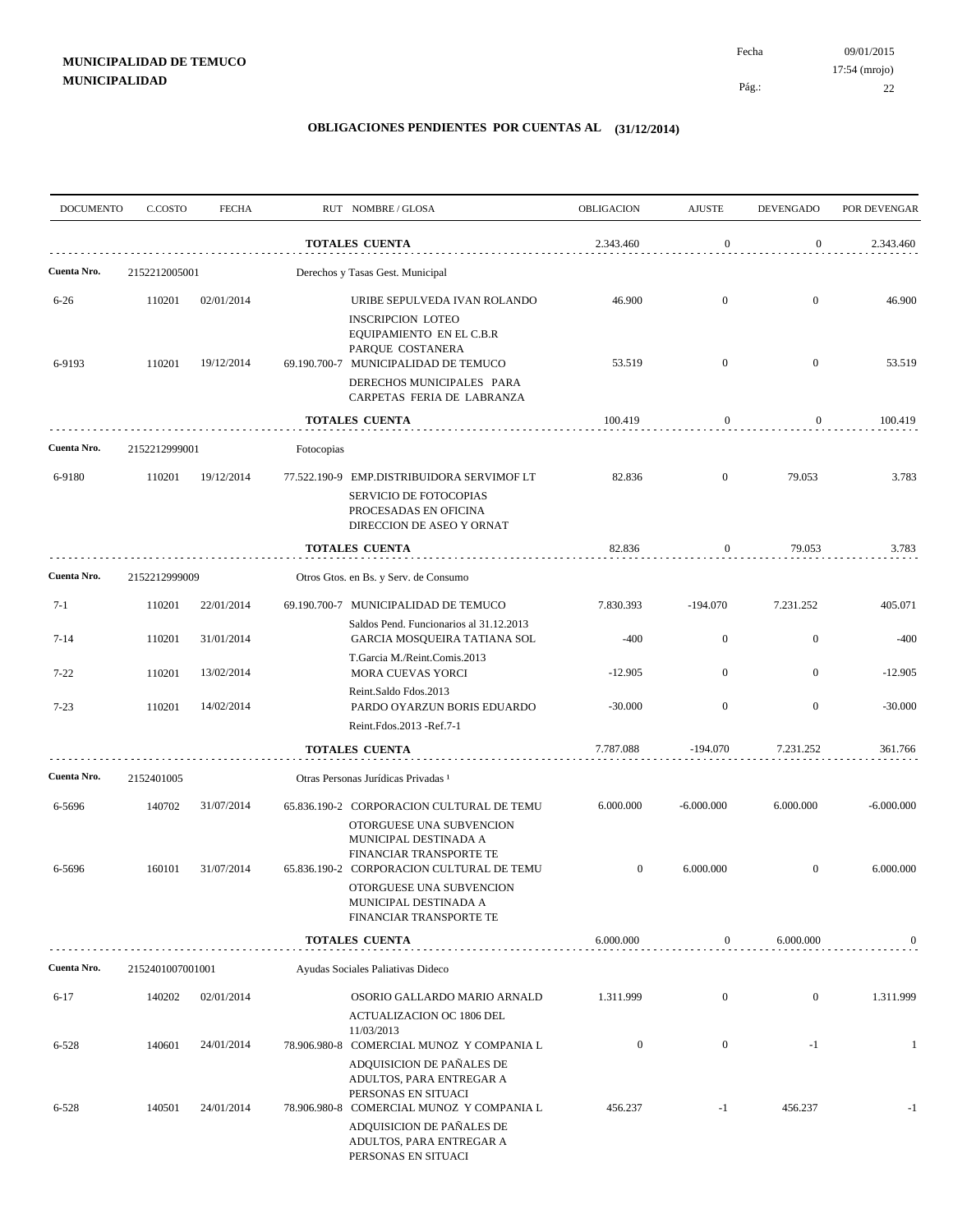09/01/2015 23 Pág.: Fecha 17:54 (mrojo)

| <b>DOCUMENTO</b> | C.COSTO          | <b>FECHA</b> |                     | RUT NOMBRE/GLOSA                                                                                                         | OBLIGACION    | <b>AJUSTE</b>    | <b>DEVENGADO</b> | POR DEVENGAR  |
|------------------|------------------|--------------|---------------------|--------------------------------------------------------------------------------------------------------------------------|---------------|------------------|------------------|---------------|
| 6-5300           | 140202           | 14/07/2014   |                     | NUNEZ AREVALO ALFREDO GUIDO<br>100 KIT DE LITERA PARA                                                                    | 19.427.200    | $\mathbf{0}$     | $\mathbf{0}$     | 19.427.200    |
| 6-5453           | 140202           | 22/07/2014   |                     | <b>AYUDAS SOCIALES</b><br>NUNEZ AREVALO ALFREDO GUIDO<br>ANULA ORDEN DE COMPRA NRO.<br>5300 14.07.2014 POR ERROR EN      | $-19.427.200$ | $\overline{0}$   | $\mathbf{0}$     | $-19.427.200$ |
| 6-8743           | 140202           | 02/12/2014   |                     | <b>TRANSCRI</b><br>ARAYA ANABALON PROSPERINA                                                                             | 80.000        | $\overline{0}$   | $\mathbf{0}$     | 80.000        |
| 6-8740           | 140202           | 02/12/2014   |                     | AYUDA SOCIAL PALIATIVA APORTE<br>ECONOMICO PARA EL PAGO DE<br>ORTESIS TOBILL<br><b>SOTO TENORIO ROSA</b>                 | 30.830        | $\overline{0}$   | $\overline{0}$   | 30.830        |
|                  |                  |              |                     | AYUDA SOCIAL PALIATIVA APORTE<br>ECONOMICO PARA EL PAGO DE<br><b>EXAMENES MEDIC</b>                                      |               |                  |                  |               |
|                  |                  |              |                     | <b>TOTALES CUENTA</b>                                                                                                    | 1.879.066     | -1               | 456.236          | 1.422.829     |
| Cuenta Nro.      | 2152403101001001 |              | A Educación Sistema |                                                                                                                          |               |                  |                  |               |
| 6-5355           | 121401           | 17/07/2014   |                     | 69.190.700-7 MUNICIPALIDAD DE TEMUCO<br>TRANSFERENCIA DE FONDOS DEL<br>PRESUPUESTO MUNICIPAL AL<br>PRESUPUESTO DE ED     | 102.000.000   | $-25.000.000$    | 102.000.000      | $-25.000.000$ |
|                  |                  |              |                     | <b>TOTALES CUENTA</b>                                                                                                    | 102.000.000   | $-25.000.000$    | 102.000.000      | $-25.000.000$ |
| Cuenta Nro.      | 2152601          |              | Devoluciones        |                                                                                                                          |               |                  |                  |               |
| $6 - 25$         | 110202           | 02/01/2014   |                     | GARCIA VARGAS RODRIGO ALFONS<br>DEVOLUCION DE DINERO POR<br>CONCEPTO DE MULTA MAL<br>APLICADA POR JUZGADOS               | 30.155        | $\overline{0}$   | $\overline{0}$   | 30.155        |
|                  |                  |              |                     | <b>TOTALES CUENTA</b>                                                                                                    | 30.155        | $\boldsymbol{0}$ | $\overline{0}$   | 30.155        |
| Cuenta Nro.      | 2152904          |              | Mobiliario y Otros  |                                                                                                                          |               |                  |                  |               |
| $6 - 38$         | 110501           | 02/01/2014   |                     | 77.624.270-5 SOCIEDAD MUEBLES SANTA ANA L<br>UN SILLON LAND TELA NEGRO<br>PARA LA SRA SILVIA HORN LEMP<br><b>OFICINA</b> | 53.550        | $\overline{0}$   | $\overline{0}$   | 53.550        |
|                  |                  |              |                     | <b>TOTALES CUENTA</b>                                                                                                    | 53.550        | 0                | $\overline{0}$   | 53.550        |
| Cuenta Nro.      | 2152906001       |              |                     | Equipos Computacionales y Periféricos                                                                                    |               |                  |                  |               |
| 6-4883           | 110401           | 27/06/2014   |                     | 78.359.230-4 CHILENA DE COMPUTACION LTDA.<br>4 COMPRA TABLET SAMSUNG<br>GALAXY PARA EL DPTO DE<br><b>RENTAS</b>          | 1.426.576     | $\mathbf{0}$     | $\overline{0}$   | 1.426.576     |
|                  |                  |              |                     | <b>TOTALES CUENTA</b>                                                                                                    | 1.426.576     | $\boldsymbol{0}$ | $\overline{0}$   | 1.426.576     |
| Cuenta Nro.      | 2152907001       |              |                     | Programas Computacionales                                                                                                |               |                  |                  |               |
| 6-4757           | 110401           | 24/06/2014   |                     | SILVA TROPPA EXEL GONZALO FELI<br>PROGRAMA COMPUTACIONAL<br>PARA MODULO ACCESO DATOS<br>TEMUCO CL                        | 70.000        | $\boldsymbol{0}$ | $\mathbf{0}$     | 70.000        |
|                  |                  |              |                     | <b>TOTALES CUENTA</b>                                                                                                    | 70.000        | $\boldsymbol{0}$ | $\boldsymbol{0}$ | 70.000        |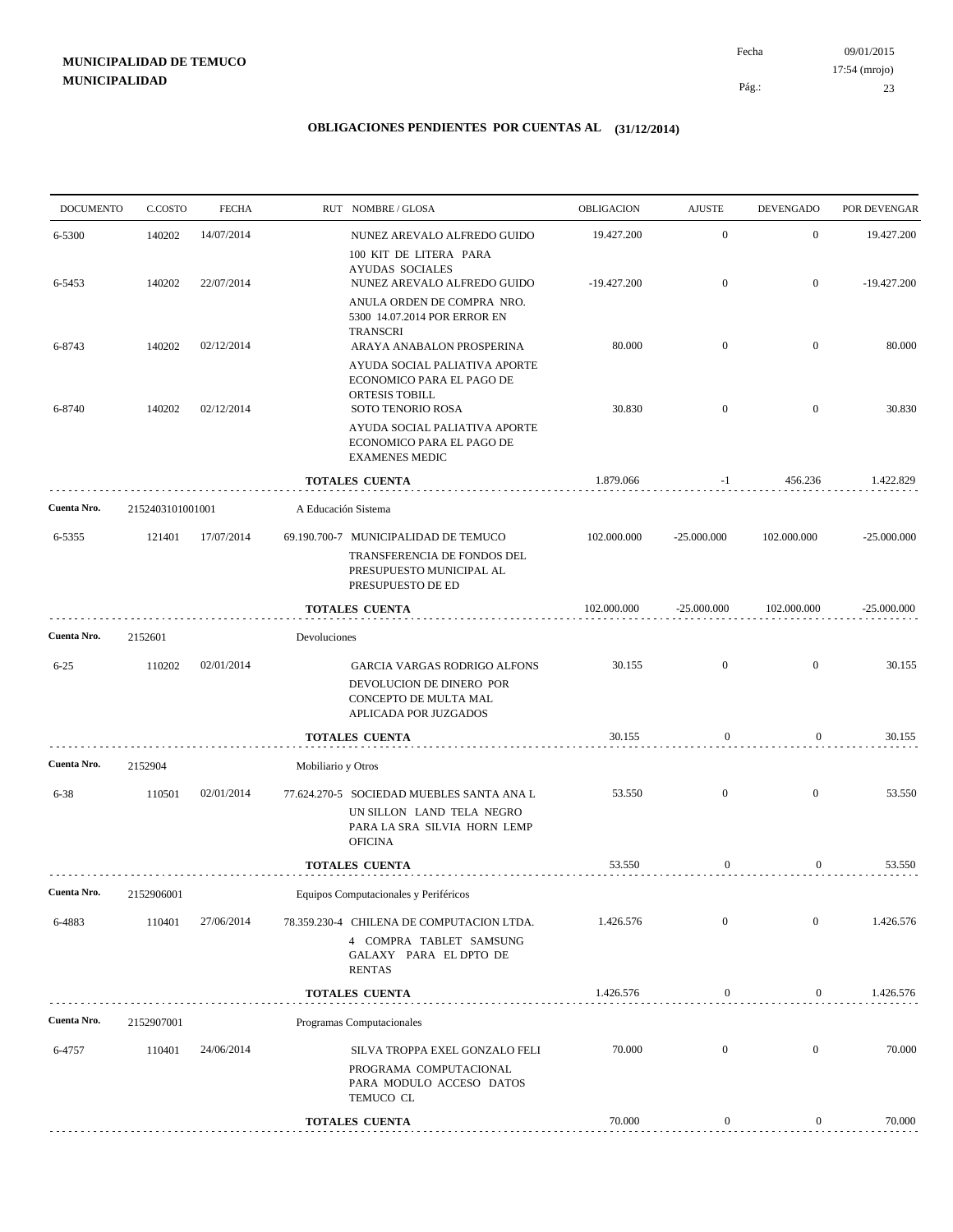09/01/2015 24 Pág.: Fecha 17:54 (mrojo)

| <b>DOCUMENTO</b> | C.COSTO          | <b>FECHA</b>                             | RUT NOMBRE/GLOSA                       |                                                                                                                                       | OBLIGACION         | <b>AJUSTE</b>                | <b>DEVENGADO</b>               | POR DEVENGAR       |
|------------------|------------------|------------------------------------------|----------------------------------------|---------------------------------------------------------------------------------------------------------------------------------------|--------------------|------------------------------|--------------------------------|--------------------|
| Cuenta Nro.      | 2153101002002    |                                          | Est. Diagnósitco Plan Regulador        |                                                                                                                                       |                    |                              |                                |                    |
| 6-3048           | 110502           | 15/04/2014                               | 71.500.500-K UNIVERSIDAD MAYOR         | ADJUDIQUESE OFERTA PROP.<br>PUBLICA 165-2013 " ESTUDIO<br><b>ACTUALIZACION DIAG</b>                                                   | 97.700.000         | $\mathbf{0}$                 | 34.195.000                     | 63.505.000         |
|                  |                  |                                          | <b>TOTALES CUENTA</b>                  |                                                                                                                                       | 97.700.000         | $\boldsymbol{0}$             | 34.195.000                     | 63.505.000         |
| Cuenta Nro.      | 2153101002005    |                                          | <b>Estudio Expedientes Viales</b>      |                                                                                                                                       |                    |                              |                                |                    |
| 6-5629           | 110502           | 30/07/2014                               |                                        | CONTRERAS MELO JORGE FERNAN<br>ADJUDIQUESE LA PROP. PUB. N.-<br>91-2014" ESTUDIO DE<br><b>ELABORACION DE EXPE</b>                     | 11.800.000         | $\mathbf{0}$                 | $\mathbf{0}$                   | 11.800.000         |
|                  |                  |                                          | TOTALES CUENTA                         |                                                                                                                                       | 11.800.000         | $\mathbf{0}$                 | $\overline{0}$                 | 11.800.000         |
| Cuenta Nro.      | 2153102002022    | Diseño Camarines Cancha Parque Costanera |                                        |                                                                                                                                       |                    |                              |                                |                    |
| 6-8478<br>6-8814 | 110502<br>110502 | 24/11/2014<br>04/12/2014                 |                                        | <b>MARABOLI PERALES ROCIO</b><br>SERVICIO DISEÑO DE<br>ARQUITECTURA PARA<br>CAMARINES Y BAÑOS UNIVERS<br>CHAPERON FONSECA JAIME EDUAR | 726.240<br>254.184 | $\mathbf{0}$<br>$\mathbf{0}$ | $\mathbf{0}$<br>$\overline{0}$ | 726.240<br>254.184 |
|                  |                  |                                          | <b>COSTANERA</b>                       | DISEÑO DE INGENIERIA PARA<br>CAMARINES CANCHA PARQUE                                                                                  |                    |                              |                                |                    |
|                  |                  |                                          | <b>TOTALES CUENTA</b>                  |                                                                                                                                       | 980.424            | $\boldsymbol{0}$             | $\mathbf{0}$                   | 980.424            |
| Cuenta Nro.      | 2153102002026    |                                          | Consult.Recup.Cancha Estadio G. Becker |                                                                                                                                       |                    |                              |                                |                    |
| 6-7273           | 110502           | 26/09/2014                               |                                        | ARIAS LANDAETA RICARDO<br>TRATO DIRECTO PARA<br>MODIFICACION DE D.A 581 DEL<br>04/10/2013 SOBRE                                       | 6.995.000          | $\mathbf{0}$                 | 3.495.000                      | 3.500.000          |
| 6-7352           | 110502           | 30/09/2014                               |                                        | GONZALEZ TOLEDO PATRICIO AND<br>ADJUDICACION LINEA 1<br>PROFESIONAL INGENIERO<br>CONSTRUCTOR CONSTRUCTOR                              | 6.000.000          | $\mathbf{0}$                 | 4.500.000                      | 1.500.000          |
| 6-8075           | 110502           | 06/11/2014                               |                                        | CEBALLOS CAYUQUEO CESAR ROD<br>TRATO DIRECTO PARA<br>CONTRATACION DE PROFESIONAL<br>INGENIERO AGRONOMO                                | 11.999.960         | $\mathbf{0}$                 | 1.499.995                      | 10.499.965         |
|                  |                  |                                          | <b>TOTALES CUENTA</b>                  |                                                                                                                                       | 24.994.960         | $\overline{0}$               | 9.494.995                      | 15.499.965         |
| Cuenta Nro.      | 2153102004001001 |                                          |                                        | PMB-Abasto A.Pot.Com.Juan Paillao/2011                                                                                                |                    |                              |                                |                    |
| $6 - 72$         | 110502           | 02/01/2014                               |                                        | 76.069.714-1 SOCIEDAD CONSTRUCTORA IGNAMO<br>ABASTOS DE AGUA ACTUALIZA<br>O/C 907 04/02/2013                                          | 20.047.000         | $\mathbf{0}$                 | $\overline{0}$                 | 20.047.000         |
|                  |                  |                                          | <b>TOTALES CUENTA</b>                  |                                                                                                                                       | 20.047.000         | $\boldsymbol{0}$             | $\overline{0}$                 | 20.047.000         |
| Cuenta Nro.      | 2153102004001002 |                                          |                                        | PMB-Abasto A.Pot.Com.Coilla Nahuelñir/2011                                                                                            |                    |                              |                                |                    |
| $6 - 72$         | 110502           | 02/01/2014                               |                                        | 76.069.714-1 SOCIEDAD CONSTRUCTORA IGNAMO<br>ABASTOS DE AGUA ACTUALIZA<br>O/C 907 04/02/2013                                          | 32.539.000         | $\mathbf{0}$                 | $\mathbf{0}$                   | 32.539.000         |
|                  |                  |                                          | <b>TOTALES CUENTA</b>                  |                                                                                                                                       | 32.539.000         | $\boldsymbol{0}$             | $\boldsymbol{0}$               | 32.539.000         |
|                  |                  |                                          |                                        |                                                                                                                                       |                    |                              |                                |                    |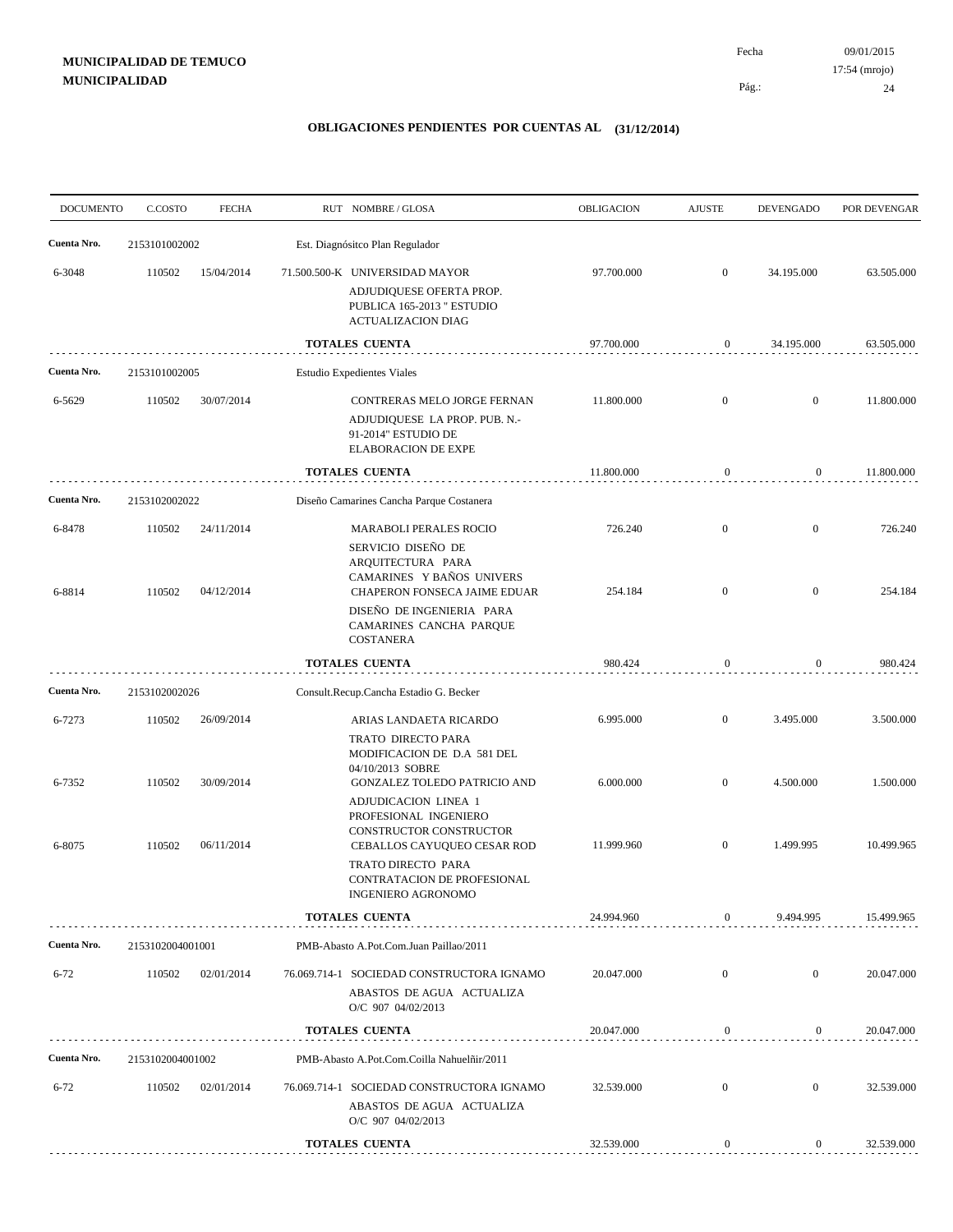09/01/2015 25 Pág.: Fecha 17:54 (mrojo)

| <b>DOCUMENTO</b> | C.COSTO                 | <b>FECHA</b> | RUT NOMBRE/GLOSA                                                                                                                                 | OBLIGACION                 | <b>AJUSTE</b>                      | <b>DEVENGADO</b>           | POR DEVENGAR             |
|------------------|-------------------------|--------------|--------------------------------------------------------------------------------------------------------------------------------------------------|----------------------------|------------------------------------|----------------------------|--------------------------|
| Cuenta Nro.      | 2153102004001003        |              | PMB-Abasto A.Pot.Com.Juan Llanquileo/2011                                                                                                        |                            |                                    |                            |                          |
| $6 - 72$         | 110502                  | 02/01/2014   | 76.069.714-1 SOCIEDAD CONSTRUCTORA IGNAMO<br>ABASTOS DE AGUA ACTUALIZA<br>O/C 907 04/02/2013                                                     | 3.415.000                  | $\overline{0}$                     | $\overline{0}$             | 3.415.000                |
|                  |                         |              | <b>TOTALES CUENTA</b>                                                                                                                            | 3.415.000                  | $\boldsymbol{0}$                   | $\overline{0}$             | 3.415.000                |
| Cuenta Nro.      | 2153102004001004        |              | PMB-Abasto A.Pot.Com.Juan Manqueo N./2011                                                                                                        |                            |                                    |                            |                          |
| 6-9511           | 110502                  | 31/12/2014   | 76.069.714-1 SOCIEDAD CONSTRUCTORA IGNAMO<br>ABASTOS DE AGUA COMUNIDAD<br>INDIGENA JUAN MANQUEO                                                  | 10.875.657                 | $\mathbf{0}$                       | $\mathbf{0}$               | 10.875.657               |
|                  |                         |              | <b>TOTALES CUENTA</b>                                                                                                                            | 10.875.657                 | $\boldsymbol{0}$                   | $\boldsymbol{0}$           | 10.875.657               |
| Cuenta Nro.      | 2153102004001005        |              | PMB-Abasto A.Pot.Com.Juan Tripailao/2011                                                                                                         |                            |                                    |                            |                          |
| $6 - 73$         | 110502                  | 02/01/2014   | 80.012.700-9 AGUAS INDUSTRIALES<br>ABASTOS DE AGUA ACTUALIZA<br>O/C 1026 07/02/2013                                                              | 35.378.790                 | $\mathbf{0}$                       | $\mathbf{0}$               | 35.378.790               |
|                  |                         |              | <b>TOTALES CUENTA</b>                                                                                                                            | 35.378.790                 | $\mathbf{0}$                       | $\overline{0}$             | 35.378.790               |
| Cuenta Nro.      | 2153102004001032        |              | MUN-Ampliac. Remodelac, Edif. Consistorial/2013                                                                                                  |                            |                                    |                            |                          |
| 6-9238           | 110502                  | 22/12/2014   | VALLEJOS SOLIS EDUARDO PASCUA<br>ADJUDICACION PROP PUB<br>180-2014 MEJORAMIENTO EDIFICIO<br>CONSISTO                                             | 24.197.088                 | $\mathbf{0}$                       | $\overline{0}$             | 24.197.088               |
|                  |                         |              | <b>TOTALES CUENTA</b>                                                                                                                            | 24.197.088                 | $\boldsymbol{0}$                   | $\overline{0}$             | 24.197.088               |
| Cuenta Nro.      | 2153102004003           |              | Pav.Empalme L.Gallo con P.Neruda Norte                                                                                                           |                            |                                    |                            |                          |
| 6-2983           | 110502                  | 11/04/2014   | 76.149.419-8 CONSTRUCTORA INVERCAM SPA<br>ADJUDIQUESE OBRA "<br>PAVIMENTACION EMPALME LEON<br>GALLO CON PABLO NERUDA N<br><b>TOTALES CUENTA</b>  | 176.361.359<br>176.361.359 | $\overline{0}$<br>$\boldsymbol{0}$ | 138.204.970<br>138.204.970 | 38.156.389<br>38.156.389 |
| Cuenta Nro.      |                         |              |                                                                                                                                                  |                            |                                    |                            |                          |
| 6-8962           | 2153102004004<br>110502 | 11/12/2014   | Adquisición Eco Filtros Medioambientales<br>76.170.466-4 PUREXHAUST S.A.<br>ADJUDICACION PROP PUB 155-2014<br>ADQUISICION E IMPLEMENTACION<br>DE | 229.999.800                | $\overline{0}$                     | $\mathbf{0}$               | 229.999.800              |
|                  |                         |              | <b>TOTALES CUENTA</b>                                                                                                                            | 229.999.800                | $\boldsymbol{0}$                   | $\overline{0}$             | 229.999.800              |
| Cuenta Nro.      | 2153102004005           |              | Plan de Reposiciónde Vereda Temuco                                                                                                               |                            |                                    |                            |                          |
| 6-8407           | 110502                  | 19/11/2014   | VERDUGO VIVANCO FRANCISCO JA<br>ADJUDIQUESE LA PROP. PUB. N.-<br>151-2014 PROYECTO N.-1<br><b>REPARACION DE V</b>                                | 79.919.210                 | $\mathbf{0}$                       | $\mathbf{0}$               | 79.919.210               |
|                  |                         |              | <b>TOTALES CUENTA</b>                                                                                                                            | 79.919.210                 | $\boldsymbol{0}$                   | $\overline{0}$             | 79.919.210               |
| Cuenta Nro.      | 2153102004006           |              | Instalación Máquinas de Ejercicios                                                                                                               |                            |                                    |                            |                          |
| 6-8119           | 110502                  | 10/11/2014   | 76.181.036-7 EQUIPAMIENTO URBANO ETOCHILE                                                                                                        | 17.650.630                 | $\boldsymbol{0}$                   | $\overline{0}$             | 17.650.630               |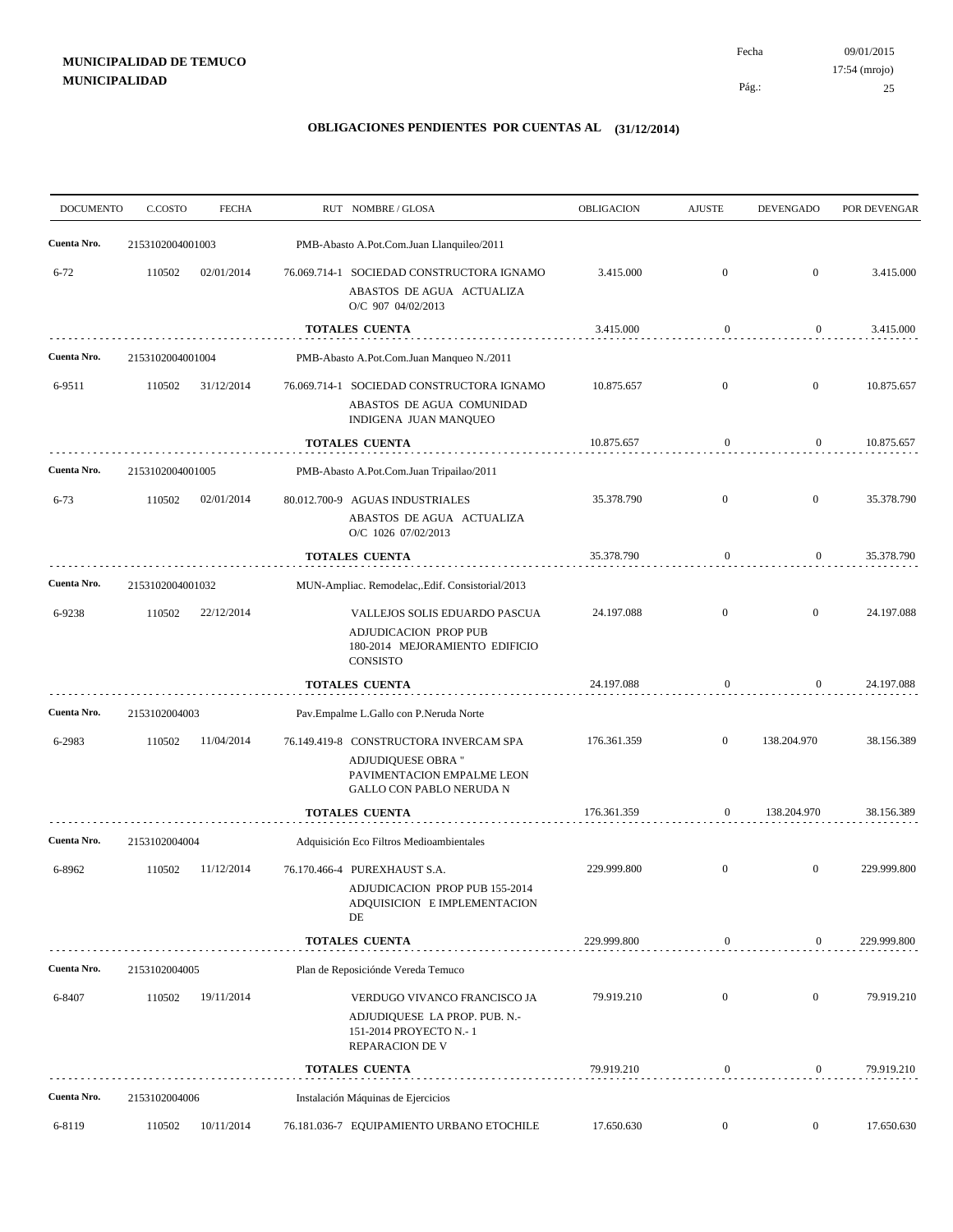Pág.:

| <b>DOCUMENTO</b> | C.COSTO          | <b>FECHA</b> | RUT NOMBRE/GLOSA                                                                                                           | <b>OBLIGACION</b> | <b>AJUSTE</b>    | <b>DEVENGADO</b> | POR DEVENGAR |
|------------------|------------------|--------------|----------------------------------------------------------------------------------------------------------------------------|-------------------|------------------|------------------|--------------|
|                  |                  |              | ADJUDICACION OFERTA PROP. PUB<br>PROVISION E INSTALACION<br>MAQUINAS D                                                     |                   |                  |                  |              |
|                  |                  |              | <b>TOTALES CUENTA</b>                                                                                                      | 17.650.630        | $\bf{0}$         | $\mathbf{0}$     | 17.650.630   |
| Cuenta Nro.      | 2153102004008    |              | Iluminac. Paraderos Urb. Loc.Colectiva                                                                                     |                   |                  |                  |              |
| 6-6503           | 110502           | 27/08/2014   | 76.093.730-4 INNOVACION GLOBAL LIMITADA                                                                                    | 49.911.870        | $\mathbf{0}$     | $\overline{0}$   | 49.911.870   |
|                  |                  |              | ADJUDIQUESE OFERTA PROP. PUB.<br>N.- 98-2014" ILUMINACION DE<br>PARADEROS UR                                               |                   |                  |                  |              |
|                  |                  |              | TOTALES CUENTA                                                                                                             | 49.911.870        | $\bf{0}$         | $\mathbf{0}$     | 49.911.870   |
| Cuenta Nro.      | 2153102004011    |              | Instal. Alumb. Público Peatonal                                                                                            |                   |                  |                  |              |
| 6-6364           | 110502           | 22/08/2014   | 76.512.900-1 INGENIERIA ELECTRICA OMAR ONO<br>ADJUDIQUESE OFERTA PROP. PUBL.<br>119-2014 "INSTALACION<br>ALUMBRADO PUBLICO | 99.908.881        | $\mathbf{0}$     | $\boldsymbol{0}$ | 99.908.881   |
|                  |                  |              | TOTALES CUENTA                                                                                                             | 99.908.881        | 0                | $\boldsymbol{0}$ | 99.908.881   |
| Cuenta Nro.      | 2153102004013001 |              | MUN-Rep.Cocina Com. Esc. M. Recabarren                                                                                     |                   |                  |                  |              |
| 6-7521           | 110502           | 09/10/2014   | DEL CANTO JOFRE GERARDO FERNA                                                                                              | 2.247.215         | $\overline{0}$   | $\boldsymbol{0}$ | 2.247.215    |
|                  |                  |              | ADJUDICACION LINEA N 1<br>REPOSICION Y MANTENCION<br>COCINA COMEDOR                                                        |                   |                  |                  |              |
|                  |                  |              | <b>TOTALES CUENTA</b>                                                                                                      | 2.247.215         | 0                | $\boldsymbol{0}$ | 2.247.215    |
| Cuenta Nro.      | 2153102004013002 |              | PMU-Rep.Cocina Com. Esc. M. Recabarren                                                                                     |                   |                  |                  |              |
| 6-7521           | 110502           | 09/10/2014   | DEL CANTO JOFRE GERARDO FERNA                                                                                              | 24.258.000        | $\mathbf{0}$     | $\mathbf{0}$     | 24.258.000   |
|                  |                  |              | ADJUDICACION LINEA N 1<br>REPOSICION Y MANTENCION<br>COCINA COMEDOR                                                        |                   |                  |                  |              |
|                  |                  |              | <b>TOTALES CUENTA</b>                                                                                                      | 24.258.000        | $\boldsymbol{0}$ | $\overline{0}$   | 24.258.000   |
| Cuenta Nro.      | 2153102004014002 |              | PMU-Rep. Cocina Comedor Esc. P. Valdivia                                                                                   |                   |                  |                  |              |
| 6-8953           | 110502           | 11/12/2014   | HUENTO NAHUELHUIL ELIAS                                                                                                    | 22.033.148        | $\mathbf{0}$     | $\mathbf{0}$     | 22.033.148   |
|                  |                  |              | TRATO DIRECTO "REPARACION Y<br>MANTENCION COCINA COMEDOR<br>ESCUELA PEDRO DE                                               |                   |                  |                  |              |
|                  |                  |              | <b>TOTALES CUENTA</b>                                                                                                      | 22.033.148        | 0                | $\boldsymbol{0}$ | 22.033.148   |
| Cuenta Nro.      | 2153102004016002 |              | PMU-Instal. Máq. Ejerc. Amanecer y Labranza                                                                                |                   |                  |                  |              |
| 6-6214           | 110502           | 14/08/2014   | 76.679.410-6 DISTRIBUIDORA PLAZACTIVA LTDA                                                                                 | 6.385.182         | $\mathbf{0}$     | $\overline{0}$   | 6.385.182    |
|                  |                  |              | <b>INSTALACION Y PROVISION DE</b><br>MAQUINA DE EJERCICIO<br>MACROSECTORES DE A                                            |                   |                  |                  |              |
|                  |                  |              | TOTALES CUENTA                                                                                                             | 6.385.182         | $\boldsymbol{0}$ | $\boldsymbol{0}$ | 6.385.182    |
| Cuenta Nro.      | 2153102004017002 |              | PMU-Instal. Máq. Ejerc. Pedro de Valdivia                                                                                  |                   |                  |                  |              |
| 6-6213           | 110502           | 14/08/2014   | 76.679.410-6 DISTRIBUIDORA PLAZACTIVA LTDA                                                                                 | 6.385.182         | $\boldsymbol{0}$ | $\boldsymbol{0}$ | 6.385.182    |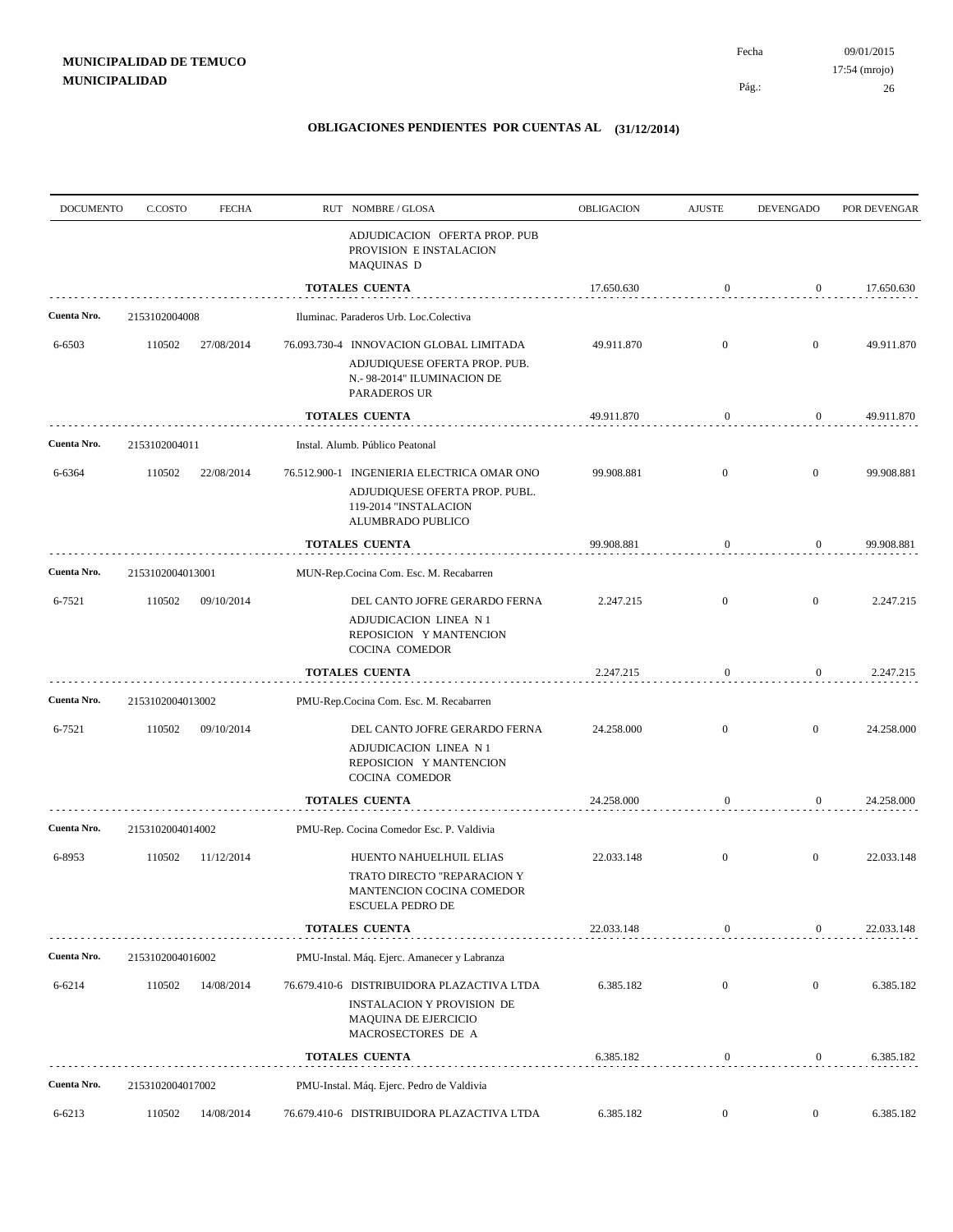| <b>DOCUMENTO</b> | C.COSTO       | <b>FECHA</b> | RUT NOMBRE/GLOSA                                                                                                            | OBLIGACION  | <b>AJUSTE</b>    | <b>DEVENGADO</b> | POR DEVENGAR |
|------------------|---------------|--------------|-----------------------------------------------------------------------------------------------------------------------------|-------------|------------------|------------------|--------------|
|                  |               |              | INSTALACION Y PROVISION DE<br>MAQUINAS DE EJERCICIOS<br>MACROSECTOR PED                                                     |             |                  |                  |              |
|                  |               |              | <b>TOTALES CUENTA</b>                                                                                                       | 6.385.182   | $\bf{0}$         | $\mathbf{0}$     | 6.385.182    |
| Cuenta Nro.      | 2153102004022 |              | Inst.Pasto Sintético Cancha Parque Costanera                                                                                |             |                  |                  |              |
| 6-7520           | 110502        | 09/10/2014   | 78.031.320-K JUAN CARLOS MOECKEL LTDA.                                                                                      | 265.032.714 | $\mathbf{0}$     | $\mathbf{0}$     | 265.032.714  |
|                  |               |              | ADJUDIQUESE PROP PUB 112-2014<br>MEJORAMIENTO CANCHA N 3<br>PARQUE C                                                        |             |                  |                  |              |
|                  |               |              | <b>TOTALES CUENTA</b>                                                                                                       | 265.032.714 | $\bf{0}$         | $\mathbf{0}$     | 265.032.714  |
| Cuenta Nro.      | 2153102004024 |              | Habilitación Isla Cautín                                                                                                    |             |                  |                  |              |
| 6-7354           | 110502        | 30/09/2014   | 76.028.652-4 EMPRESA DE INGENIERIA Y CONST<br>ADJUDICACION PROP. PUB.<br>123-2014 HABILITACION ISLA<br><b>CAUTIN TEMUCO</b> | 286.260.048 | $\overline{0}$   | 25.891.088       | 260.368.960  |
|                  |               |              | <b>TOTALES CUENTA</b>                                                                                                       | 286.260.048 | 0                | 25.891.088       | 260.368.960  |
| Cuenta Nro.      | 2153102004025 |              | Juegos Infantilies Parque Estadio Municipal                                                                                 |             |                  |                  |              |
| 6-8911           | 110502        | 10/12/2014   | 76.152.066-0 CONSTRUCTORA J. CARDENAS OLI<br>ADJUDIQUESE LA OFERTA DE<br>PROP.PUBLICA N.- 142-2014"<br>REPOSICION DE JUEG   | 70.422.262  | $\overline{0}$   | $\boldsymbol{0}$ | 70.422.262   |
|                  |               |              | <b>TOTALES CUENTA</b>                                                                                                       | 70.422.262  | 0                | $\boldsymbol{0}$ | 70.422.262   |
| Cuenta Nro.      | 2153102004026 |              | Recuperac. Cancha Est. Germán. Becker                                                                                       |             |                  |                  |              |
| 6-6219           | 110502        | 18/08/2014   | 87.810.300-9 OFICINA JULIO ZEGERS Y CIA LTDA<br>ADJUDICACION DE PROPUESTA<br>PUB N 89-2014 REPOSICION<br>CANCHAS MUNICIP    | 297.476.584 | $\mathbf{0}$     | 247.678.040      | 49.798.544   |
|                  |               |              | <b>TOTALES CUENTA</b>                                                                                                       | 297.476.584 | $\mathbf{0}$     | 247.678.040      | 49.798.544   |
| Cuenta Nro.      | 2153102004027 |              | Mejoram. Oficinas Feria Labranza                                                                                            |             |                  |                  |              |
| 6-9221           | 110502        | 22/12/2014   | 76.971.280-1 SOCIEDAD CONSTRUCTORA REYES<br>ADJUDICACION PROP PUB 124-2014<br>MEJORAMIENTO Y AMPLIACION<br>FERIA LA         | 35.797.714  | $\mathbf{0}$     | $\mathbf{0}$     | 35.797.714   |
|                  |               |              | <b>TOTALES CUENTA</b>                                                                                                       | 35.797.714  | 0                | $\boldsymbol{0}$ | 35.797.714   |
| Cuenta Nro.      | 2153102004028 |              | Aporte Munic. Const. Abastos Agua 2011                                                                                      |             |                  |                  |              |
| 6-9222           | 110502        | 22/12/2014   | 76.377.649-2 AGUASIN S.P.A                                                                                                  | 140.000.000 | $\mathbf{0}$     | $\boldsymbol{0}$ | 140.000.000  |
|                  |               |              | TRATO DIRECTO PARA<br>CONSTRUCCION SISTEMA DE<br>ABASTOS DE AGUA CO                                                         |             |                  |                  |              |
|                  |               |              | <b>TOTALES CUENTA</b>                                                                                                       | 140.000.000 | $\boldsymbol{0}$ | $\boldsymbol{0}$ | 140.000.000  |
| Cuenta Nro.      | 2153102004029 |              | Aporte Munic. Proy. Recuperac. de Barrios                                                                                   |             |                  |                  |              |
| 6-5446           | 110502        | 22/07/2014   | 76.318.102-2 CONSTRUCTORA E INMOBILIARIA L                                                                                  | 12.500.000  | $\boldsymbol{0}$ | 7.325.342        | 5.174.658    |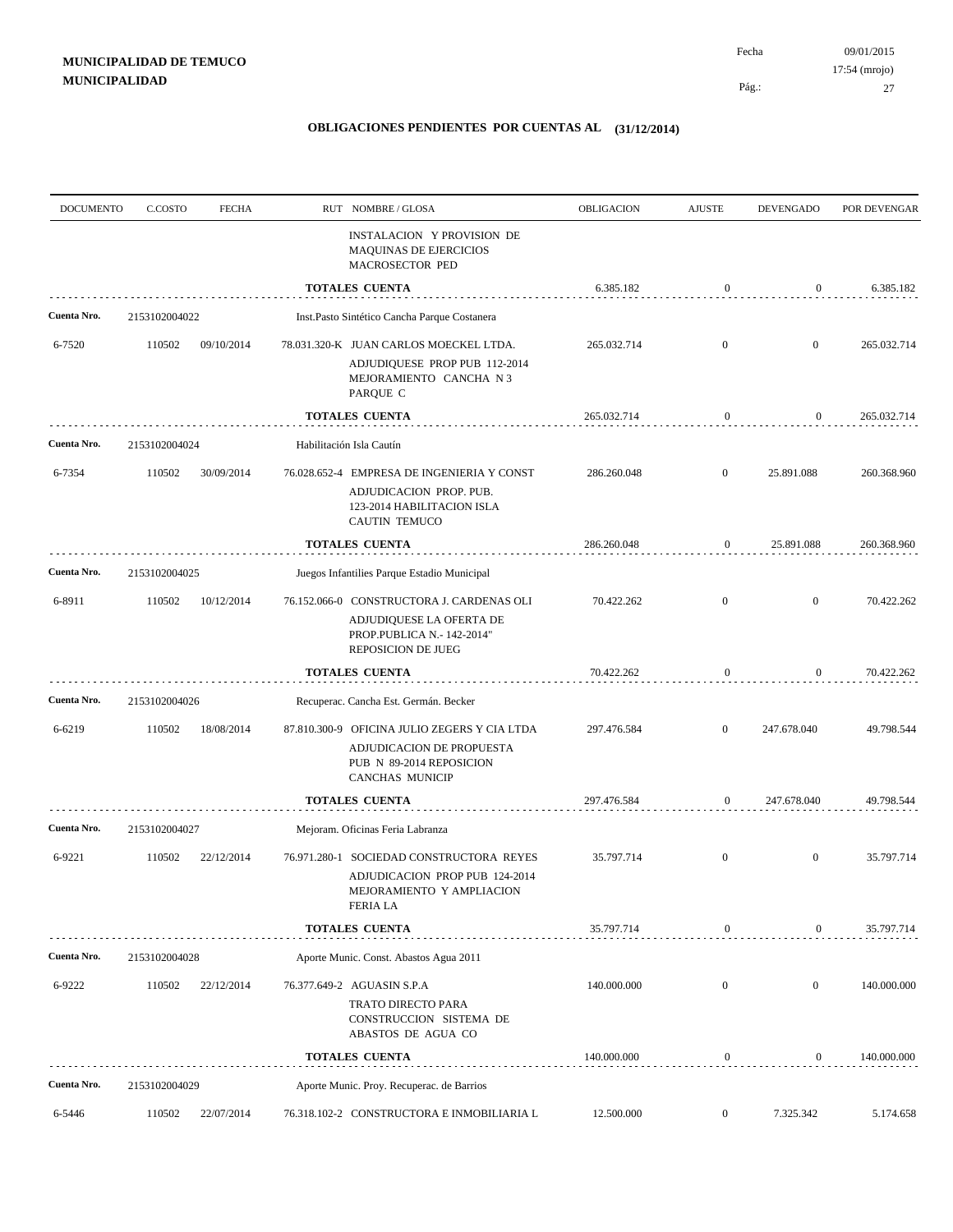| <b>DOCUMENTO</b> | C.COSTO          | <b>FECHA</b> | RUT NOMBRE / GLOSA                                                                                                                                                                                           | OBLIGACION | <b>AJUSTE</b>    | <b>DEVENGADO</b> |                                                                                                                                                                                                                                                                                                                        |
|------------------|------------------|--------------|--------------------------------------------------------------------------------------------------------------------------------------------------------------------------------------------------------------|------------|------------------|------------------|------------------------------------------------------------------------------------------------------------------------------------------------------------------------------------------------------------------------------------------------------------------------------------------------------------------------|
| 6-8530           | 110502           | 25/11/2014   | ADJUDIQUESE LA OFERTA PROP.<br>PUBLICA N.- 74-2014 "<br>CONSTRUCCION TECHUMB<br>76.969.030-1 INGENIERIA Y SERVICIOS PROFESIO<br>MODIFICASE IMPUTACION PUNTO<br>N.-4.- PROP. PUBL. 139-2014 "<br>CONSTRUCCION | 20.000.000 | $\mathbf{0}$     | $\mathbf{0}$     | 20.000.000                                                                                                                                                                                                                                                                                                             |
|                  |                  |              | <b>TOTALES CUENTA</b>                                                                                                                                                                                        | 32.500.000 | $\overline{0}$   | 7.325.342        | 25.174.658                                                                                                                                                                                                                                                                                                             |
| Cuenta Nro.      | 2153102004033    |              | Habil. Acces. Universal Gimn.Municipal                                                                                                                                                                       |            |                  |                  |                                                                                                                                                                                                                                                                                                                        |
| 6-8180           | 110502           | 11/11/2014   | ESSMANN SANDOVAL OMAR CRIS<br>ADJUDICACION PROP PUB 141-2014                                                                                                                                                 | 5.723.537  | $\mathbf{0}$     | $\mathbf{0}$     | 5.723.537                                                                                                                                                                                                                                                                                                              |
|                  |                  |              | HABILITACION ACCESIBILIDAD<br><b>UNIVERS</b>                                                                                                                                                                 |            |                  |                  |                                                                                                                                                                                                                                                                                                                        |
|                  |                  |              | <b>TOTALES CUENTA</b>                                                                                                                                                                                        | 5.723.537  | $\boldsymbol{0}$ | $\bf{0}$         | POR DEVENGAR<br>5.723.537<br>$\mathbf{0}$<br>80.459.957<br>$\mathbf{0}$<br>80.459.957<br>$\mathbf{0}$<br>42.134.543<br>$\boldsymbol{0}$<br>42.134.543<br>$\overline{0}$<br>44.051.380<br>$\boldsymbol{0}$<br>44.051.380<br>$\overline{0}$<br>16.372.663<br>$\overline{0}$<br>16.372.663<br>$\overline{0}$<br>1.441.287 |
| Cuenta Nro.      | 2153102004034002 |              | PMB-Const. Red. Alcant. El Maitén y El Edén                                                                                                                                                                  |            |                  |                  |                                                                                                                                                                                                                                                                                                                        |
| 6-8435           | 110502           | 21/11/2014   | 77.674.150-7 CONSTRUCTORA DEL RIO LTDA.<br>ADJUDIQUESE LA OFERTA PROP.<br>PUB. N.- 161-2014" CONSTRUCCION<br>RED DE ALC                                                                                      | 80.459.957 | $\mathbf{0}$     |                  |                                                                                                                                                                                                                                                                                                                        |
|                  |                  |              | TOTALES CUENTA                                                                                                                                                                                               | 80.459.957 | $\boldsymbol{0}$ |                  |                                                                                                                                                                                                                                                                                                                        |
| Cuenta Nro.      | 2153102004035002 |              | PMU-Ampliac. y Adecuac. JJ.II. Semillita                                                                                                                                                                     |            |                  |                  |                                                                                                                                                                                                                                                                                                                        |
| 6-8961           | 110502           | 11/12/2014   | 76.384.547-8 PROYECTOS TECNOLOGICOS FAST<br>ADJUDICACION OFERTA PROP<br>PUBLICA N 169-2014 AMPLIACION<br>Y ADECUACI                                                                                          | 42.134.543 | $\mathbf{0}$     |                  |                                                                                                                                                                                                                                                                                                                        |
|                  |                  |              | TOTALES CUENTA                                                                                                                                                                                               | 42.134.543 | $\boldsymbol{0}$ |                  |                                                                                                                                                                                                                                                                                                                        |
| Cuenta Nro.      | 2153102004037002 |              | PMU-Const. Sede Social Parque Costanera II                                                                                                                                                                   |            |                  |                  |                                                                                                                                                                                                                                                                                                                        |
| 6-9475           | 110502           | 31/12/2014   | VALLEJOS SOLIS EDUARDO PASCUA<br>ADJUDICACION PROP PUB.<br>CONSTRUCCION SEDE SOCIAL<br>PARQUE COSTANERA II T                                                                                                 | 44.051.380 | $\mathbf{0}$     |                  |                                                                                                                                                                                                                                                                                                                        |
|                  |                  |              | <b>TOTALES CUENTA</b>                                                                                                                                                                                        | 44.051.380 | $\mathbf{0}$     |                  |                                                                                                                                                                                                                                                                                                                        |
| Cuenta Nro.      | 2153102004038    |              | Const.Paradero Intercomunal Sect.Sur                                                                                                                                                                         |            |                  |                  |                                                                                                                                                                                                                                                                                                                        |
| 6-9224           | 110502           | 22/12/2014   | VALLEJOS SOLIS EDUARDO PASCUA                                                                                                                                                                                | 16.372.663 | $\overline{0}$   |                  |                                                                                                                                                                                                                                                                                                                        |
|                  |                  |              | ADJUDICACION PROP PUB PARA<br>CONSTRUCCION PARADERO<br>INTERCOMUANL SU                                                                                                                                       |            |                  |                  |                                                                                                                                                                                                                                                                                                                        |
|                  |                  |              | <b>TOTALES CUENTA</b>                                                                                                                                                                                        | 16.372.663 | $\mathbf{0}$     |                  |                                                                                                                                                                                                                                                                                                                        |
| Cuenta Nro.      | 2153102004039001 |              | MUN-Const.Ilumin.A.Verdes Vs.Sectores                                                                                                                                                                        |            |                  |                  |                                                                                                                                                                                                                                                                                                                        |
| 6-9476           | 110502           | 31/12/2014   | 76.364.008-6 CONSTRUCTORA HECTOR SANDOV<br>TRATO DIRECTO CONSTRUCCION<br><b>ILUMINACION AREAS VERDES</b><br>DIFERENTES SECT                                                                                  | 1.441.287  | $\mathbf{0}$     |                  |                                                                                                                                                                                                                                                                                                                        |
|                  |                  |              | TOTALES CUENTA                                                                                                                                                                                               | 1.441.287  | $\boldsymbol{0}$ | $\mathbf{0}$     | 1.441.287                                                                                                                                                                                                                                                                                                              |
|                  |                  |              |                                                                                                                                                                                                              |            |                  |                  |                                                                                                                                                                                                                                                                                                                        |